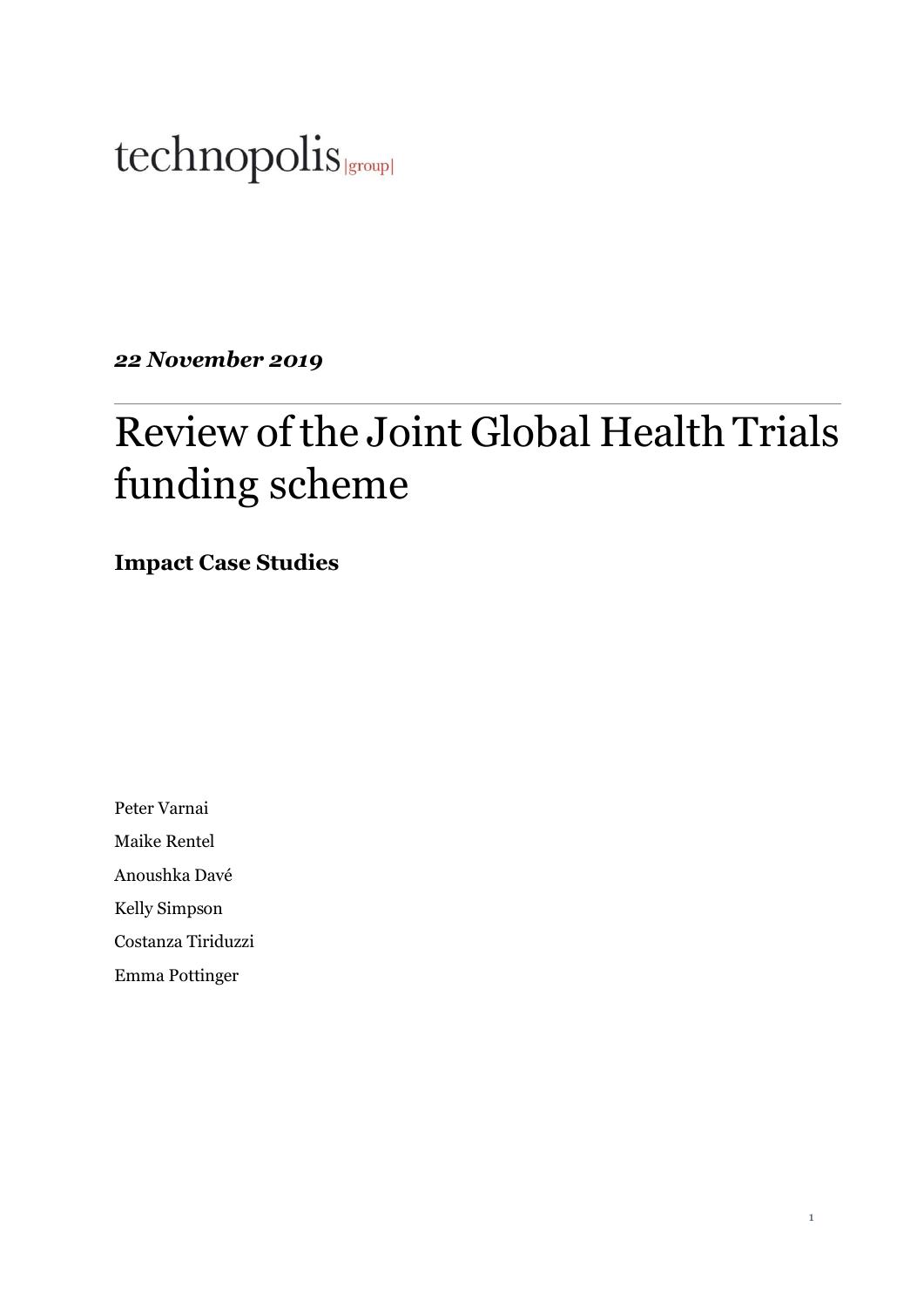| Case                                                                         | Grant                               | Call                   | Publication of underpinning research                                                                                                                                                                                                                                                                                                                          |  |  |
|------------------------------------------------------------------------------|-------------------------------------|------------------------|---------------------------------------------------------------------------------------------------------------------------------------------------------------------------------------------------------------------------------------------------------------------------------------------------------------------------------------------------------------|--|--|
| JGHT-funded trials with evidence of policy influence                         |                                     |                        |                                                                                                                                                                                                                                                                                                                                                               |  |  |
| Case<br>study 1                                                              | G1100682/1,<br>Thuy Le              | Call<br>$\mathbf{1}$   | Le T et al (2017) A Trial of Itraconazole or Amphotericin B for HIV-Associated Talaromycosis. N Engl J<br>Med 376:2329-2340                                                                                                                                                                                                                                   |  |  |
| Case<br>study 2                                                              | G1100684/1,<br>Jeremy Day           | Call<br>$\mathbf{1}$   | Beardsley J et al (2016) Adjunctive Dexamethasone in HIV-Associated Cryptococcal Meningitis, N Engl J<br>Med 374: 542-554                                                                                                                                                                                                                                     |  |  |
| Case<br>study 3                                                              | G1100693/1<br>Diana Gibb            | Call<br>$\mathbf{1}$   | Hakim J et al (2017) Enhanced Prophylaxis plus Antiretroviral Therapy for Advanced HIV Infection in<br>Africa. N Engl J Med 377:233-245                                                                                                                                                                                                                       |  |  |
| Case<br>study 4                                                              | (2 case studies)                    |                        | Mallewa J et al (2018) Effect of ready-to-use supplementary food on mortality in severely<br>immunocompromised HIV-infected individuals in Africa initiating antiretroviral therapy (REALITY): an<br>open-label, parallel-group, randomised controlled trial. The Lancet HIV 5: PE231-E240                                                                    |  |  |
|                                                                              |                                     |                        | Kityo C et al (2018) Raltegravir-intensified initial antiretroviral therapy in advanced HIV disease in<br>Africa: A randomised controlled trial. PLoS Med 15: e1002706                                                                                                                                                                                        |  |  |
| Case<br>study 5                                                              | MR/K007211/1<br>Gail Davey          | Call<br>$\overline{2}$ | Negussie H et al. (2018) Lymphoedema management to prevent acute dermatolymphangioadenitis in<br>podoconiosis in northern Ethiopia (GoLBeT): a pragmatic randomised controlled trial. Lancet Glob<br>Health 6:e795-e803                                                                                                                                       |  |  |
| Case<br>study 6                                                              | MR/L004321/1<br>Karen Devries*      | Call<br>3              | Devries K et al (2015) The Good School Toolkit for reducing physical violence from school staff to<br>primary school students: a cluster-randomised controlled trial in Uganda. The Lancet Global Health 3:<br>PE378-E386                                                                                                                                     |  |  |
| Case<br>study 7                                                              | MR/L004437/1<br>M Rowland           | Call<br>3              | Protopopoff et al (2018) Effectiveness of a long-lasting piperonyl butoxide-treated insecticidal net and<br>indoor residual spray interventions, separately and together, against malaria transmitted by pyrethroid-<br>resistant mosquitoes: a cluster, randomised controlled, two-by-two factorial design trial. The Lancet 391:<br>P <sub>1577</sub> -1588 |  |  |
| Case<br>study 8                                                              | MR/M007413/1<br>David Meya          | Call<br>$\overline{4}$ | Bahr, NC et al (2018) Diagnostic accuracy of Xpert MTB/RIF Ultra for tuberculous meningitis in HIV-<br>infected adults: a prospective cohort study. Lancet Infect Dis 18: 68-75                                                                                                                                                                               |  |  |
| Case<br>study 9                                                              | MR/NO0597X/1<br>Rachel Pullan       | Call<br>5              | Pullan RL et al (2019) Effects, equity, and cost of school-based and community-wide treatment strategies<br>for soil-transmitted helminths in Kenya: a cluster-randomised controlled trial. The Lancet 393: 2039–50                                                                                                                                           |  |  |
| <b>JGHT</b> awards with potential for policy influence, PIs actively engaged |                                     |                        |                                                                                                                                                                                                                                                                                                                                                               |  |  |
| Case<br>study 10                                                             | G1100677/1<br>P Phillips-<br>Howard | Call<br>1/5            | Phillips-Howard P et al (2016) Menstrual cups and sanitary pads to reduce school attrition, and sexually<br>transmitted and reproductive tract infections: a cluster randomised controlled feasibility study in rural<br>Western Kenya. BMJ Open 6:e013229                                                                                                    |  |  |
| Case<br>study 11                                                             | G1100654/1<br>Feiko Ter Kuile       | Call<br>$\mathbf{1}$   | Ahmed R et al (2019) Efficacy and safety of intermittent preventive treatment and intermittent screening<br>and treatment versus single screening and treatment with dihydroartemisinin-piperaquine for the<br>control of malaria in pregnancy in Indonesia: a cluster-randomised, open-label, superiority trial. Lancet<br>Infect Dis. S1473-3099(19)30156-2 |  |  |
| JGHT awards, main trial findings not yet published                           |                                     |                        |                                                                                                                                                                                                                                                                                                                                                               |  |  |
| Case<br>study 12                                                             | MR/K007467/1<br>Carlton Evans       | Call<br>$\overline{2}$ | Community randomised evaluation of socioeconomic intervention to prevent TB – Research ongoing                                                                                                                                                                                                                                                                |  |  |
| Case<br>study 13                                                             | MR/N006178/1,<br>Tazeen Jafar       | Call<br>3/5            | Integrated Primary Care Strategies to Reduce High Blood Pressure-A Cluster Randomized Trial in Rural<br>Pakistan and Sri Lanka - Publication expected mid-Nov 2019                                                                                                                                                                                            |  |  |
| Case<br>study 14                                                             | MR/L004356/1<br>Angela Crook        | Call<br>3              | Papineni, P., Phillips, P., Lu, O. et al. (2016). TRUNCATE-TB: an innovative trial design for drug-<br>sensitive tuberculosis. International Journal of Infectious Diseases, 45: 404                                                                                                                                                                          |  |  |
| Development awards with evidence of outcomes                                 |                                     |                        |                                                                                                                                                                                                                                                                                                                                                               |  |  |
| Case<br>study 15                                                             | MR/M022161/1<br>Xiaolin Wei         | Call<br>$\sqrt{5}$     | Feasibility study - Antibiotic prescribing                                                                                                                                                                                                                                                                                                                    |  |  |
| Case<br>study 16                                                             | MR/P020844/1<br>Rosa Hoekstra       | Call<br>$\overline{7}$ | Tekola, B. et al (2019) Adapting and pre-testing the World Health Organization's Caregiver Skills<br>Training programme for autism and other developmental disorders in a very low-resource setting:<br>Findings from Ethiopia. Autism: https://doi.org/10.1177/1362361319848532                                                                              |  |  |

*Summary of JGHT impact case studies – Case number links to relevant case study*

\*Based on desk research only. For all other case studies, PIs were consulted directly and given the opportunity to verify the accuracy of the final case study.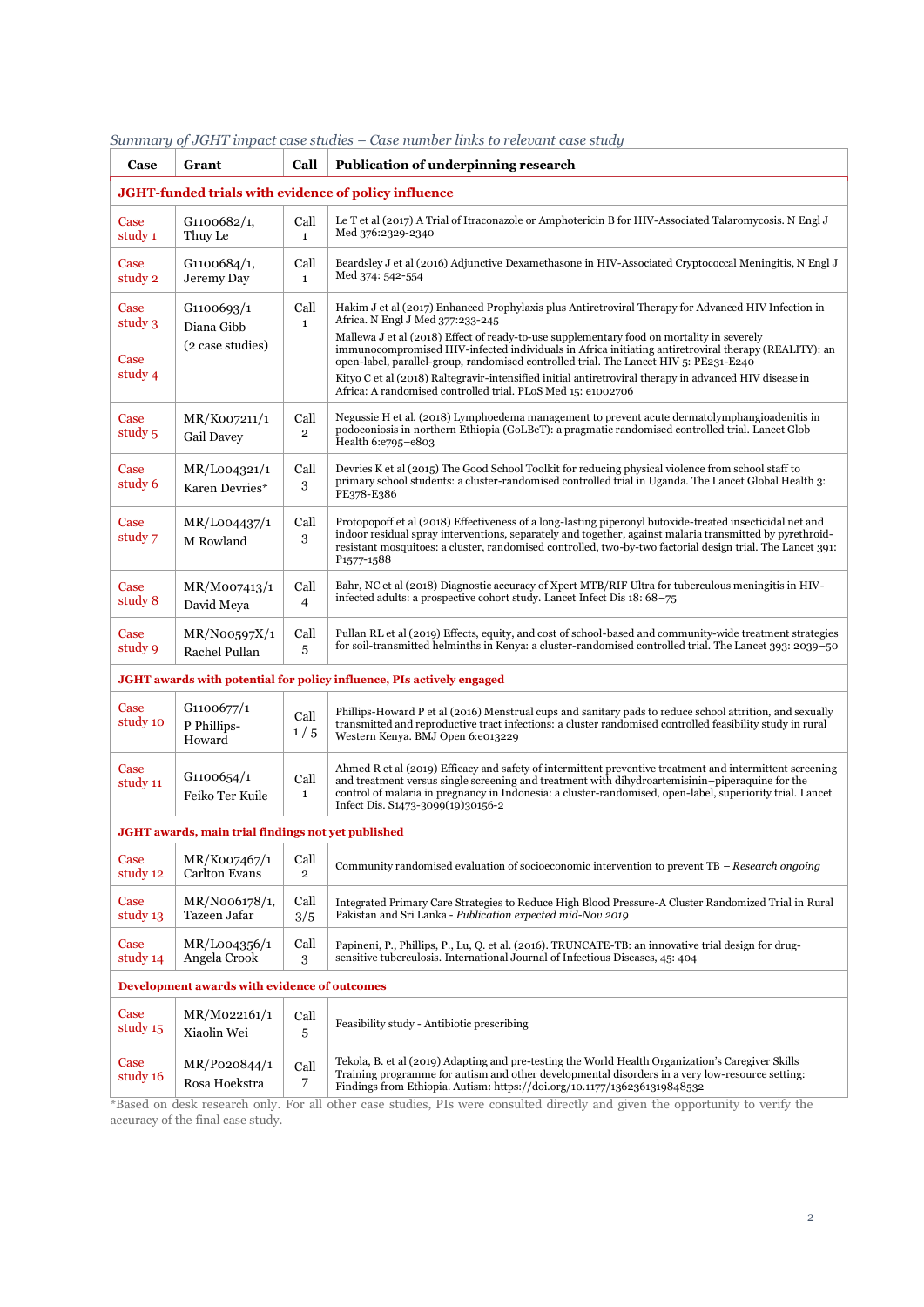# <span id="page-2-0"></span>A Randomised, Open-Label, Comparative Study of Itraconazole vs. Amphotericin B for the Induction Therapy of Penicilliosis (G1100682, Call 1)

Funding period: 01/08/2011 - 31/03/2017 Funding amount: £1,540,178

Lead PI: Dr Thuy Le Lead institution: Oxford University Clinical Research Unit (OUCRU) Viet Nam

#### **Summary**

- The 'Itraconazole versus Amphotericin B for Penicilliosis' (IVAP) trial was the first trial to compare the relative effectiveness of two treatments, amphotericin B and itraconazole, for talaromycosis, a common fungal infection among HIV-positive persons endemic to southeast Asia. The trial was conducted at five major referral hospitals in Viet Nam, and was led by Dr Thuy Le, Oxford University Clinical Research Unit (OUCRU), Ho Chi Minh City, Viet Nam.
- Before the trial, international guidelines recommended treatment with amphotericin B but were based on poor evidence. The trial showed that amphotericin was more effective than itraconazole, providing robust evidence to underpin the treatment recommendations. The trial's findings were taken up into national guidelines in Viet Nam, and also described in WHO guidelines.
- The trial led to health impacts by changing treatment of talaromycosis patients in Viet Nam, where amphotericin B is now provided to all patients, compared to only 30% of patients before the trial. This has cut the death rate in half, saving the lives of around 35 individuals every year.
- Locating the trial within the Vietnamese health system was crucial in enabling changes in policy and practice.

#### *Background*

Talaromycosis (formerly Penicilliosis) is a common infection among HIV-positive persons in south and southeast Asia, caused by the fungus Talaromyces marneffei. Where endemic, the disease is a major cause of HIV-related opportunistic infections and deaths (second only to tuberculosis and cryptococcal infection), and is responsible for  $4-11\%$  of HIV-related hospital admissions in Viet Nam<sub>1</sub>. While the widespread introduction of antiretroviral therapy has led to a decrease in the number of talaromycosis cases, the incidence remains high in people who are unaware of their HIV infection and those who are not on HIV therapy or are failing HIV therapy. Talaromycosis is also increasingly diagnosed among patients who are not infected with HIV but have other immunodeficiency conditions.

At the time of the trial's inception, international guidelines<sub>2</sub>, endorsed by the United States CDC, NIH and the Infectious Disease Society of America, recommended initiating treatment of talaromycosis with the drug amphotericin B for 2 weeks, followed by treatment with another drug, itraconazole, for at least 6 months until the immune system improves on HIV therapy3. However, this guideline was based on data from a single non-comparative study4. Countries in southeast Asia, such as Viet Nam, did not have national guidelines for treatment of talaromycosis, and the choice of treatment was based on preference

<sup>1</sup> Limper AH et al (2017) Fungal infections in HIV/AIDS. The Lancet Infectious Diseases 17: e334–e343

<sup>2</sup> U.S. Department of Health and Human Services (2013) Guidelines for the Prevention and Treatment of Opportunistic Infections in Adults and Adolescents with HIV - Talaromycosis (Formerly Penicilliosis)

<sup>3</sup> Kaplan J et al (2009) Guidelines for prevention and treatment of opportunistic infections in HIV-infected adults and adolescents: recommendations from CDC, the National Institutes of Health, and the HIV Medicine Association of the Infectious Diseases Society of America. MMWR Recomm Rep 58(RR-4): 1–207

<sup>4</sup> Sirisanthana, T. *et al.* (1998) Amphotericin B and Itraconazole for Treatment of Disseminated Penicillium marneffei Infection in Human Immunodeficiency Virus-Infected Patients'. Clinical Infectious Diseases 26: 1107–1110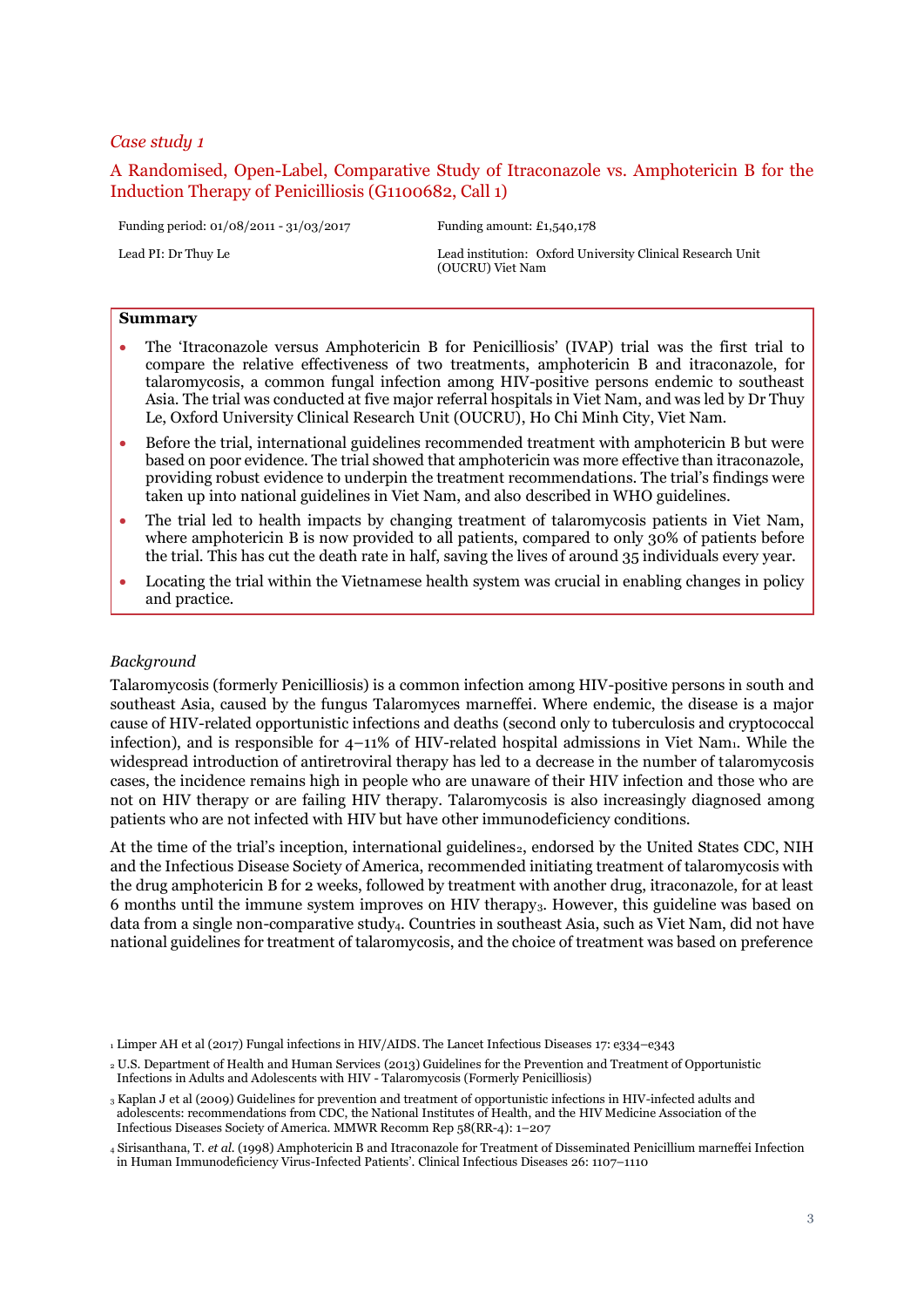of local doctors, rather than evidence. Mortality rates among affected patients who received anti-fungal therapy were high, at up to  $30\%$ .

Many doctors in Viet Nam had avoided amphotericin B as the drug was not widely available in south and southeast Asia due to inadequate supply chains, has significant side effects (earning it the nickname 'ampho-terrible' among doctors), requires daily intravenous infusion over 6 hours, and was prohibitively expensive in LMIC settings - in 2010, a 2-week course of amphotericin B cost approximately USD\$308, excluding hospitalisation and laboratory monitoring costs, compared to a GDP per capita of USD\$96/month for Viet Nam6. Given these disadvantages, and the lack of robust evidence, treatment with itraconazole only was more commonly provided in south and southeast Asia, e.g. to 70% of patients in Viet Nam7. Itraconazole is widely available, cheap (at USD\$2 per day in 2010), well-tolerated, and can be given by mouth.

No randomised controlled trials (RCTs) had been conducted to evaluate talaromycosis treatment strategies. At the time the IVAP trial was proposed, a review of evidence from observational studies did not indicate that amphotericin B was more efficacious than itraconazole8, and laboratory studies showed that Talaromyces marneffei clinical isolates were highly susceptible to itraconazole *in vitro9*.

# *The IVAP trial*

The 'Itraconazole versus Amphotericin B for Penicilliosis' (IVAP) trial aimed to compare the relative effectiveness of these two strategies in the treatment of talaromycosis. It was the first randomised trial to assess treatment for talaromycosis.

The trial was designed to provide robust evidence, to inform national and international guidelines. In addition, the trial was expected to encourage more comparative effectiveness research of existing antifungal treatments of other important endemic fungal infections, none of which had been addressed adequately in RCTs.

A total of 440 HIV-infected adults diagnosed with talaromycosis by microscopy or culture were recruited. Trial participants received either itraconazole or amphotericin B during the first 2 week of therapy, and survival rates for the two treatments after 2 weeks and after 6 months were compared.

The trial was led by Dr Thuy Le, a faculty of the Oxford University Clinical Research Unit (OUCRU) in Ho Chi Minh City, Viet Nam. The trial team consisted of researchers from OUCRU, the University of Oxford, and from the five referral hospitals in Viet Nam where patients were recruited: the Hospital for Tropical Diseases, Ho Chi Minh City; the National Hospital for Tropical Diseases and Bach Mai Hospital, both in Hanoi; Viet Tiep Hospital, Hai Phong; and the Viet Nam–Sweden Uong Bi Hospital, Quang Ninh. These hospitals are located in provinces with the highest prevalence of HIV.

OUCRU played a crucial role in enabling the trial, providing expertise in trial design, conduct, and monitoring, data management, and data analyses – essential capabilities that were not present at the Vietnamese institutions.

#### *Trial results*

The IVAP trial showed that there was no difference in the number of patients dying between itraconazole and amphotericin B after 2 weeks of treatment. However, after 6 months, treatment with amphotericin

<sup>5</sup> Le T et al (2011) Epidemiology, seasonality, and predictors of outcome of aids-associated penicillium marneffei infection in Ho Chi Minh City, Viet Nam. Clinical Infectious Diseases 52(7): 945–952

<sup>6</sup> Le T et al (2017) A trial of itraconazole or amphotericin B for HIV-associated talaromycosis. N Engl J Med 376(24): 2329–2340

<sup>7</sup> Le T et al (2011) Epidemiology, seasonality, and predictors of outcome of aids-associated penicillium marneffei infection in Ho Chi Minh City, Viet Nam. Clinical Infectious Diseases 52(7): 945–952

<sup>8</sup> Ibid.

<sup>9</sup> Supparatpinyo K et al (1993) Response to antifungal therapy by human immunodeficiency virus-infected patients with disseminated Penicillium marneffei infections and in vitro susceptibilities of isolates from clinical specimens. Antimicrobial agents and chemotherapy 37(11): 2407–2411.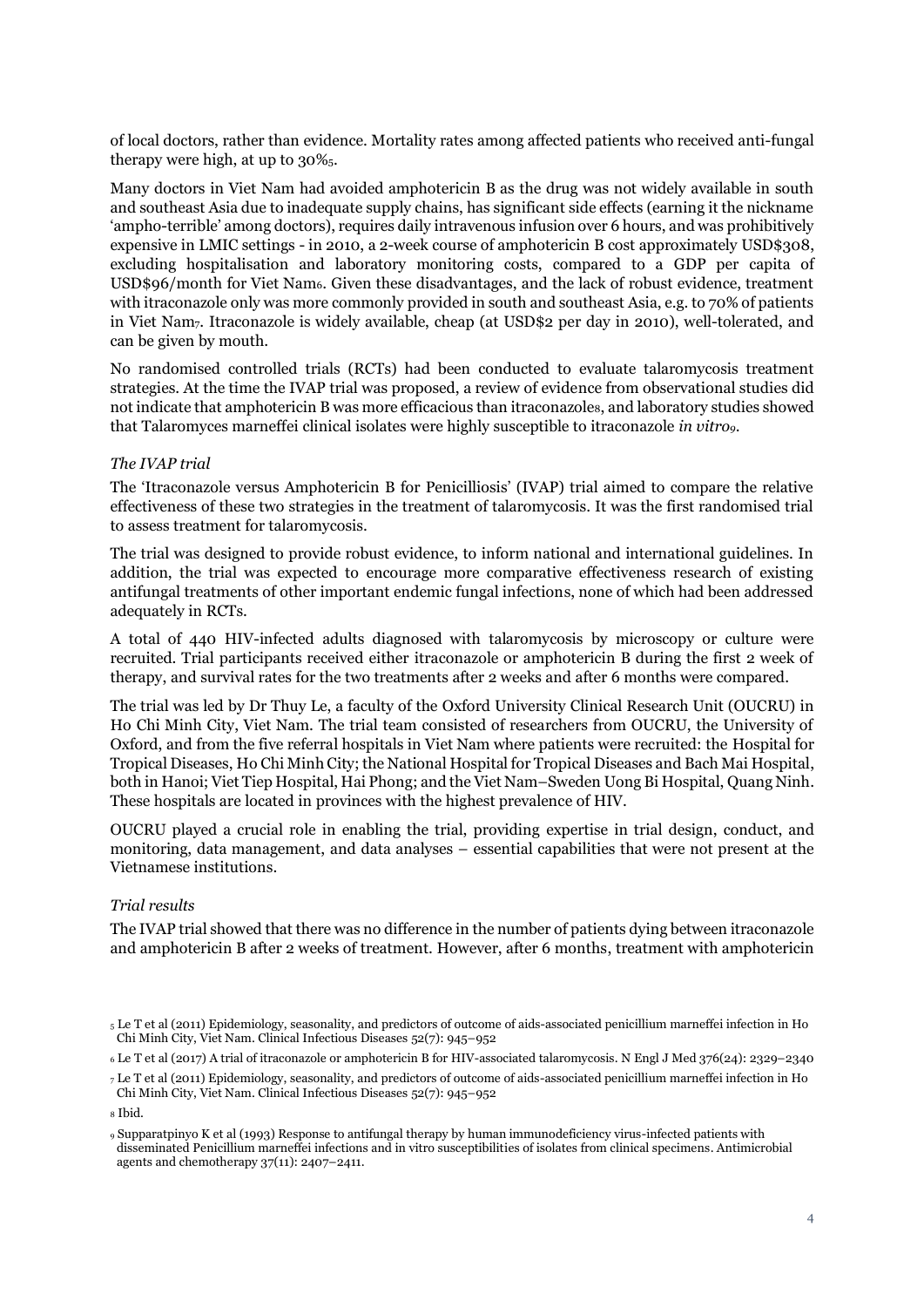B was associated with half the number of deaths compared to itraconazole (11% versus 21%). The lower mortality in the amphotericin arm was seen after one month of therapy and was associated with lower incidence of disease relapses and complications. The investigators also found that amphotericin B decreased the number of the fungus in patients' blood four times faster than itraconazole.

## *Impacts*

• Research impacts:

Dr Le has secured the following funding for follow-on studies as a result of the IVAP trial:

- A study to evaluate a novel diagnostic for early detection of talaromycosis, using samples collected as part of the IVAP trial to validate the technology. Early diagnosis of talaromycosis will allow patients to be pre-emptively treated before the disease fully develops. This is expected to change the treatment paradigm and will substantially reduce the high morbidity and mortality caused by this disease. This study is funded by a US NIH R01 grant of USD2.4m10.
- A phase 2 trial of a 1 week course of treatment with a newer formulation of amphotericin B called liposomal amphotericin B (award pending). The IVAP trial data showed that fungal clearance from blood was achieved after 1 week of amphotericin B treatment in 98% of patients, indicating that a 2 week course may not be necessary. Liposomal amphotericin B has significantly fewer side effects than amphotericin B; its patent expired recently, causing its price to drop, and Gilead is interested in marketing the drug in LMICs.
- Policy impacts

The findings supported the current international treatment guideline<sub>11</sub>, and provided robust evidence to underpin the treatment recommendations. The PI, Dr. Le, also presented the trial data to the WHO guideline committee, and the trial's findings were described in the 2017 Guidelines for management of advanced HIV disease $_{12}$  (WHO, 2017). She is currently developing talaromycosis guidelines for the US Department of Health and Human Services and the National Institute of Health and is coordinating a guideline for endemic mycoses for the European Confederation of Medical Mycology. She has become a member of multiple WHO guideline committees, including the WHO Guideline Development Groups on Management of Advanced HIV Disease in 2018, on the Diagnosis, Treatment, and Prevention of Cryptococcal Meningitis in 2018, and on the HIV Treatment Guidelines in 201813.

The PI also attempted to set up meetings with the regional WHO offices and governments of countries to which talaromycosis is endemic, to develop a policy statement on treatment of talaromycosis. This would have increased access and use of amphotericin B across southeast Asian countries; however, she was unable to identify adequate funding to allow her to engage in these activities.

• Health impacts

The trial has changed treatment of talaromycosis patients in Viet Nam, where amphotericin B is now provided to all patients, and is saving lives. At least 500 patients present with talaromycosis every year in the country; prior to the treatment change, 70% were treated with itraconazole, leading to 74 deaths per year (ca. 21% mortality). Amphotericin B cuts this death rate in half, saving the lives of around 35 individuals every year<sub>14</sub>.

<sup>10</sup> NIH 1R01AI143409-01AI, entitled: "Making an early diagnosis of talaromycosis – a strategy to reduce morbidity and mortality in advanced HIV disease in Southeast Asia"

<sup>11</sup> U.S. Department of Health and Human Services (2013) Guidelines for the Prevention and Treatment of Opportunistic Infections in Adults and Adolescents with HIV - Talaromycosis (Formerly Penicilliosis)

<sup>12</sup> WHO (2017) Guidelines for managing advanced HIV disease and rapid initiation of antiretroviral therapy. Geneva: World Healh Organisation; July 2017

<sup>13</sup> Dr Thuy Le, personal communication, July 2019

<sup>14</sup>Dr Thuy Le, personal communication, July 2019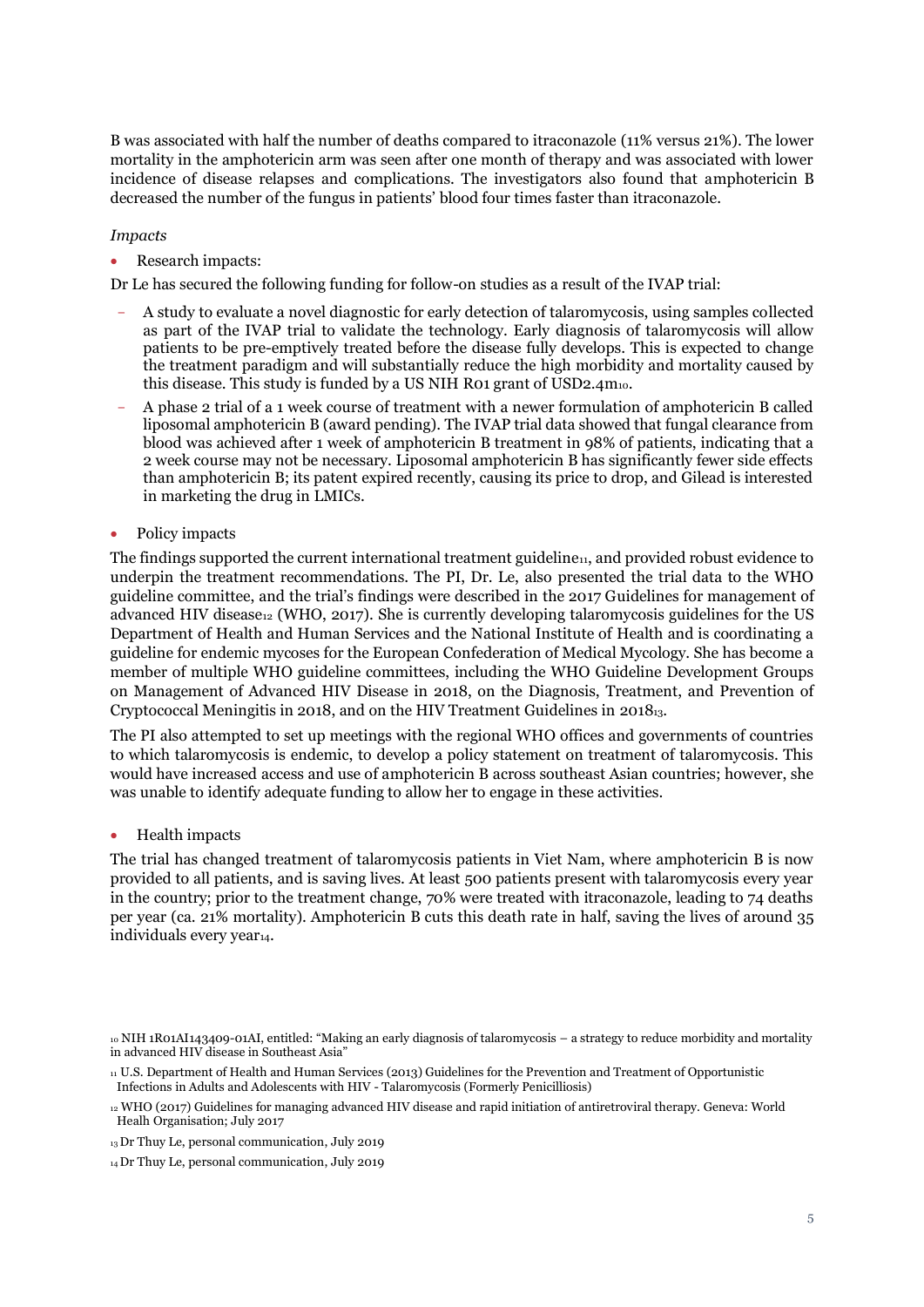However, Viet Nam's reclassification as a lower middle-income country in 2013 has introduced a challenge in financing the HIV response, and international donors who have been covering the cost of treatment are shifting their official development assistance to lower income countries<sub>15</sub>. Viet Nam is currently transitioning to a national insurance system; this will challenge the sustainability of providing amphotericin B, as some patients will be unable to afford the required contribution to treatment costs.

## *Engagement with the local health system and policy makers*

From the start, the IVAP trial team worked with the Ministry of Health in Viet Nam to plan the trial and secure participation of the trial sites. OUCRU had already established links with the Ministry of Health, and collaborations with two Hospitals for Tropical Diseases in Hanoi and Ho Chi Minh cities. However, additional sites were needed to recruit the required number of trial participants. As a multi-centre study, the trial team was required to work with the Ministry of Health. The PI of the trial, Dr Le, who had previously completed her D.Phil. research on talaromycosis with OUCRU, engaged with the MoH and presented the trial protocol in person in Hanoi. After several iterations, the protocol was approved, and relevant personnel at the ministry were aware and supportive of the trial. The MoH then sent a request to the directors of the five hospitals to be involved in the trials - including three hospitals OUCRU had not previously worked with. At the end of the trial, the data was presented at a meeting involving key stakeholders and all investigators (who also shared their experience of implementing the trial at the five sites). This 'country-wide' engagement paved the way for:

- uptake of the trial's findings into national guidelines: The Directors of the major HIV treatment centers play active roles in shaping national HIV guidelines. By involving these hospitals in the trial, the findings were immediately taken up at the end of the trial by the national guideline in December 2017, recommending amphotericin B for initial treatment of talaromycosis<sub>16</sub>. Viet Nam now has a standard of care based on robust evidence, whereas before treatment decisions were based on experience driven by perceptions.
- impact on treatment practice: The trial has made a significant impact on treatment practice in Vietnam. Doctors at the trial sites who had previously rejected amphotericin B due to concerns over its side effects gained experience and confidence in using amphotericin B and saw first-hand the success of amphotericin therapy in the context of a randomised controlled trial.

The IVAP trial has also primed the health service for further research. The trial was implemented at local sites; this has built local capacity for clinical research. Specifically, three of the five hospitals that participated in the study are now able to diagnose talaromycosis by microscopy and culture (previously, diagnosis was made only on clinical grounds). All five trial hospitals were trained in Good Clinical Practice and have improved their capacity to conduct international-standard clinical trials. Participation in the IVAP trial and co-authorship of the trial publication have also produced a sense of ownership and pride that Viet Nam conducted the first-ever RCT addressing a disease endemic to the country. Current discussions about a follow-on study investigating a shorter treatment course indicate that these hospitals are keen to continue to participate in clinical research. As a result of the relationships and capacity built during the IVAP trial, OUCRU has continued collaborating with some of the trial hospitals in other research projects, e.g. as part of a current grant between OUCRU, Vietnam Ministry of Health, several Vietnamese hospitals, and Duke University addressing antimicrobial resistance and stewardship.

<sup>15</sup> Safarnejad A et al (2017) Criteria for prioritization of HIV programs in Viet Nam: a discrete choice experiment. BMC health services research. BioMed Central 17(1): 719

<sup>16</sup> Vietnam Ministry of Health Hanoi (2017) 'Vietnam Guidelines for Treatment and Care of Patients with HIV/AIDS (in Vietnamese only)', p. 1 December.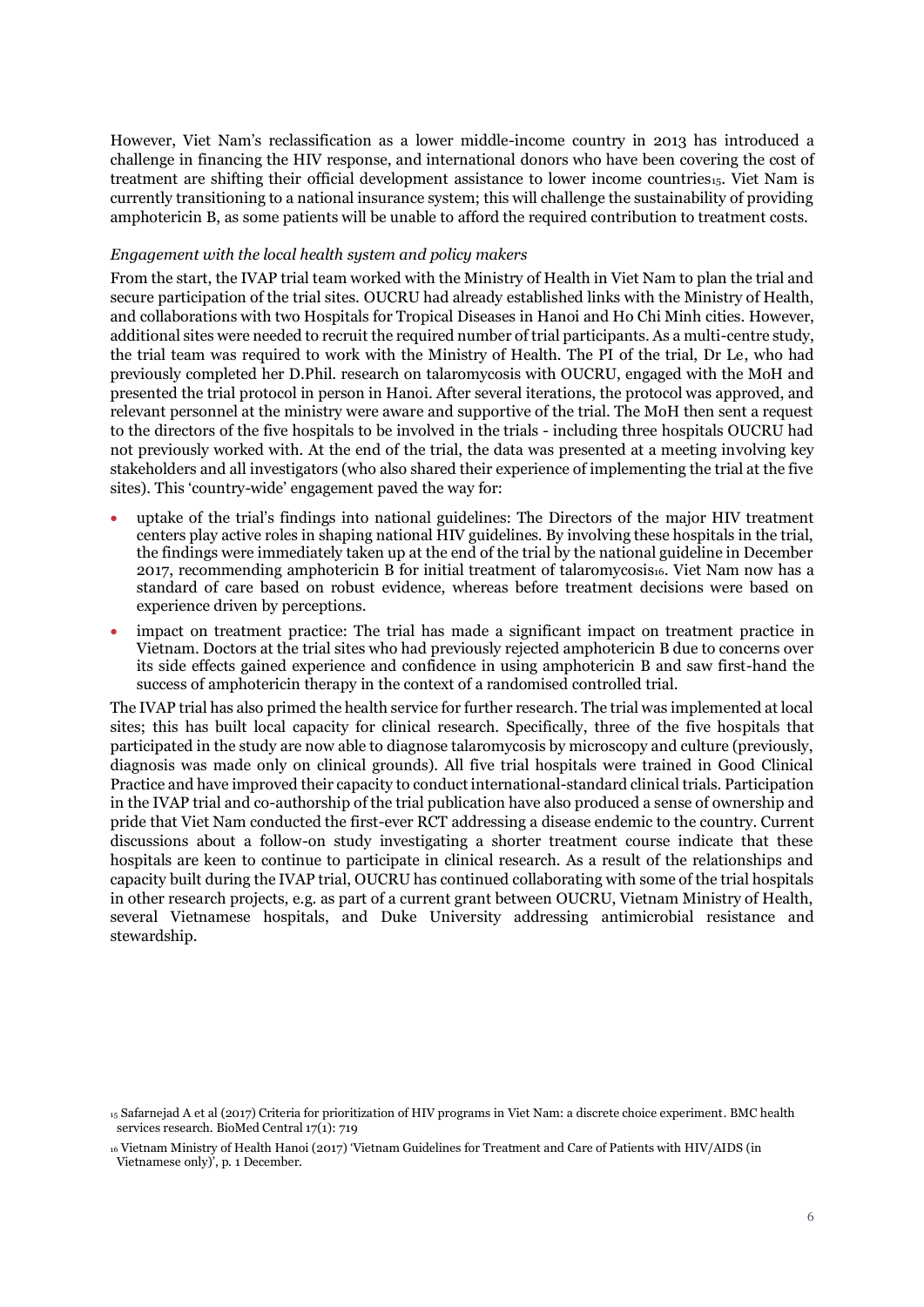# <span id="page-6-0"></span>A clinical trial of dexamethasone to reduce mortality in cryptococcal meningitis (CryptoDex) (G1100684/Call 1)

Ho Chi Minh City, Vietnam

Funding period: 01/10/2011 - 31/03/2017 Award: £4,217,875

Lead PI: Professor Jeremy Day Lead institution: Oxford University Clinical Research Unit (OUCRU),

#### **Summary**

- The Cryptodex trial determined whether addition of dexamethasone to standard treatment would improve survival among adults with HIV-associated cryptococcal meningitis. It was led by Professor Jeremy Day, Oxford University Clinical Research Unit (OUCRU), Ho Chi Minh City, Viet Nam, and involved 13 centres in 6 countries (Vietnam, Thailand, Indonesia, Laos, Uganda, and Malawi).
- The trial showed that dexamethasone is unlikely to benefit survival in patients with HIVassociated cryptococcal meningitis and its findings were taken up by WHO in the 2018 Guidelines on Cryptococcal Disease in HIV-infected adults, adolescents, and children.
- During the trial, researchers from participating centres in Africa and Asia were able to exchange experiences and share learning, e.g. on delivering interventions in relatively lower setting and approaches to patient recruitment.
- The CryptoDex trial has also helped to inform improvements in the hospital discharge protocol for patients with brain infections, and developed resources to assist patients to cope with disability and re-integrate into their communities. These resources are now being made available through an NGO, and the Hospital for Tropical Diseases, Ho Chi Minh City, Vietnam has already modified their approach to discharge planning.

#### *The trial and impact on policy*

Cryptococcal meningitis is a fungal brain infection that occurs primarily among people with advanced HIV disease. It accounts for an estimated 15% of all AIDS-related deaths globally $_{17}$ , causing more than  $600,000$  deaths each year<sub>18</sub>. Drugs currently in use are more than  $60$  years old.

Dexamethasone is a corticosteroid that has been shown to improve outcomes in other brain infections such as tuberculous meningitis and acute bacterial meningitis, including in low income settings19. Pathophysiological changes associated with cryptococcal meningitis could potentially be alleviated by treatment with corticosteroids (raised intracranial pressure, vasculitis, cerebral oedema), and international guidelines recommended their use in some circumstances<sub>20</sub>. However, data from controlled trials were lacking at the time of the JGHT award.

The JGHT-funded CryptoDex trial aimed to determine whether addition of dexamethasone to standard treatment at the point of diagnosis would improve survival among adults with HIV-associated cryptococcal meningitis<sub>21</sub>. The trial had to be stopped for safety reasons after approximately half of the

<sup>21</sup> Beardsely J et al (2016) Adjunctive Dexamethasone in HIV-Associated Cryptococcal Meningitis. N Engl J Med 374:542-554

<sup>17</sup> WHO (2016) Guidelines for the diagnosis, prevention and management of cryptococcal disease in HIV-infected adults, adolescents and children

<sup>18</sup> Park BJ et al (2009) Estimation of the current global burden of cryptococcal meningitis among persons living with HIV/AIDS. AIDS 23:525-530

<sup>19</sup> Thwaites GE et al (2004) Dexamethasone for the treatment of tuberculous meningitis in adolescents and adults. N Engl J Med 351(17):1741-1751; Nguyen TH et al (2007) Dexamethasone in Vietnamese adolescents and adults with bacterial meningitis. N Engl J Med 357(24):2431-2440

<sup>20</sup> Perfect JR et al (2010) Clinical practice guidelines for the management of cryptococcal disease: 2010 update by the Infectious Diseases Society of America. Clin Infect Dis 50:291-322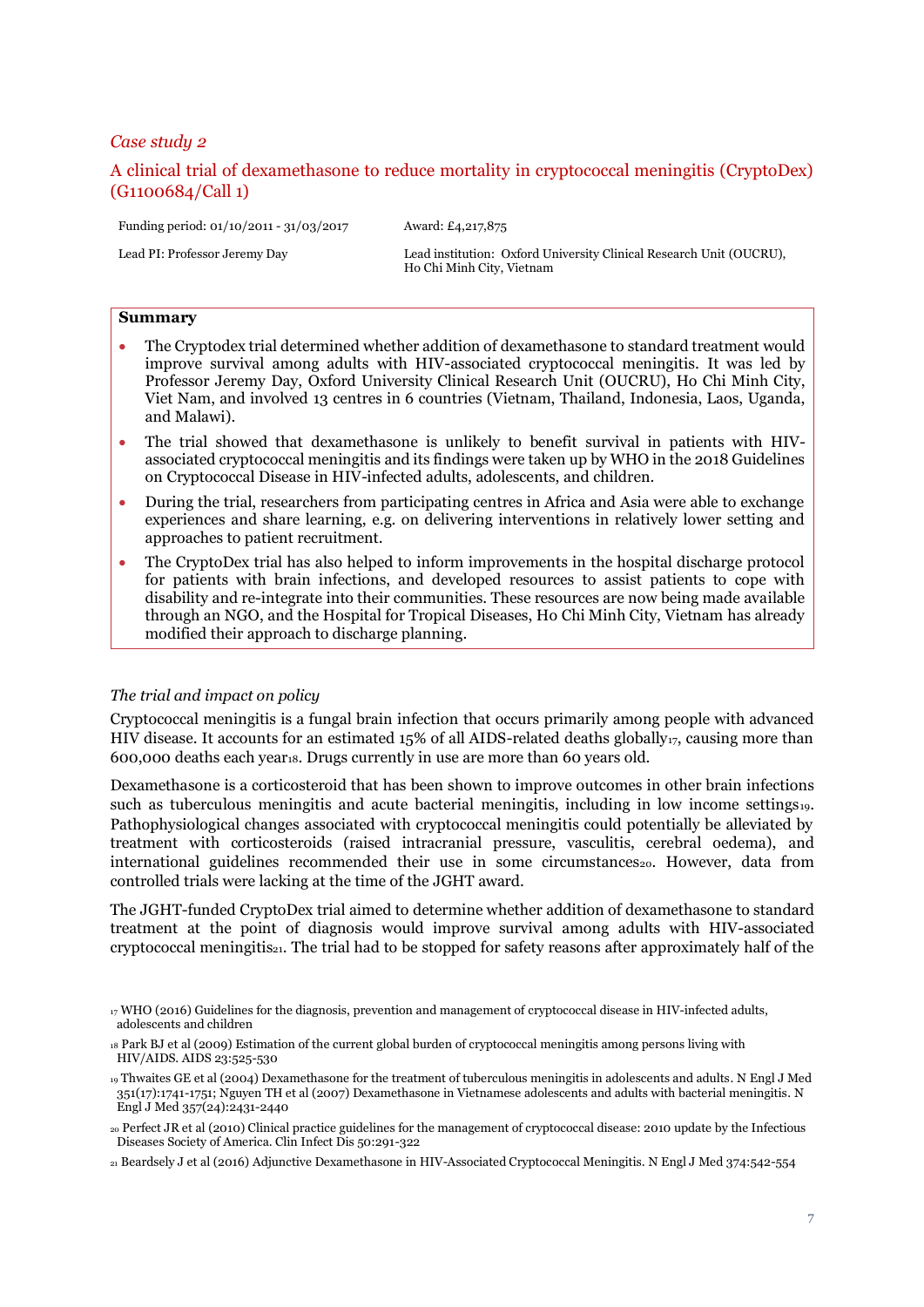intended number of patients had been enrolled, because of excess rates of adverse events and slower rates of clearance of the fungal pathogen in patients receiving dexamethasone compared with those in the placebo group. The data collected up to that point showed that, while dexamethasone clearly reduced raised intracranial pressure in cryptococcal meningitis, overall is would not benefit survival in patients with HIV-associated cryptococcal meningitis.

The trial's findings were taken up by WHO in their 2018 Guidelines on Cryptococcal Disease in HIVinfected adults, adolescents, and children. The guidelines describe the CryptoDex trial and its findings in detail and based on this, advise against the routine use of adiunctive corticosteroid therapy<sub>22</sub>. The guideline committee had identified CryptoDex as the only trial that had investigated adjuvant corticosteroids in treating these patients and rated the certainty of the evidence it provided as 'high'.

#### *Working across continents*

The JGHT-funded trial, led by Professor Jeremy Day, OUCRU, involved 13 centres in 6 countries (Vietnam, Thailand, Indonesia, Laos, Uganda, and Malawi). The trial involved a team of Asian and African clinical researchers working across continents and cultural environments. In addition to frequent visits to sites by the central study team, researchers from all sites met together in Vietnam twice during the trial to discuss progress and share experiences in recruiting and managing patients, delivering the trial according to protocol, and identifying opportunities for sub-studies and future collaborations. Beyond information directly related to the dexamethasone trial, the teams also exchanged experiences relating to approaches to research, career development and opportunities, and patient management 23.

For example, during the meetings, investigators experienced different ways of interacting with PIs from high-income countries. African researchers were particularly relaxed and open to scientific argument and enjoyed an intellectual 'rough and tumble'. This particularly encouraged younger collaborators from Asia to have the confidence to express their views in discussions. At the same time, the African collaborators benefited from the experience of their Asian colleagues in setting up and managing relatively sophisticated interventions such as ventilation and haemofiltration, and how this can be delivered safely in lower income settings.

In direct support of the trial, the Asian collaborators learned about the African researchers' approach to patient recruitment. Collaborators from Ugandan centres in particular were very proactive during the recruitment process, with extensive community engagement including informing other hospitals about the trial to ensure that patients interested in participating had the opportunity. Profiling this proactive approach to recruitment was inspirational for the entire study team and led to improved recruitment rates following the trial meeting.

While budgetary requirements for trial team meetings from multiple LMICs (and continents) are substantial, these meetings build capacity, lay the foundations for future collaboration, and are key in developing cross-cultural teamwork and trust. This enables the delivery of high-quality evidence, relevant in a broad variety of environments, which has the validity to influence international treatment guidelines. The sites involved in the CryptoDex trial have already expressed their willingness to collaborate together in the future.

## *Post-trial engagement – the 'Beyond the hospital' project*

Following on from the CryptoDex trial, the team expanded activity related to post-trial engagement and started working with a disability NGO in Vietnam, *Disability Research and Capacity Development* (DRD)24. The 'Beyond the Hospital' project was inspired by the experiences of the JGHT-funded trial

<sup>22</sup> WHO (2018) Guidelines for the diagnosis, prevention and management of cryptococcal disease in HIV-infected adults, adolescents and children. Supplement to the 2016 consolidated guidelines on the use of antiretroviral drugs for treating and preventing HIV infection. Page 21.

<sup>23</sup> Jeremy Day, Personal Communication, 12 June 2019

<sup>24</sup> <https://www.drdvietnam.org/drd.html> Accessed September 2019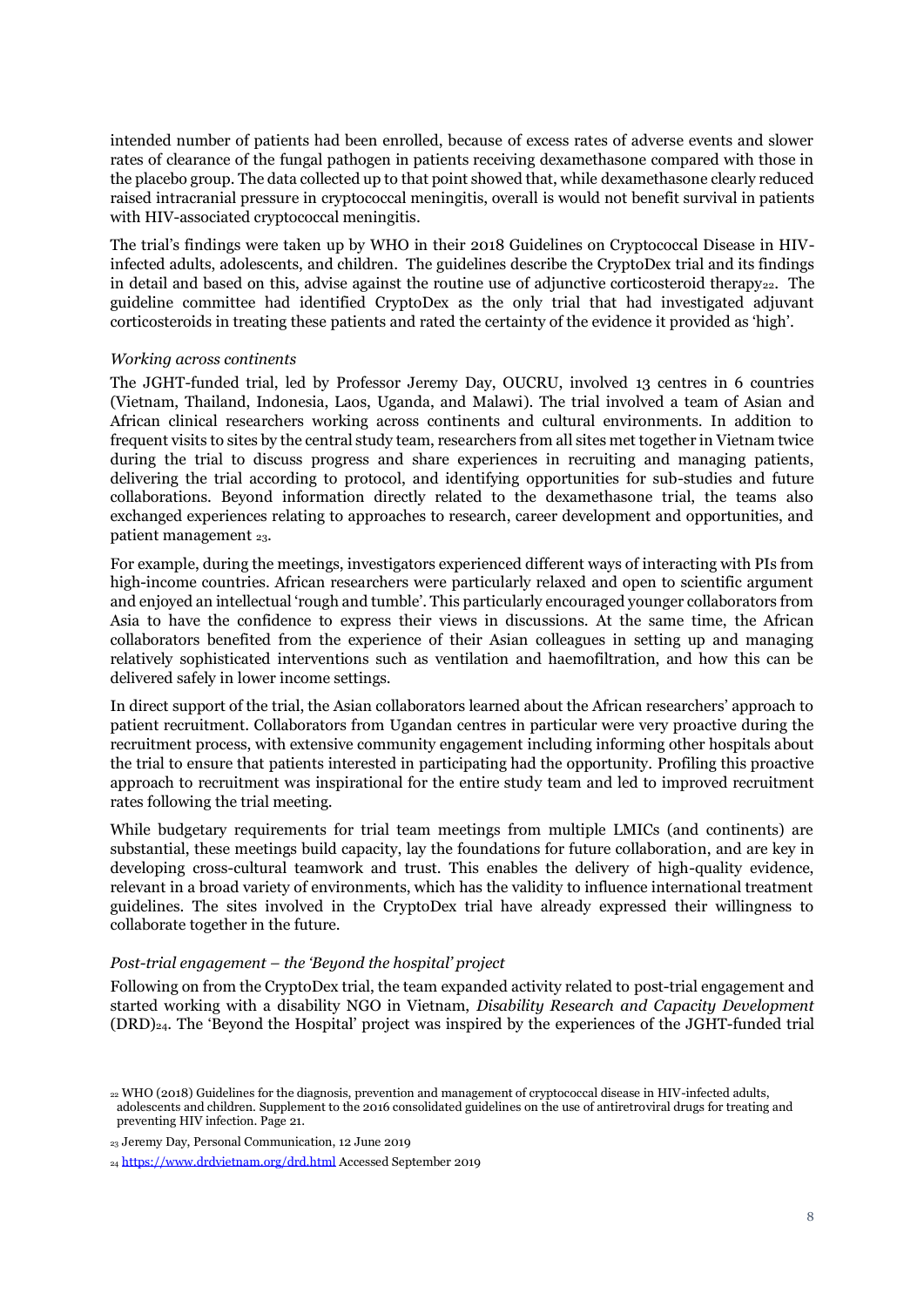and kicked off with funding from the award earmarked for public engagement activities as well as through a Wellcome Intermediate Clinical Fellowship, and a Wellcome Trust International Engagement Award. Additional funding was subsequently raised (USD50k).

The project aims to help patients with brain infections settle back into their communities after being discharged from hospital by learning from the different positive and negative experiences of patients following discharge from hospitals. Brain infections frequently lead to disabilities, including seizures, hearing loss, vision loss, cognitive impairment, neuromotor disability, memory and behaviour changes, and limb loss<sub>25</sub>. Most patients in Vietnam live in low-income settings, with little or no access to continuing rehabilitation in the community. The CryptoDex team expected that innovations to cope with disability developed by some survivors and their families would be broadly applicable to patients recovering from neurological infections.

Together with the OUCRU Public Engagement Department, CryptoDex investigators set up a team to follow up with survivors of neurological infections 'at home' following their discharge from OUCRU clinical studies. This included participants from the Cryptodex trial, and also from trials in tuberculous meningitis, viral encephalitis and acute bacterial meningitis. The aim was to understand their experience after being discharged and how they, and their families, had coped with on-going disabilities after return to their communities.

As a result of insights gathered in the project, the Hospital for Tropical Diseases, Ho Chi Minh City, Vietnam have modified their approach to discharge planning; other hospitals may follow suit. The developed resources are being made available through the disability NGO *Disability Research and Capacity Development* (DRD)26. Patients and their families are now provided with information before discharge and are given resource packs to help them deal with disability when returning to the community. The material covers aspects such as how to manage pressure sores and emotional changes patients may experience; further support is offered through narratives of how other patients and their families have coped, and a directory of services in Southern Vietnam for patients requiring postdischarge support. The information is presented in Vietnamese in easily accessible leaflets and animated films.

<sup>25</sup> <https://www.who.int/emergencies/diseases/meningitis/en/> Accessed September 2019

<sup>26</sup> <https://www.drdvietnam.org/drd.html> Accessed September 2019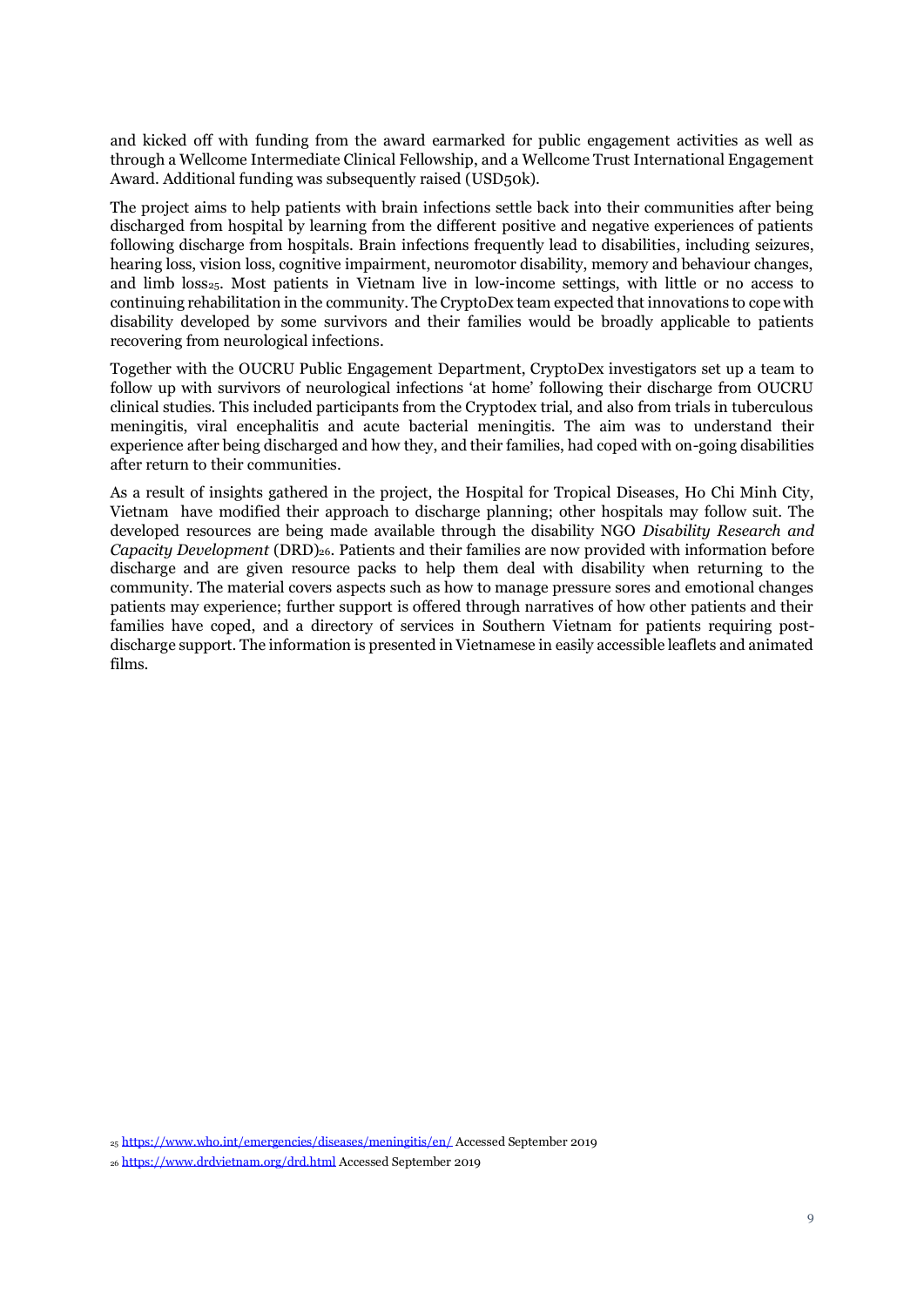# <span id="page-9-0"></span>Reduction of EArly mortaLITY in HIV-infected African adults and children starting antiretroviral therapy: REALITY trial (G1100693/Call 1)

Funding period: Oct 2012 - Mar 2018 Funding amount: £3,986,746

Lead PI: Prof Diana Gibb Lead institution: University College London / MRC Clinical Trials Unit

#### **Summary**

- The REALITY trial aimed to address the question of how to reduce the high early death rates when HIV-infected individuals with low immunity start antiretroviral therapy (ART). The trial tested three different approaches, at trial centres in Zimbabwe, Uganda, Malawi, and Kenya. It was led by UCL / MRC CTU.
- The trial showed that taking a package of antimicrobial drugs at the same time as starting ART reduced the rate of death by 3.3%, from 12.2% to 8.9%, i.e. saving 3 lives for every 1000 patients treated.
- The antimicrobial prophylaxis package was taken up into WHO guidelines as an option but currently not as a first line treatment recommendation. Work to address concerns about antimicrobial resistance and cost-effectiveness of the intervention is ongoing, and is expected to inform the next WHO guideline update.
- The trial also showed that giving extra food to those starting on ART, or adding an integrase inhibitor (a new type of antiretroviral drug) to ART did not have an effect on mortality. However, the latter provided important evidence that integrase inhibitors are safe to use, lending more confidence to the WHO recommendation of an integrase inhibitor as the preferred treatment.

#### *Background*

In sub-Saharan Africa, 20%–25% of people starting antiretroviral therapy (ART) have poor immunity levels (low CD4 cell counts as a result of advanced HIV infection), and approximately 10% of these individuals die within 3 months of starting  $ART_{27}$ .

A number of factors contribute to this high death rate. People living with HIV in LMICs often harbour infections, like tuberculosis (TB) or other bacterial and fungal infections, which show themselves when their immunity improves when the level of HIV is reduced after starting ART. This can trigger a condition called immune reconstitution inflammatory syndrome (IRIS), an exaggerated inflammatory reaction to an infection. Another factor contributing to mortality is malnutrition: The risk of death of patients starting ART increases markedly with decreasing CD4 counts as well as decreasing body-mass index (BMI, the weight in kilograms divided by the square of the height in meters)<sub>28</sub>. These data suggest that additional interventions may reduce mortality by preventing infection and improving nutritional status. In sub-Saharan Africa, nutritional supplements are increasingly being given within HIV programmes. However, while lipid-based supplementary foods have been highlighted as a key potential

<sup>27</sup> The IeDEA and ART Cohort Collaborations (2014). Immunodeficiency at the start of combination antiretroviral therapy in low, middle-, and high-income countries. J Acquir Immune Defic Syndr 65(1):e8-16; Boulle A et al. (2014). Mortality in patients with HIV-1 infection starting antiretroviral therapy in South Africa, Europe, or North America: a collaborative analysis of prospective studies. PLoS Med 11(9):e1001718.

<sup>28</sup> Walker AS et al (2012). Mortality in the year following anti-retroviral therapy initiation in HIV-infected adults and children in Uganda and Zimbabwe. Clin Infect Dis 55:1707-18; Zachariah R et al (2006) Risk factors for high early mortality in patients on antiretroviral treatment in a rural district of Malawi. AIDS 20: 2355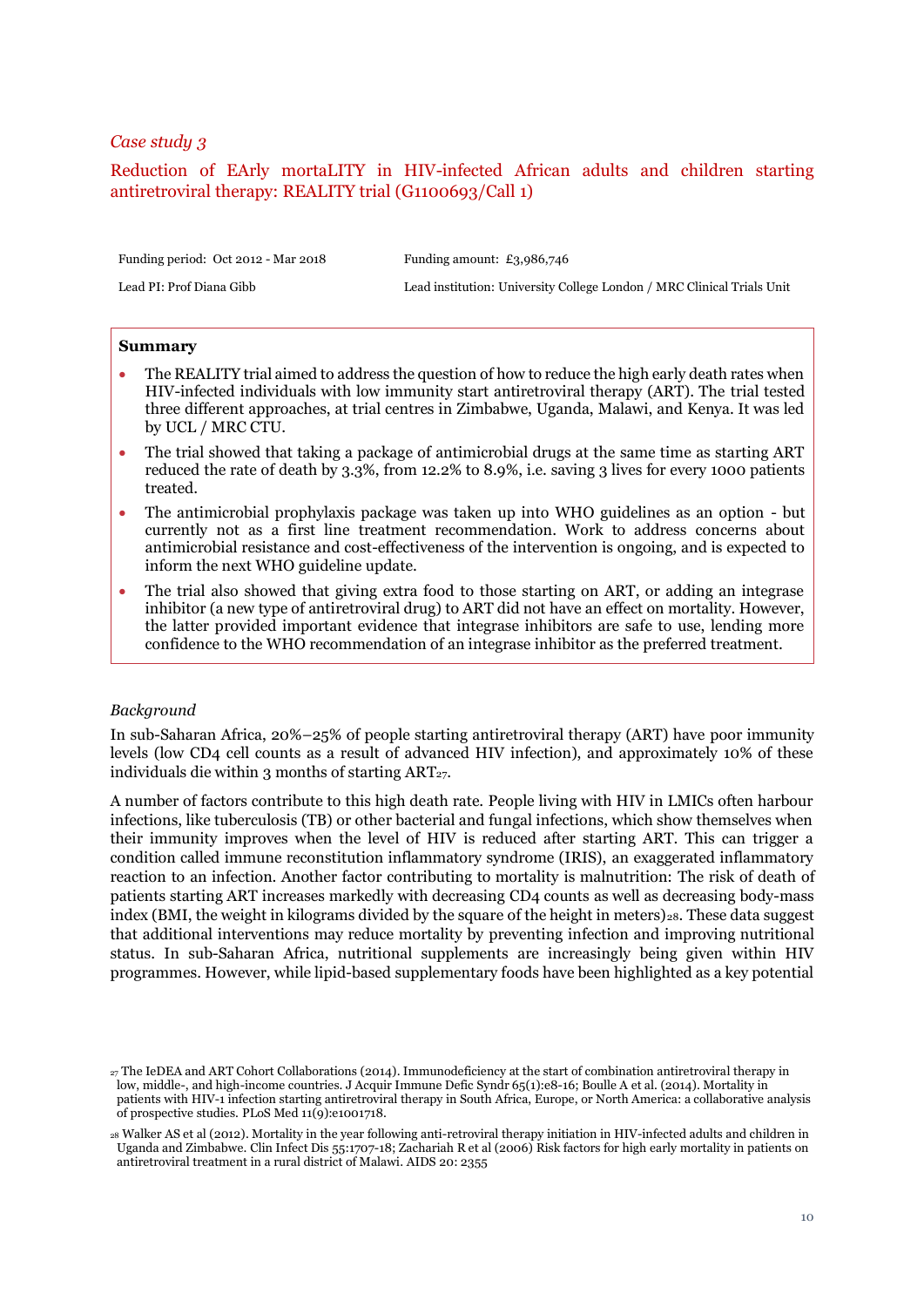intervention to reduce mortality in severely immunocompromised HIV-infected individuals, evidence on the effectiveness of this approach is contradictory and limited<sub>29</sub>.

Given the high mortality rate, there is an urgent need to identify effective interventions to offer to HIV positive persons with low immunity starting on ART.

## *The JGHT award*

The Reduction of EArly mortaLITY (REALITY) trial aimed to address the question of how to reduce the high early death rates when HIV-infected individuals with low immunity start ART. The trial investigated whether three different approaches for the first three months of ART would reduce high early death rates compared to the standard WHO-recommended ART approach:

- 1 . Strengthening preventative treatment (prophylaxis) against TB and other bacterial, fungal and parasitic infections for three months, to reduce the level of infection and potential IRIS events
- 2 . Increasing the potency of ART by adding the integrase inhibitor raltegravir (i.e. giving four drugs from three classes, rather than standard three from two classes). Intensifying standard triple-drug ART with the integrase inhibitor, raltegravir, should reduce HIV viral load faster and hence may reduce early mortality, although this strategy could also risk more IRIS events.
- 3 . Giving extra food to all presenting with HIV (not just those with diagnosed malnutrition); this might also help people take their medication as we know many people get very hungry after starting these drugs.

In addition, the study included a number of sub-studies:

- A cost-effectiveness analysis, should one or more of the three approaches prove to be effective, estimating their relative costs and health gains if rolled out in Africa. This allows interventions with high potential for health improvement and comparatively low resource requirements to be prioritised.
- A social science study, to capture views of trial participants on receiving large numbers of pills, which may make them feel ill, and their motivations for, or reasons for not starting and adhering to, ART
- Collection of data on adherence and acceptability of a new co-formulated pill (Q-TIB) (see Q-TIB Case study)

The REALITY trial recruited 1805 HIV-infected adults and children over 5 years of age from Zimbabwe, Uganda, Malawi, and Kenya with low immunity (CD4 count lower than 100 cells/μL) who had not previously received ART. It compared the three approaches described above with the standard approach, in an open-label, randomised 2x2x2 factorial trial design. This design enabled the team to run one large trial to investigate three different interventions at the same time, which is more efficient than running three separate trials<sub>30</sub>. In addition, if there are interactions between the interventions on treatment outcomes (meaning the effect of one intervention depends on whether or not one of the other interventions is given), the trial design allows these to be identified and their relative contributions to be explored. The REALITY trial was among a small number of trials to show that a 2x2x2 factorial design could be implemented well, even in low resource settings and centres with very limited experience of conducting trials.

The trial was coordinated by Professor Diana Gibb, UCL / MRC CTU, with extensive experience in setting up and coordinating large global trials and cohorts, including in East Africa, mainly addressing questions in paediatric HIV infection<sub>31</sub>. Collaborating institutions in the UK were UCL's Division of Infection and Immunity, Institute of Child Health (Prof Nigel Klein), and LSHTM (Prof Janet Seeley).

<sup>29</sup> Tang AM et al (2015) Nutrition assessment, counseling, and support interventions to improve health-related outcomes in people living with HIV/AIDS: a systematic review of the literature. JAIDS 68 Suppl 3: S340-9

<sup>30</sup> Baker TB et al (2017) Implementing Clinical Research Using Factorial Designs: A Primer. Behav Ther. 48(4): 567–580

<sup>31</sup> <https://www.ctu.mrc.ac.uk/about-us/senior-staff/diana-gibb/> Accessed 24 Aug 2019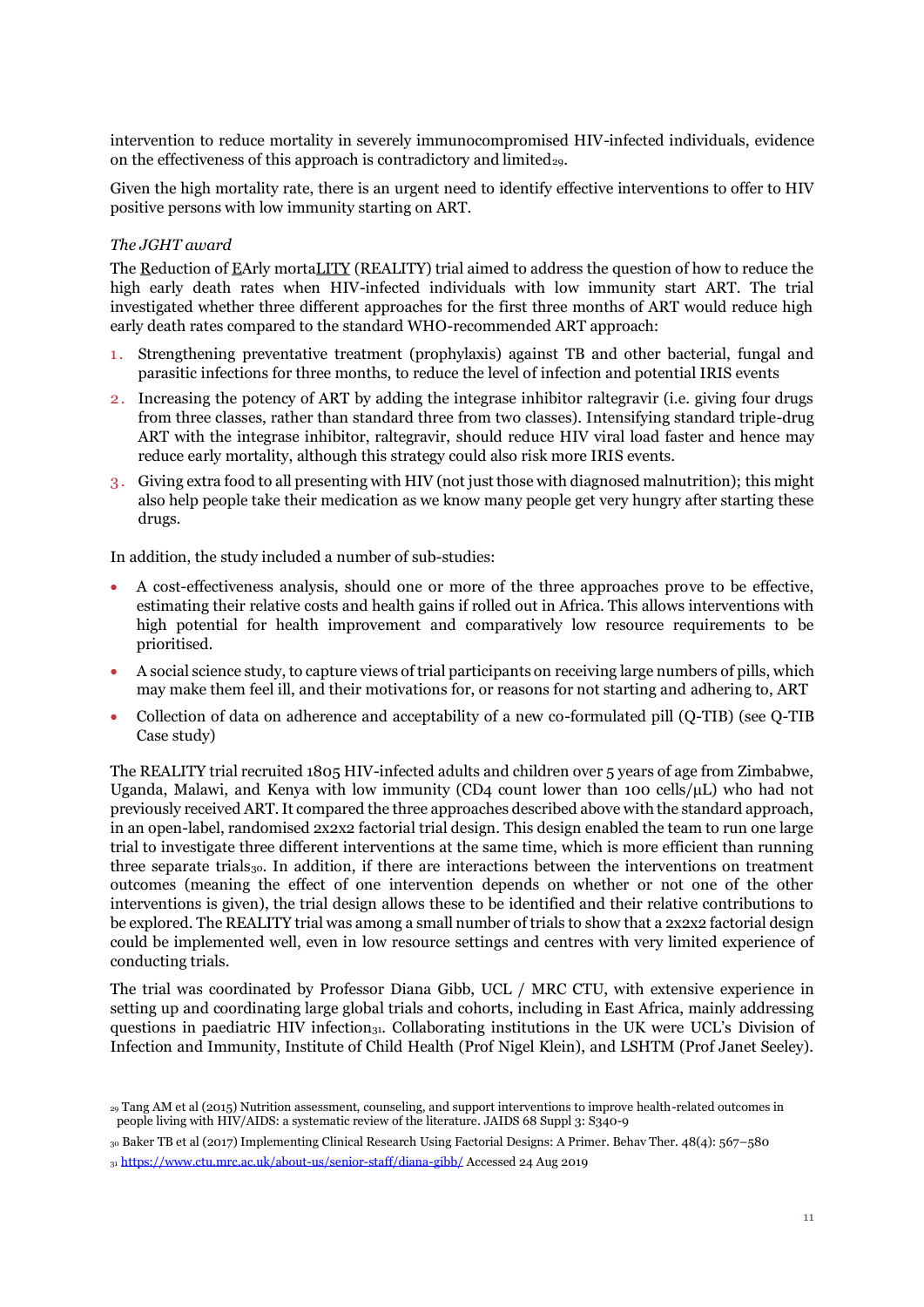The health economics work was carried out by researchers the Centre of Health Economics at the University of York.

The trial took place at eight sites: four sites in Uganda, two in Kenya, one in Malawi and one in  $Zimbabwe_{32}$ . The PI of the trial had not previously worked with the partners in Malawi and one of the centres in Kenya. As a result of this new collaboration, the KEMRI WTRP in Kilifi are continuing to work with the group at the University of Zimbabwe and a group at Queen Mary University, London, on the analysis of samples taken during the trial (funded by a separate MRC grant,  $MR/P_022251/1$ ,  $£825,996_{33}$ ).

Professor Gibb served on a number of guideline committees, including the WHO Guideline Development Group for managing advanced HIV disease and rapid initiation of ART<sub>34</sub>, and is a member of the expert group that provides advice to the WHO HIV department on clinical issues relating to paediatric HIV<sub>35</sub>.

#### *Outcomes and impacts*

The REALITY trial showed that all three interventions tested had some effects - but only the enhanced prophylaxis led to a decrease in deaths and HIV-related illness. Nevertheless, all three have had an impact, or the potential to impact, current policy, WHO guidelines and practice.

Enhanced prophylaxis against infection<sub>36</sub>

The trial determined the effects of enhanced antimicrobial prophylaxis on mortality. Participants starting on ART simultaneously received a 'package' containing additional antimicrobials compared with standard prophylaxis. It found that enhanced prophylaxis for the first 12 weeks of ART can prevent more than 3 deaths for every 100 people starting ART with CD4 <100: The enhanced prophylaxis package reduced the rate of death by 3.3%, from 12.2% to 8.9% of participants dying after starting ART, i.e. for every 1000 individuals starting ART, an additional 33 survived. Enhanced prophylaxis also reduced the number of adverse events, including new cases of TB, cryptococcal meningitis, oral and oesophageal candidiasis, and hospitalisation. It did not affect the decrease in the level of virus, despite the pill burden, indicating that those starting ART with enhanced prophylaxis adhered to the regimen the same way as those starting standard ART.

To inform the potential for roll-out of the prophylaxis strategy, data for a cost-effectiveness analyses was collected during the trial. A 'quick' estimate was included in the main trial publication, showing that the cost of enhanced prophylaxis ranged from US\$8 to US\$34 per day across trial countries. At the minimum price, the cost per quality-adjusted life-year falls within recently published cost-effectiveness thresholds for even the lowest-income countries. Hence, if access at low prices can be ensured for all countries, the strategy could be adopted widely across the continent. The cost–effectiveness was assessed as being US\$201 per quality-adjusted life-year and US\$162 per life-year saved; again, this is likely to fall within the cost–effectiveness thresholds for most resource-limited settings<sub>37</sub>.

<sup>32</sup> *Uganda*: Joint Clinical Research Centre (JCRC) Kampala (coordinating centre for Uganda), with trial sites: JCRC Fort Portal; JCRC Gulu; JCRC Mbale; JCRC Mbarara. Some of the sites had had very limited experience in conducting trials; one site (JCRC Mbarara) has since become a fully-fledged trial centre. *Zimbabwe*: University of Zimbabwe Clinical Research Centre, Harare. *Kenya*: KEMRI Wellcome Trust Research Programme, Kilifi; Moi University Clinical Research Centre, Eldoret. Malawi: Department of Medicine and Malawi-Liverpool-Wellcome Trust Clinical Research Programme, College of Medicine, Blantyre

<sup>//</sup>gtr.ukri.org/projects?ref=MR%2FP022251%2F1 Accessed 24 Aug 2019

<sup>34</sup> Guidelines for managing advanced HIV disease and rapid initiation of antiretroviral therapy, July 2017. Geneva: World Health Organization[. https://www.who.int/hiv/pub/guidelines/advanced-HIV-disease/en/](https://www.who.int/hiv/pub/guidelines/advanced-HIV-disease/en/)

<sup>35</sup> Guidelines for the Diagnosis, Prevention, and Management of Cryptococcal Disease in HIV-Infected Adults, Adolescents and Children, March 2018. Geneva: World Health Organization. https://www.who.int/hiv/pub/toolkits/cryptococcal-dise [policy/en/](https://www.who.int/hiv/pub/toolkits/cryptococcal-disease-policy/en/)

<sup>36</sup> Hakim J et al (2017) Enhanced Prophylaxis plus Antiretroviral Therapy for Advanced HIV Infection in Africa. N Engl J Med 377: 233-45

<sup>37</sup> Guidelines for managing advanced HIV disease and rapid initiation of antiretroviral therapy, July 2017. Geneva: World Health Organization, p. 10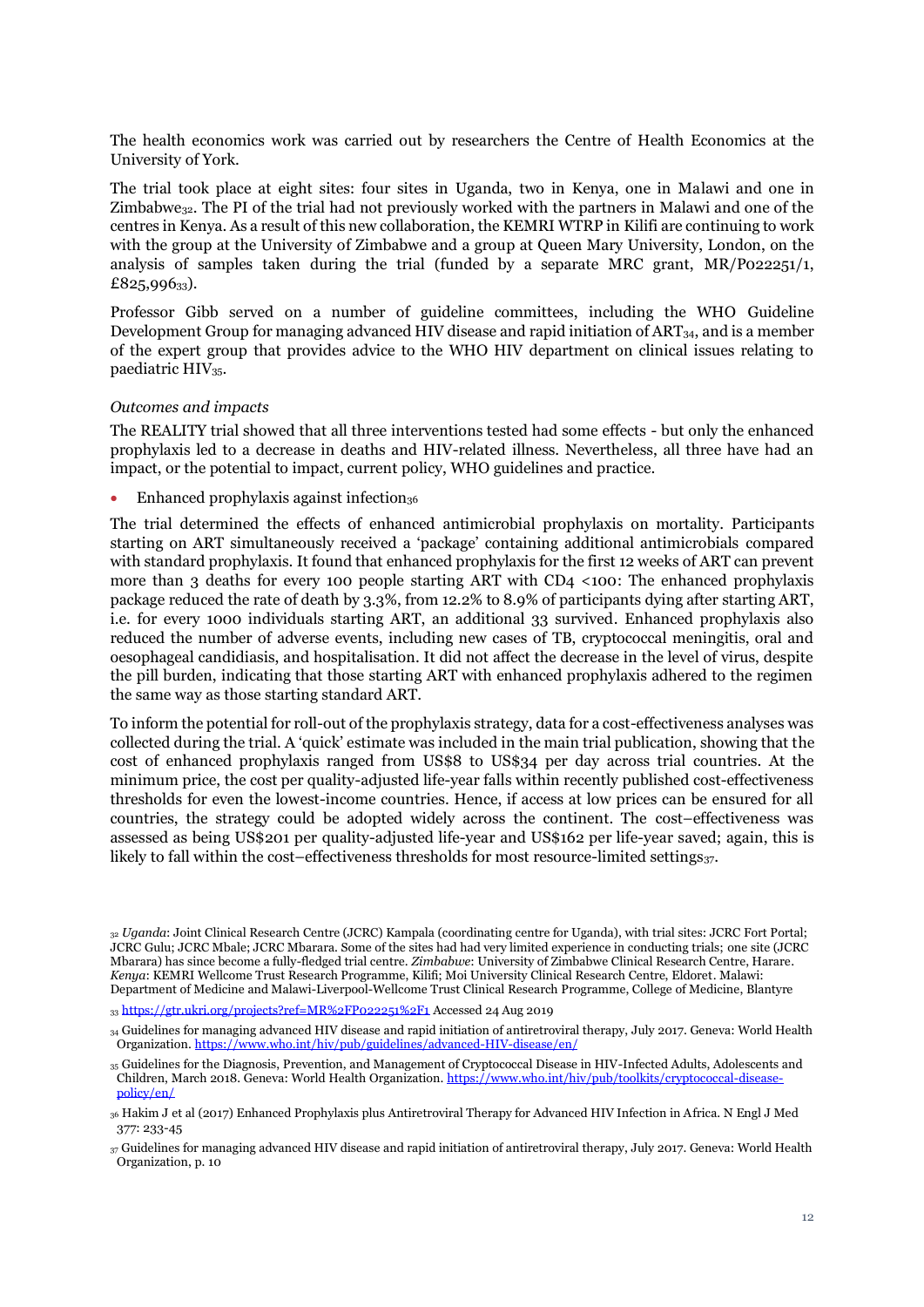#### Policy impact

The trial findings of the were taken up in two WHO guidelines<sub>38,39</sub>. Prior to the REALITY trial, guidelines recommended testing for TB and cryptococcal meningitis (a serious fungal infection of the brain and spinal column) before the initiation of ART, and only give antibiotics where disease is present<sub>40</sub>. While overuse of antibiotics can lead to drug resistance, the REALITY trial showed that delaying treatment to complete tests increases the risk of death. The 2017 WHO 'late-presenters' guideline<sub>41</sub> still recommends screening tests before deciding on antibiotic treatment; however, based on evidence from the REALITY trial, it also notes that "for people with advanced HIV disease who are eligible to start ART on the same day as HIV diagnosis, prophylaxis medications may be started at the same time"<sub>42</sub>. The addition of this provision resulted from a presentation of the trial data by Prof Gibb to the guideline development group (even before the main trial paper was published) $_{43}$ . A 2018 WHO guideline for cryptococcal disease management<sup>44</sup> strengthened the case for prophylaxis. Referencing the REALITY trial, it emphasises the need to provide prophylaxis where cryptococcal screening is not available or where receiving the result may be delayed<sub>45</sub>.

#### Next steps and further research

The 2017 WHO 'late-presenters' guideline discussed the findings of the REALITY trial in detail, and described the Guideline Development Group's concerns about the prophylaxis package tested, relating to the potential for drug resistance to emerge, and to the cost-effectiveness of prophylaxis. Additional analysis of data and samples collected during the trial are providing further evidence to address these concerns46. The findings are expected to feed into the next update of the guideline (likely in 2020). This may help to refine and strengthen the evidence for intervention scale-up and pave the way for inclusion in the WHO guideline as first-line treatment.

- <sup>42</sup> Guidelines for managing advanced HIV disease and rapid initiation of antiretroviral therapy, July 2017. Geneva: World Health Organization, p. 10
- <sup>43</sup> Prof Diana Gibb, personal communication (July 2019)

<sup>38</sup> Guidelines for managing advanced HIV disease and rapid initiation of antiretroviral therapy, July 2017. Geneva: WHO

<sup>39</sup> Guidelines for the Diagnosis, Prevention, and Management of Cryptococcal Disease in HIV-Infected Adults, Adolescents and Children, March 2018. Geneva: World Health Organization

<sup>40</sup> Consolidated guidelines on the use of antiretroviral drugs for treating and preventing HIV infection: recommendations for a public health approach. June 2016. Geneva: World Health Organization. <http://www.who.int/hiv/pub/arv/arv-2016/en/>

<sup>41</sup> Guidelines for managing advanced HIV disease and rapid initiation of antiretroviral therapy, July 2017. Geneva: World Health Organization.

<sup>44</sup> Guidelines for the Diagnosis, Prevention, and Management of Cryptococcal Disease in HIV-Infected Adults, Adolescents and Children, March 2018. Geneva: World Health Organization

<sup>45</sup> Guidelines for the Diagnosis, Prevention, and Management of Cryptococcal Disease in HIV-Infected Adults, Adolescents and Children, March 2018. Geneva: World Health Organization, p. 15

<sup>46</sup> 1) The group viewed the benefits of an additional broad-spectrum antibiotic (azithromycin) within a package of care to be unclear since mortality reduction could not clearly be attributed to a decline in bacterial infections (e.g. early deaths could have been a result of cryptococcal disease). The potential benefits of prophylaxis with azithromycin were considered to not outweigh concerns about the potential for antimicrobial resistance development. A current study, funded separately by the MRC and led by Prof Andrew Prendergast, Queen Mary University ('Mechanisms underlying enhanced infection prophylaxis for advanced HIV in Africa', £825,996), is using blood and stool samples collected from participants of the REALITY trial to understand which infections trial participants had, how these changed as a result of the prophylaxis package, and hence which component(s) of the package are needed and which may not have contributed to the reduction in mortality.

<sup>2)</sup> The group was concerned that routine use of fluconazole prophylaxis for cryptococcal disease would not be cost-effective and could lead to the development of fluconazole resistance. Prophylaxis with fluconazole was not included in the care package recommended by the guideline, and its use recommended only in "settings where cryptococcal screening tests are not available or results will be delayed". As the published cost-effectiveness analysis did not capture the longer-term benefits associated with reduced mortality beyond 48 weeks, the inclusion of such benefits will further increase the value-for-money of enhanced prophylaxis. The results of a full cost effectiveness analysis have been submitted for publication (currently under review $_{46}$ ), investigating the different forms of management of cryptococcal disease in late presenters.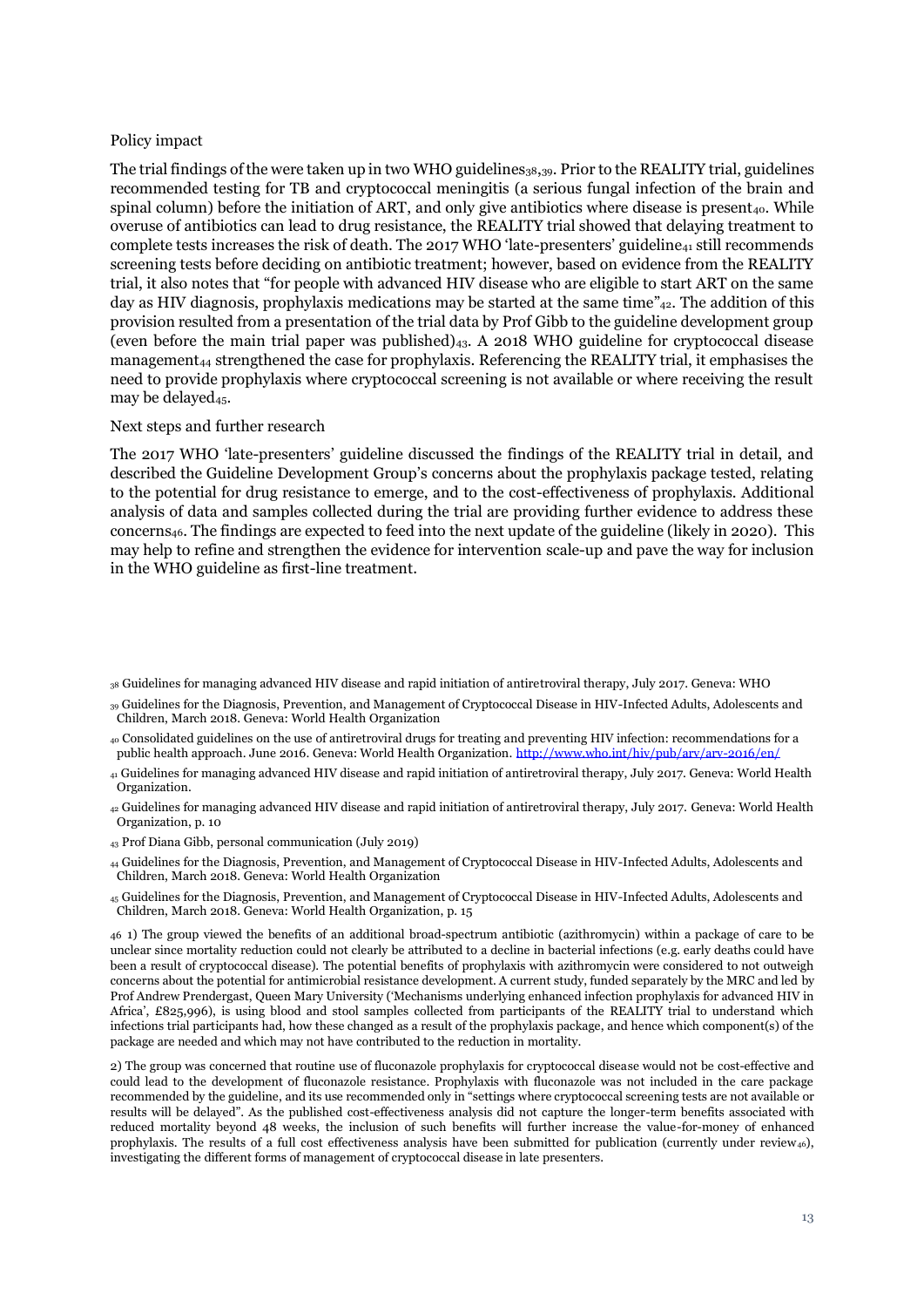#### • Raltegravir-intensified  $ART_{47}$

Another strategy to decrease mortality tested in REALITY was to accelerate recovery of the immune system by reducing the patients' viral loads (level of virus) more rapidly.

The REALITY trial showed that adding the integrase inhibitor raltegravir to standard ART decreased HIV viral load indeed much faster than standard ART on its own. However, this rapid reduction in viral load did not lead to a reduction in the rate of death or development of clinical HIV events.

While the approach did not have an effect on mortality or clinical progression, the data was nevertheless important and contributed to policy decisions: It provided important evidence that raltegravir did not lead to an increase in IRIS, a side-effect that had been feared based on experiences from European cohort studies, particularly related to TB48,49. These adverse findings were not replicated in the REALITY trial, providing robust evidence - from a randomised controlled trial - that integrase inhibitors are safe to use. This has lent more confidence to WHO recommendation of dolutegravir, another integrase inhibitor, for use as the preferred treatment for all populations, including TB patients and those with low CD4 cell counts <sub>50</sub>.

#### Ready-to-use supplementary food $_{51}$

Trial participants randomised to receive supplementary food had small but significantly greater increases in weight and BMI. However, this weight gain did not translate into a reduction in mortality or HIV-related illness, and they did not get stronger faster (grip strength was measured in the trial). These findings suggest that, for adults without severe malnutrition, supplementary food increases weight but does not otherwise contribute to improvement in health in addition to a healthy balanced diet for those on ART.

A change in policy to provide nutritional supplementation to all severely immunocompromised HIVinfected individuals starting ART is therefore not warranted at present. Current food assistance programmes for people with HIV can draw on this evidence to prioritise future efforts.

<sup>47</sup> Kityo C et al (2018) Raltegravir-intensified initial antiretroviral therapy in advanced HIV disease in Africa: A randomised controlled trial. PLoS Med 15(12): e1002706.

<sup>48</sup> Wijting I et al (2017) Integrase inhibitors are an independent risk factor for IRIS: an ATHENA cohort study. Conference on Retroviruses and Opportunistic Infections; Seattle, WA, USA. Feb 13–16, 2017. Abstract 731; Dutertre M et al (2017) Initiation of antiretroviral therapy containing integrase inhibitors increases the risk of iris requiring hospitalization. J Acquir Immune Defic Syndr 76: e23–26; Psichogiou M et al (2017) Integrase strand transfer inhibitors and the emergence of immune reconstitution inflammatory syndrome (IRIS). Curr HIV Res 15: 405–10.

<sup>49</sup> Integrase inhibitors are a class of antiretroviral drug that lead to significantly more rapid declines in HIV viral load than all other classes, but were not yet included in standard WHO-recommended ART at the time of the trial due to lack of robust evidence of safety and effectiveness at the time, e.g. in LMIC settings). In particular, there was concern that this strategy could risk more IRIS events, as a result of 'bounce back' of the patient's immune system. This had been suggested from observational studies but there was no randomised evidence in patients with very low levels of immunity.

<sup>50</sup> Guidelines for managing advanced HIV disease and rapid initiation of antiretroviral therapy, July 2017. Geneva: World Health Organization, p. 18

<sup>51</sup> Mallewa J et al (2018) Effect of ready-to-use supplementary food on mortality in severely immunocompromised HIV-infected individuals in Africa initiating antiretroviral therapy (REALITY): an open-label, parallel-group, randomised controlled trial. Lancet HIV 5: e231–240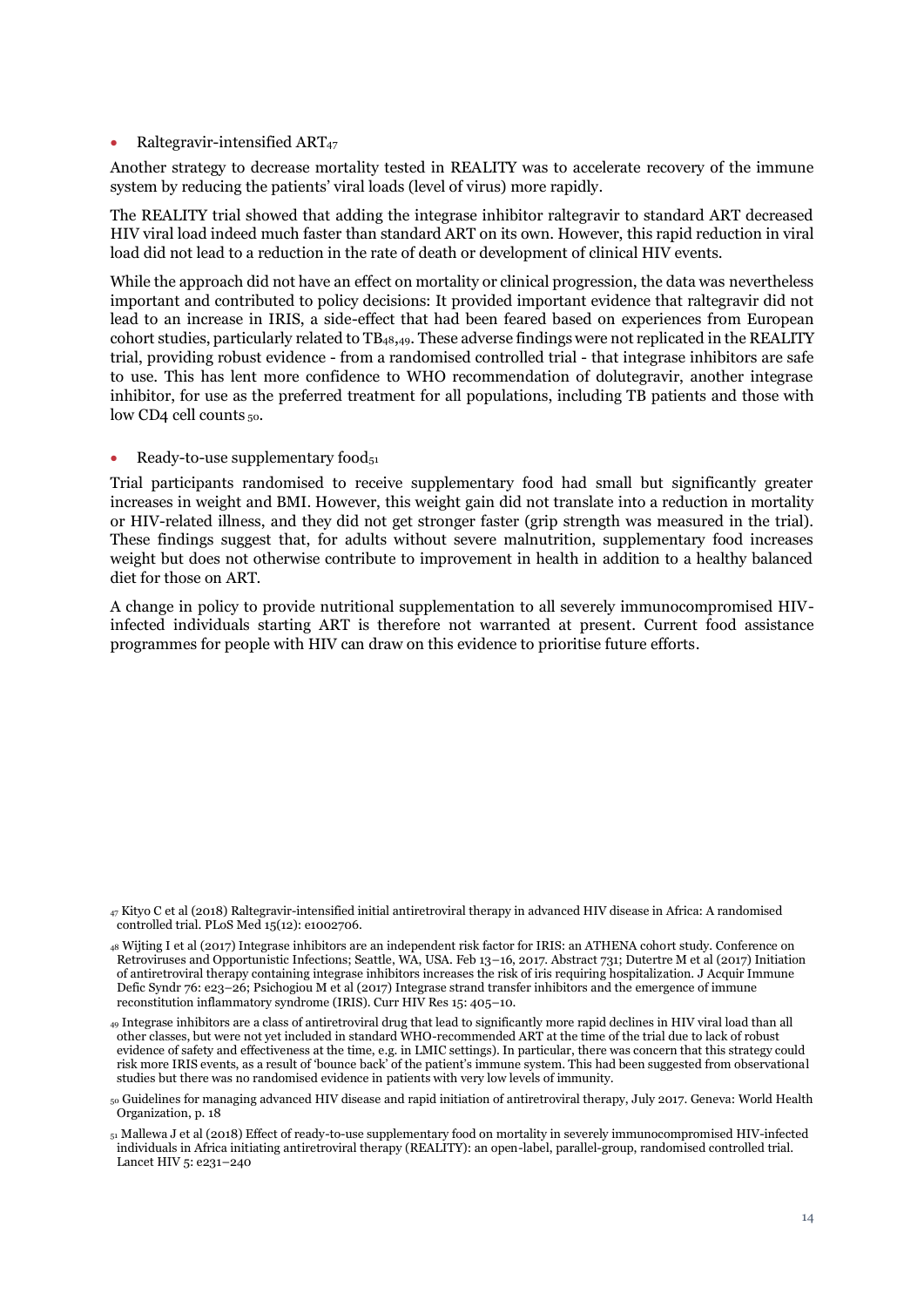# <span id="page-14-0"></span>Reduction of EArly mortaLITY in HIV-infected African adults and children starting antiretroviral therapy: REALITY trial (G1100693/Call 1)

| Funding period: Oct 12 - Mar 18 | Funding amount: $£3,986,746$                                           |
|---------------------------------|------------------------------------------------------------------------|
| Lead PI: Prof Diana Gibb        | Lead institution: University College London / MRC Clinical Trials Unit |

#### **Summary:**

- WHO recommends preventative therapy against tuberculosis for people living with HIV, including the antimicrobials cotrimoxazole and isoniazid. However, access to isoniazid remained poor and few people were receiving this treatment.
- To increase access and adherence, Cipla Ltd developed a co-formulated pill, combining cotrimoxazole and isoniazid. The enhanced prophylaxis arm of the REALITY trial provided an opportunity to test Q-TIB and gather data on adherence and acceptability, to contribute to submission for WHO pre-qualification.
- In 2017, Q-TIB was included on WHO essential medicines list and its use recommended in WHO guidelines. It is now available on the market.

#### *Background*

Co-trimoxazole and isoniazid are antimicrobials shown to be effective against *Mycobacterium tuberculosis*, the causative agent of tuberculosis (TB). In 2017, 10 million people fell ill with TB, and 1.6 million died from the disease<sub>52</sub>. TB is responsible for more than a quarter of HIV-related deaths, and the risk of developing TB is estimated to be between 15-25 times greater in people living with HIV than among those without HIV infection $_{53}$ . TB also complicates the management of HIV.

Both co-trimoxazole and isoniazid preventative therapy are recommended by WHO for people living with HIV<sub>54,55,56</sub>. The aim of co-trimoxazole is to reduce morbidity and mortality, whereas use of isoniazid reduces the risk of tuberculosis. However, while the effectiveness of isoniazid was first recognised by WHO and UNAIDS more than 20 years ago<sub>57</sub>, countries were slow to adopt the recommendation. By the end of 2009, only 85 000 people living with HIV received the drug<sub>58</sub>. Access to isoniazid remained poor, mainly due to the lack of availability of isoniazid as a single drug within country programmes, and also in part due to the scepticism of TB experts who voiced fears about developing drug resistance<sub>59</sub>.

59 Harries AD et al (2015) Benefits of combined preventive therapy with co-trimoxazole and isoniazid in adults living with HIV: time to consider a fixed-dose, single tablet coformulation. Lancet Infect Dis 15: 1492–96

<sup>52</sup> WHO fact sheet: Tuberculosis (2018) https://www.who.int/en/news-room/fact-sheets/detail/tuberculosis

<sup>53</sup> <https://www.who.int/hiv/topics/tb/en/> Accessed 24 Aug 2019

<sup>54</sup> WHO (2006) Guidelines on co-trimoxazole prophylaxis for HIV infections among children, adolescents and adults in resource-limited settings: recommendations for a public health approach. Geneva: World Health Organization

<sup>55</sup> WHO (2008) Essential prevention and care interventions for adults and adolescents living with HIV in resource-limited settings. Geneva: World Health Organization; 2008.

<sup>56</sup> WHO (2011) Guidelines for intensified tuberculosis case-finding and isoniazid preventive therapy for people living with HIV in resource-constrained settings. Geneva, Switzerland, World Health Organization

<sup>57</sup> WHO (1998) Policy statement on preventive therapy against tuberculosis in people living with HIV. Geneva: World Health Organization (WHO/TB/98.255)

<sup>58</sup> WHO (2010) WHO Global tuberculosis control: a short update to the 2010 Report. December 2009. Geneva, Switzerland, World Health Organization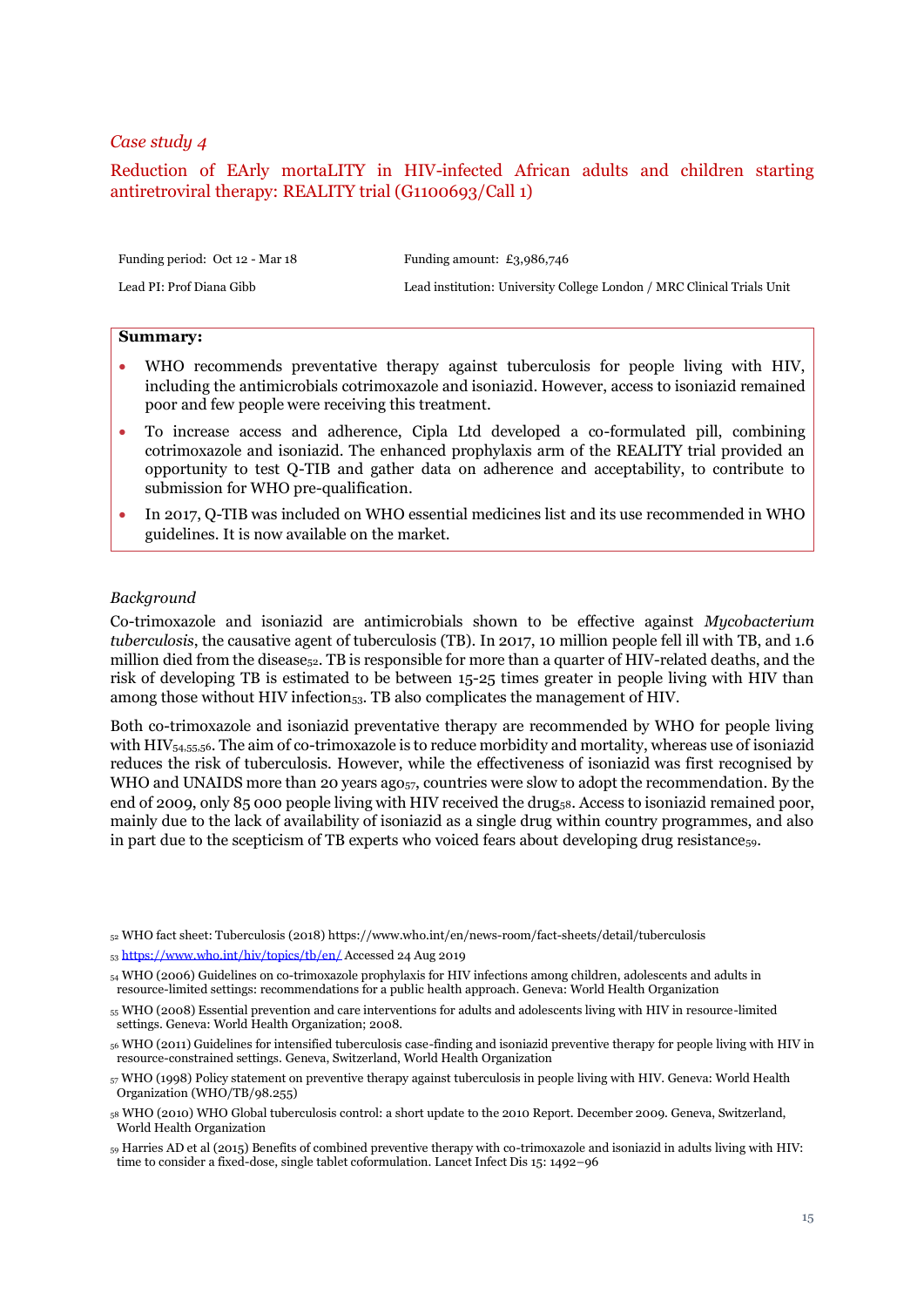By 2015, several effective ART regimens were available to patients to take as one pill once per day; however, co-trimoxazole and isoniazid preventative therapy still had to be taken as two separate pills60. To simplify treatment and improve adherence to the recommended preventative treatment, WHO had been exploring the possibility of a fixed-dose combination of co-trimoxazole, isoniazid, and Vitamin B661, e.g. the 2011 'WHO Guidelines for intensified tuberculosis case-finding and isoniazid preventive therapy for people living with HIV in resource-constrained settings' identifies a number of priority research gaps related to TB preventative treatment<sub>62</sub>. This included the "co-formulation as a fixed-dose" combination of isoniazid and vitamin B6 with co-trimoxazole, and with antiretrovirals, and evaluation of the efficacy and effectiveness of such fixed-dose combinations". In 2014, WHO placed a coformulation on its expression of interest list $_{63}$ .

#### *Impact of the JGHT-funded research*

The Reduction of EArly mortaLITY (REALITY) trial aimed to address the question of how to reduce the high early death rates when HIV-infected individuals with low immunity start ART (see case study [0\)](#page-9-0).

One arm of the trial investigated the effect of strengthening preventative treatment (prophylaxis) against infections on mortality. Patients starting on ART simultaneously received an enhanced 'package' of antimicrobials, consisting of co-trimoxazole, isoniazid, Vitamin B6, fluconazole, azithromycin, and albendazole, compared with standard prophylaxis (co-trimoxazole alone).

Professor Gibb had worked with generics manufacturer Cipla Ltd, Mumbai, India, prior to the REALITY trial. The company had developed a fixed-dose formulation of co-trimoxazole, isoniazid, and Vitamin B6 (Q-TIB), and conducted bioequivalence studies comparing this formulation with individually formulated drugs. The REALITY trial provided an opportunity to test Q-TIB and gather data on its acceptability and adherence, which contributed to data submitted to the WHO for pre-qualification (which authorises it to be procured and distributed by international funding bodies, such as the Global Fund and PEPFAR). Professor Gibb presented the results of using Q-TIB as part of the enhanced prophylaxis trial arm at the World Conference on Lung Health of the International Union Against Tuberculosis and Lung Disease in 201664, and engaged in regular communication with WHO to progress the pre-qualification process. In 2017, Q-TIB was included on the WHO essential medicines list $_{65}$ , and its use was recommended in the WHO late-presenters guidelines66.

Cipla Ltd brought Q-TIB to market in 2017, albeit at a relatively high price which limited access to the drug. In June 2018, Unitaid and Cipla agreed that the company will reduce the ceiling price of the medicine by more than 30% from USD3 to USD1.99 per person, per month, for all public-sector procurers in LMICs67. Q-TIB is currently also being used as part of routine treatment in other trials: in the EDCTP-funded CHAPAS 4 trial<sup>68</sup> and in a new trial funded by UNITAID and Australia's NHMRC (not yet started).

<sup>60</sup> Ibid.

- <sup>63</sup> WHO 12th invitation to manufacturers and suppliers of medicinal products for HIV infection and related diseases, including treatment for hepatitis B and C, to submit an Expression of Interest (EOI) for product evaluation to the WHO Prequalification Team– Medicines. Geneva; World Health Organization, 2014
- <sup>64</sup> Gibb DM et al (2016) Sulfamethoxazole/trimethoprim/isoniazid/pyridoxine scored tablets are bioequivalent to individual products and are acceptable to patients with advanced HIV infection in the REALITY trial. 46th World Conference on Lung Health of the International Union Against Tuberculosis and Lung Disease (The Union)

<sup>61</sup> Isoniazid depletes Vitamin B6 levels, to be supplemented in order to reduce the risk of side-effects on the nervous system.

<sup>62</sup> WHO (2011) Guidelines for intensified tuberculosis case-finding and isoniazid preventive therapy for people living with HIV in resource-constrained settings. Geneva, Switzerland, World Health Organization

 $65$  WHO Model List of Essential Medicines 2017, 20th list (accessed 29/07/2019). Section 6.4.2.5, page 21

<sup>66</sup> <https://www.who.int/hiv/pub/guidelines/advanced-HIV-disease/en/> , p. 9: "The use of fixed-dose combinations is recommended as one way to improve adherence, and the fixed-dose combination tablet of co-trimoxazole, pyridoxine and isoniazid, as used in the REALITY trial, has recently been added to the WHO List of Essential Medicines."

<sup>67</sup> <https://www.who.int/hiv/mediacentre/news/unitaid-price-cut-oi/en/> Accessed 24 Aug 2019

<sup>68</sup> Children with HIV in Africa – pharmacokinetics and acceptability of simple second-line antiretroviral regimens ISRCTN22964075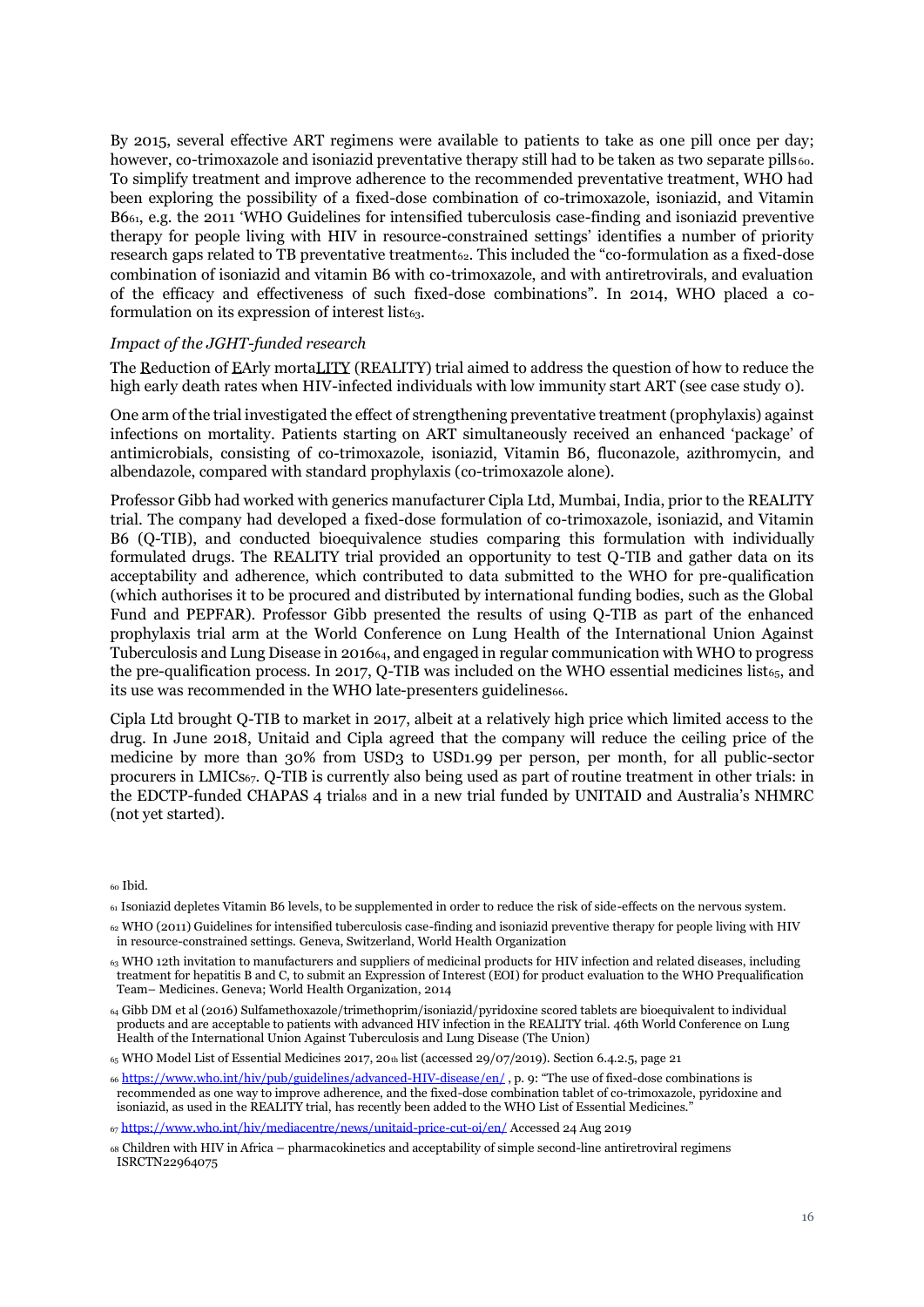# <span id="page-16-0"></span>Randomised controlled trial of podoconiosis treatment in northern Ethiopia (GoLBeT) (MR\_K007211\_1/Call 2)

Funding period: 01/02/2013 - 30/05/2017 Funding amount: £777,890

Lead PI: Prof Gail Davey Lead institution: Brighton and Sussex Medical School, University of Sussex

# **Summary**

- Podoconiosis is a form of lymphoedema (leg swelling) in people who walk barefoot on volcanic soil in highland tropical areas. The GoLBet trial was the first trial to measure the effects of a simple foot care package on ADLA, the most severe consequence of podoconiosis, an acute inflammation of skin, tissue, lymphatics, and lymph nodes. The trial was led by Prof Gail Davey, University of Sussex, and conducted in rural communities in the East Gojjam Zone, Ethiopia.
- The trial showed that the simple, inexpensive care package was effective in reducing the frequency and duration of ADLA. The package is now set to be incorporated into the next 5-year Ethiopian Neglected Tropical Diseases masterplan (2020-2025).
- So far, an estimated 100,000 podoconiosis patients have been trained to self-treat with the foot care package in Ethiopia, including through a financial commitment by the Ethiopian government for training in 2018. In addition, the University of Sussex working with NGOs trained 200 health professionals in endemic areas.
- The GoLBeT team have also started working in neighbouring countries, e.g. in Rwanda, where the foot hygiene package will be referenced in the national Strategic Plan for 2020-2025, and in Uganda and Cameroon where approx. 40 health professionals where trained.
- A Rapid Ethical Assessment ahead of the trial was important to lay the groundwork for the trial. Gathering local knowledge through community consultation facilitated patient recruitment and enabled the trial team to effectively address challenges encountered during the trial.

# *Background*

Podoconiosis is a form of lymphoedema (leg swelling) in people who walk barefoot on volcanic soil in highland tropical areas. The disease results in oedematous feet and legs and subsequently progresses to elephantiasis. It is unusual, in being an entirely preventable non-communicable disease (and has been eradicated from Scotland, France, and the Canary Islands since footwear became routine)<sub>69</sub>. Although podoconiosis is rarely a direct cause of mortality, it greatly reduces productivity, leading to significant stigma from the community and health professionals, and a low quality of life.

Podoconiosis affects an estimated 4 million subsistence farmers globally<sub>70</sub>. Most of the highly-affected countries are in the African region, with prevalence particularly high in Cameroon, Ethiopia and Uganda<sub>71</sub>. In Ethiopia, the national average prevalence is estimated to be 4.0% $z<sub>2</sub>$ ; another study reported

<sup>69</sup> Price EW (1990) Podoconiosis: non-filarial elephantiasis. Oxford Medical Publications, Oxford

<sup>70</sup> Davey G et al (2007) Podoconiosis: a tropical model for gene-environment interactions?. Trans R Soc Trop Med Hyg 101:91– 6; Tekola AF et al (2012) HLA class II locus and susceptibility to podoconiosis. N Engl J Med 366:1200–8

<sup>71</sup> Deribe K et al (2018) Global epidemiology of podoconiosis: A systematic review. PLoS Negl Trop Dis 12: e0006324 and references within

<sup>72</sup> Deribe K et al (2015) Epidemiology and individual, household and geographical risk factors of podoconiosis in Ethiopia: results from the first nationwide mapping. Am J Trop Med Hyg. 92:148–589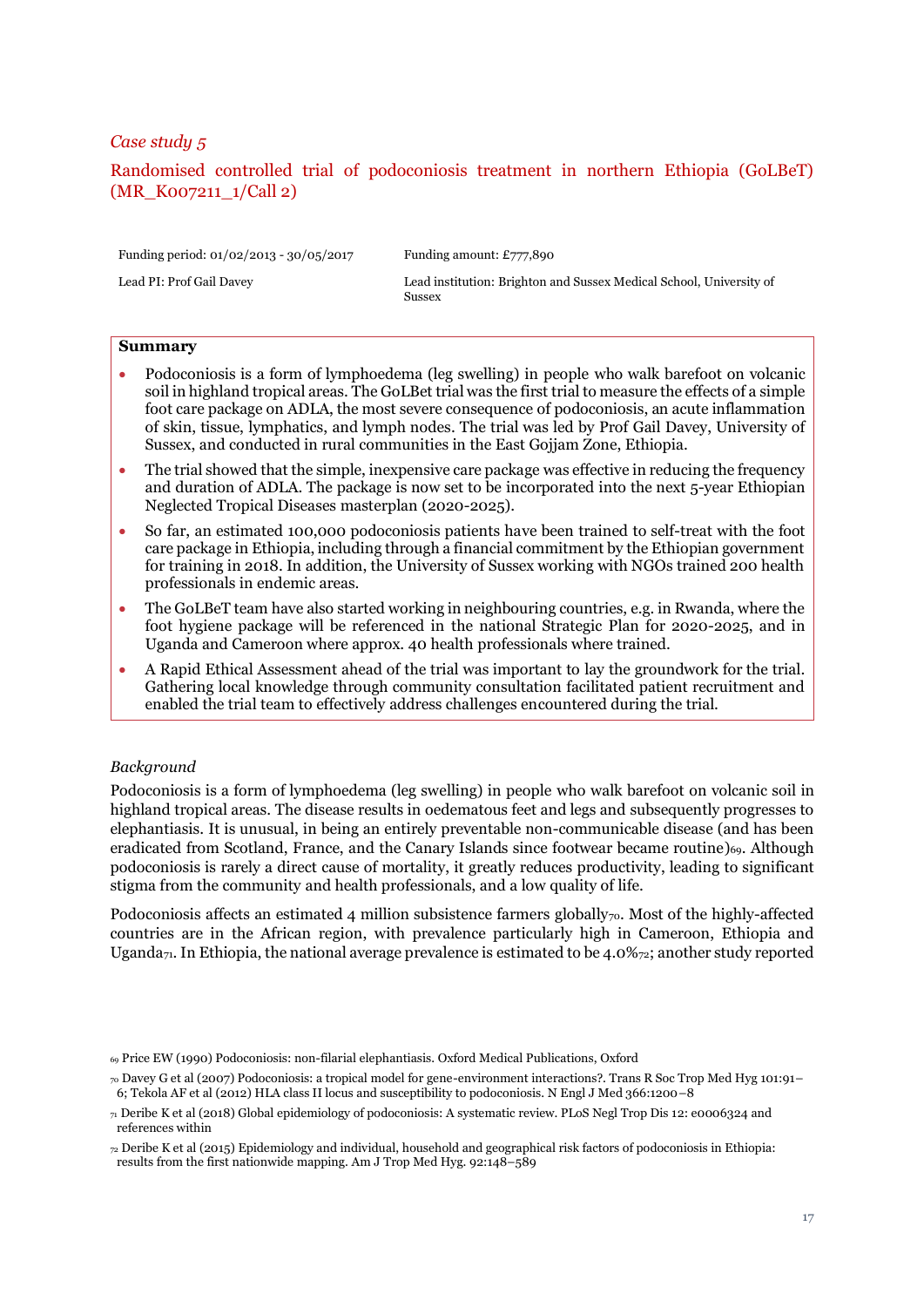1.6 million people living with podoconiosis in Ethiopia with 35 million people at risk of the disease in the country<sub>73</sub>.

Among the most severe clinical consequences of lymphoedema are episodes of acute dermatolymphangioadenitis (ADLA). These are characterised by malaise, fever, chills, diffuse inflammation, swelling of the limbs, lymphangitis, adenitis and, eventually, skin peeling. They occur frequently (reports vary from five to 23 episodes per year), and lead to an average 4.4 days off work per episode – hence contributing substantially to the disability and social effects associated with podoconiosis<sub>74</sub>.

In 2011, podoconiosis was recognised by WHO as a neglected condition, but did not appear on the 2018 list of WHO neglected tropical diseases (NTDs). With low knowledge and awareness of the disease, and very few research groups investigating the issue, health interventions addressing podoconiosis are often grouped alongside lymphatic filariasis (LF) programmes, the 'better-known' elephantiasis caused by parasitic worms75. However, recent mapping efforts have shown that these diseases are frequently found in different regions of countries, or different countries altogether<sub>76</sub>. Diagnosis and provision of health interventions for people with podoconiosis hence requires a separate programme from LF.

## *The JGHT award*

The JGHT-funded trial (GoLBeT - the Gojjam Lymphoedema Best Practice Trial) was the first randomised controlled trial to measure the effects of a lymphoedema management package on the most important consequence of podoconiosis, ADLA. The trial enrolled just under 700 patients from the East Gojjam Zone in Ethiopia and tested whether a simple foot care package, comprising information about foot hygiene, skin care, bandaging, exercises to improve lymph drainage, and use of socks and shoes, was effective in reducing the number of ADLA attacks suffered by patients with podoconiosis lymphoedema.

At the time of the JGHT award, only one small uncontrolled study on the management of podoconiosis lymphoedema had been conducted, showing positive effects of a foot care package which patients can administer themselves<sub>77</sub>. This package was being offered to people with podoconiosis through small non-government organisations in some areas of the three most heavily affected regions in Ethiopia. Before including a recommendation for this type of morbidity management in a national guideline and in the national NTD masterplan, the Ethiopian Ministry of Health asked for robust evidence from a larger trial. GoLBeT was set up to provide such evidence. The trial team's involvement was based on a long-standing engagement with the NTD department of the Ministry of Health since its inception in 2008/2009, and regular communication with policy makers continued throughout the trial.

The GoLBeT team was led by Professor Gail Davey, Brighton and Sussex Medical School, University of Sussex and included researchers from the University of Sussex, Oxford University, and the University of Addis Ababa in Ethiopia. The latter not only provided input to the scientific design but also aided the implementation of the trial, e.g. by navigating the local bureaucracy. The Kenya Medical Research

 $73$  Deribe K et al (2015) Mapping and modelling the geographical distribution and environmental limits of podoconiosis in Ethiopia. PLoS Negl Trop Dis 9:e0003946; Deribe K et al (2017) Estimating the number of cases of podoconiosis in Ethiopia using geostatistical methods. Wellcome Open Res 2

<sup>74</sup> Bekele K et al (2016) Burden assessment of podoconiosis in Wayu Tuka Woreda, east Wollega zone, western Ethiopia: a community-based cross-sectional study. BMJ Open 6: e012308; Molla YB et al (2012) Patients' perceptions of podoconiosis causes, prevention and consequences in east and west Gojam, northern Ethiopia. BMC Public Health 12: 828

 $75$  Marks M & Mitja O (2019) Prevalence surveys for podoconiosis and other neglected skin diseases: time for an integrated approach. The Lancet Global Health 7: PE554-E555

<sup>76</sup> Deribe K et al (2017) Mapping the geographical distribution of podoconiosis in Cameroon using parasitological, serological, and clinical evidence to exclude other causes of lymphedema. Plos Negl Trop Dis. 12: e0006126; Deribe K et al (2019) Geographical distribution and prevalence of podoconiosis in Rwanda: a cross-sectional country-wide survey. Lancet Glob Health 7: e671–e680

 $\tau$  Sikorski C et al (2010) Effectiveness of a simple lymphoedema treatment regimen in podoconiosis management in southern Ethiopia: one year follow-up. PLoS Negl Trop Dis 4: e902; Brooks J et al (2017) A randomised controlled trial to evaluate the effect of a new skin care regimen on skin barrier function in those with podoconiosis in Ethiopia. Br J Dermatol 177: 1422–31.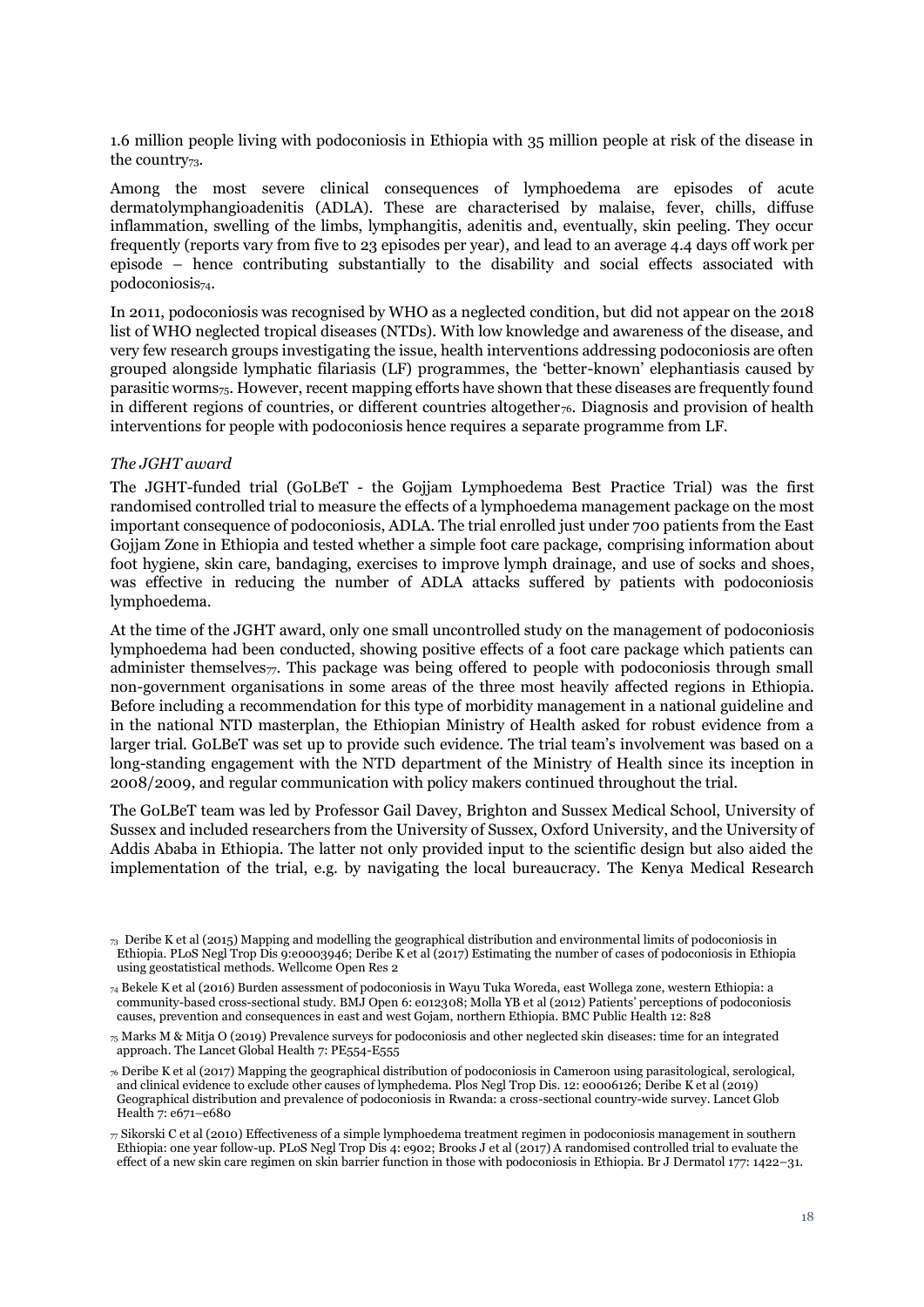Institute-Wellcome Trust Research Programme (KWTRP) in Kilifi, Kenya, provided data management, statistical support, and independent monitoring for the trial (as there was not yet sufficient capacity in Ethiopia to cover these roles in-country). An NGO active in the trial region provided the financial infrastructure and housed the trial office at their headquarters in the district capital Debre Markos.

# *Trial results and impacts*

GoLBeT showed that the simple, inexpensive package of lymphoedema self-care was effective in reducing the frequency and duration of ADLA78.

• Impacts in Ethiopia

Evidence was presented in March 2019 to the Ethiopian Ministry of Health, to inform the next 5-year national NTD masterplan (2020-2025). The lymphoedema package assessed in GoLBeT is set to be incorporated into this plan (likely to be published in early 2020), potentially paving the way for national implementation<sub>79</sub>. In 2018, the Ethiopian government committed 9m Birr (approx. £300,000) in domestic budget to extend treatment to other districts by training health professionals to provide supportive supervision for self-treating patients. In addition, the University of Sussex and Footwork (a charity supporting prevention and treatment of podoconiosis founded and led by Prof Davey) secured a UK BIG Lottery award (£500,000, 2014-2017)80, assisted by the fact that GoLBeT was underway. Working with the National Podo Action Network (NaPAN, a consortium of NGOs) and the Ethiopian government, this effort delivered care to 70,000 patients and trained 200 health professionals in endemic areas. Subsequently, Footwork has received two further grants of USD\$100k each from the Izumi Foundation (2016-2018) to extend care to 8,000 more patients, and supported NaPAN to secure funding from DfID to provide lymphoedema care. In total, an estimated 100,000 podoconiosis patients have been trained to self-treat with the foot care package in Ethiopia.

• Impact beyond Ethiopia's borders

Having catalysed the first steps of government action against podoconiosis in Ethiopia, the research team more recently worked in neighbouring countries, e.g. in Rwanda<sub>81</sub> where the foot hygiene package trialled for lymphoedema care will be referenced in the national Strategic Plan for 2020-202482. A team from Ethiopia and Footwork also travelled to Uganda and Cameroon to demonstrate the lymphoedema care package and to guide programme set-up (providing training to approx. 40 health professionals in each country)83. However, Uganda, Rwanda and Cameroon are yet to commit domestic budget, and so the package is reaching relatively small numbers (probably no more than 500 patients in either country) via NGOs.

# *Further research*

GoLBeT has contributed to a scaling up of research activity in the area of podoconiosis, and led to implementation research in the area of limb care more generally:

The University of Sussex secured a grant to establish an NIHR Global Research Unit (for £5.7m, 2017- 21). One of the unit's work packages, the 'Excellence in Disability Prevention Integrated across NTDs' (EnDPoINT) Consortium84, is taking an implementation research approach to investigate how different

<sup>78</sup> Negussie H et al (2018) Lymphoedema management to prevent acute dermatolymphangioadenitis in podoconiosis in northern Ethiopia (GoLBeT): a pragmatic randomised controlled trial. Lancet Glob Health 6: e795–803

<sup>79</sup> Prof Gail Davey, personal communication (August 2019)

<sup>80</sup> [https://www.bsms.ac.uk/research/global-health-and-infection/wellcome-trust-brighton-and-sussex-centre-for-global](https://www.bsms.ac.uk/research/global-health-and-infection/wellcome-trust-brighton-and-sussex-centre-for-global-health-research/current-research/podoconiosis/the-elimination-of-podoconiosis.aspx)[health-research/current-research/podoconiosis/the-elimination-of-podoconiosis.aspx](https://www.bsms.ac.uk/research/global-health-and-infection/wellcome-trust-brighton-and-sussex-centre-for-global-health-research/current-research/podoconiosis/the-elimination-of-podoconiosis.aspx) . Accessed 16 Aug 2019

<sup>81</sup> Deribe K et al (2019) Geographical distribution and prevalence of podoconiosis in Rwanda: a cross-sectional country-wide survey. Lancet Glob Health 7: e671–e680

<sup>82</sup> Unpublished; Prof Gail Davey, personal communication (August 2019)

<sup>83</sup> Prof Gail Davey, personal communication (August 2019)

<sup>84</sup> [https://www.bsms.ac.uk/research/global-health-and-infection/nihr-global-health-research-unit-for-ntds/nihr-work](https://www.bsms.ac.uk/research/global-health-and-infection/nihr-global-health-research-unit-for-ntds/nihr-work-packages.aspx)[packages.aspx](https://www.bsms.ac.uk/research/global-health-and-infection/nihr-global-health-research-unit-for-ntds/nihr-work-packages.aspx) . Accessed 16 Aug 2019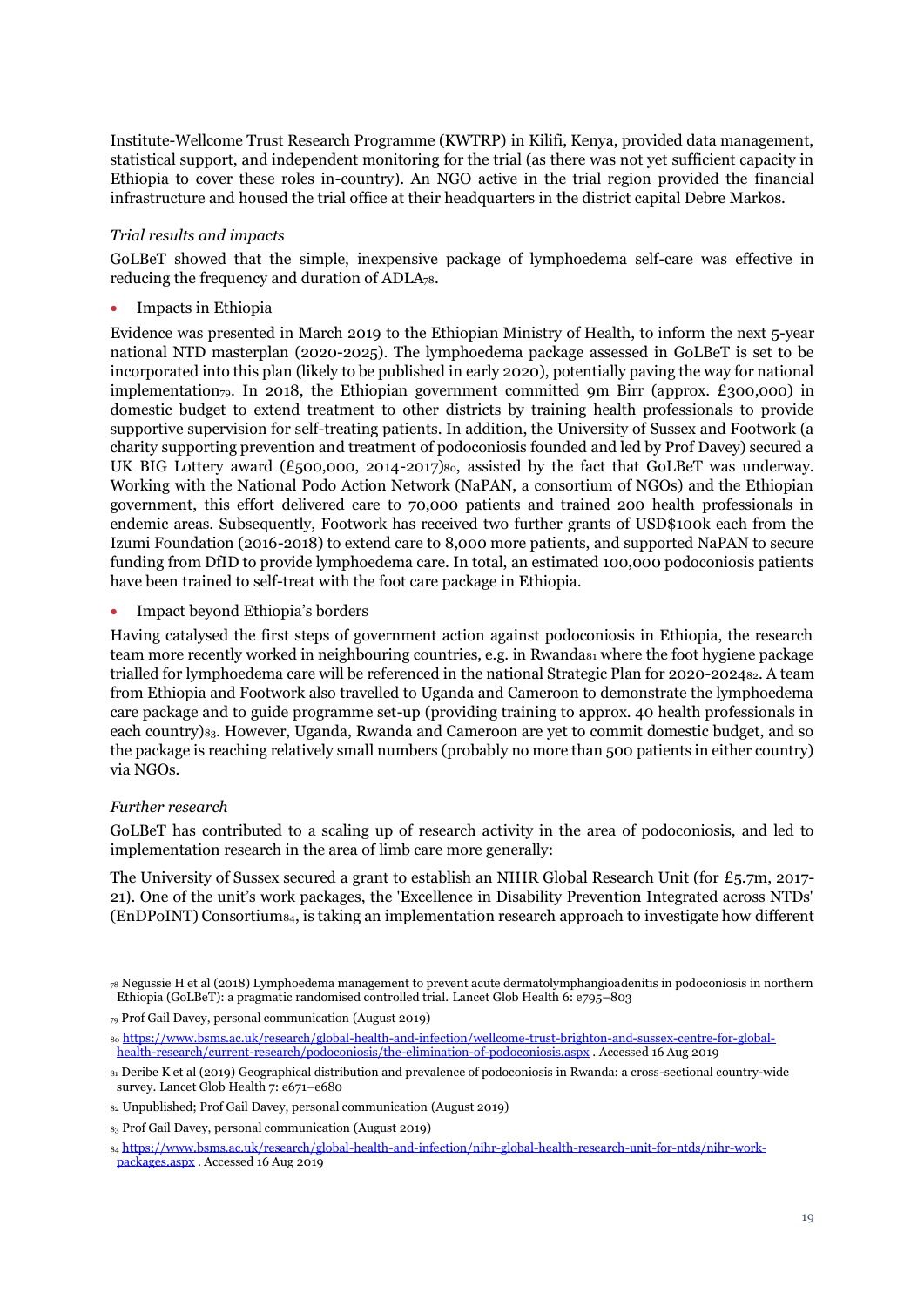foot care and well-being (psychosocial care) interventions for NTDs which cause lymphoedema (including lymphatic filariasis, podoconiosis and leprosy) can be integrated into a holistic care package and embedded into routine health care services. The research takes place in selected districts in Ethiopia and combines a team of researchers from the UK and Ethiopia (including Prof Davey and other GoLBeT team members), policy makers and practitioners. The results will further inform national policy, and will be transferrable to other countries with podoconiosis patients. In addition, the group was awarded a DfID grant, 'Improving access to integrated Morbidity management and disability' (IMPRESS), to explore stigma reduction alongside physical management of limb problem (USD193,775, 2020-21).

#### *Preparing the ground – rapid ethical assessment to aid trial implementation*

GoLBeT was conducted in the Amhara region in Northern Ethiopia, in a low resource setting. The area had not previously been involved in health-related trials, and the GoLBeT team needed to lay the groundwork for the trial to enable recruitment and inform the consent process. To this end, a rapid ethical assessment was conducted by a team comprising the (Ethiopian) trial coordinator, an anthropologist, and a public health scientist<sub>85</sub>. By talking to key stakeholders and conducting focus groups over a six weeks period before the intended start of the trial, to "map the ethical terrain", the team gathered important local knowledge, e.g. on how the community operates, what the community understands about research, and their views on trial characteristics, such as being assigned randomly as part of the research and the broader understanding of randomness such as in lotteries. Specific suggestions were incorporated into the preparatory phases of the trial or used during the course of the trial itself to avoid potential issues. These included:

- Randomisation and delayed treatment were explained in community meetings and with individual patients attending enrolment sessions by drawing parallels with existing local 'random methods' to decide whose turn it is to graze cattle, and comparisons of traditional and modern fertilisers used by agricultural development workers
- In one trial location, misinformation spread by a local individual alarmed patients. Acting on suggestions made during the Rapid Ethical Assessment about quashing community rumours, the trial coordinator and data manager arranged an emergency district meeting to negotiate with gatekeepers and prevent further rumours being spread.

Other activities included sensitisation meetings with local leaders or the police; explaining of detailed trial information by individuals with deep local knowledge; and incentivising participants in the 'delayed' intervention arm to continue in the trial by giving them small gifts (in this case, a small bag of coffee, which likely contributed to a high retention rate).

The trial team published their experience of the rapid ethical assessment and trial implementation in itself, to inform other investigators implementing trials in remote rural areas $86.87$ .

<sup>85</sup> Negussie H et al (2016) Preparing for and Executing a Randomised Controlled Trial of Podoconiosis Treatment in Northern Ethiopia: The Utility of Rapid Ethical Assessment. PLoS Negl Trop Dis 10: e0004531

<sup>86</sup> Ibid.

<sup>87</sup> Molla M et al (2018) Pragmatism in practice: lessons learned during screening and enrollment for a randomised controlled trial in rural northern Ethiopia. BMC Medical Research Methodology 18:26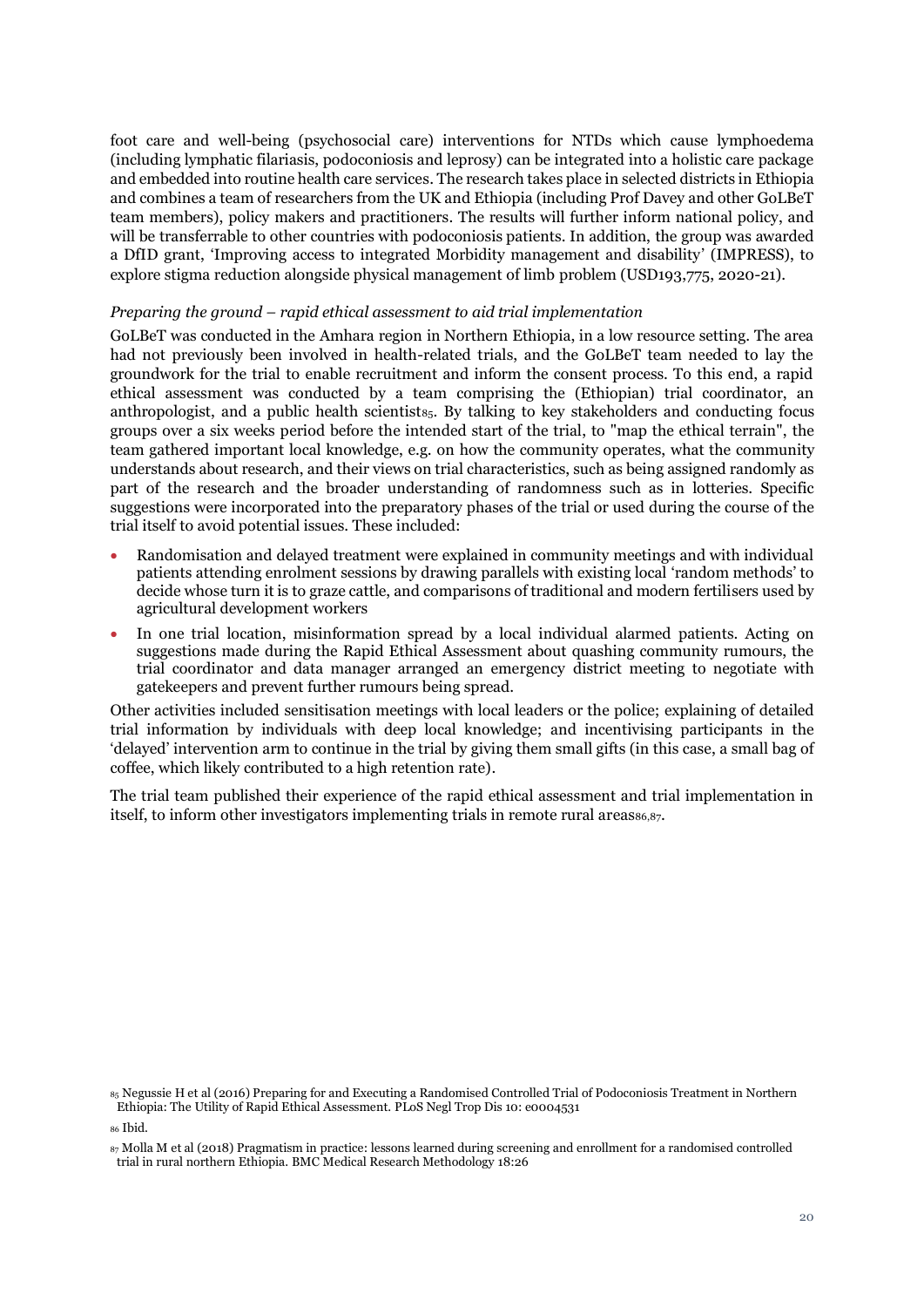<span id="page-20-0"></span>The Good Schools Study: A cluster randomised controlled trial of an intervention to prevent violence against children in Ugandan primary schools (MR/L004321/1, Call 3)

Funding period: 31/12/2013 - 30/12/2015 Funding amount: £664,266

Lead PI: Karen Devries Lead institution: London School of Hygiene and Tropical Medicine

#### **Summary**

- Physical, sexual or psychological violence is a global health problem affecting 1 billion children worldwide every year. The problem is particularly acute in Ugandan primary schools with more than 90% of children reporting some form of physical violence from school staff.
- A team led by Dr Karen Devries at the London School of Hygiene and Tropical Medicine tested The Good Schools Toolkit, a behavioural intervention developed by a Ugandan NGO Raising Voices, in primary schools in Uganda in a two-arm cluster-randomised controlled trial. A qualitative study, economic evaluation, and process evaluation were also included in the study.
- Trial results showed that the intervention was effective at reducing violence towards children by 42% in the space of 18 months. This evidence informed WHO violence prevention guidelines. Moreover, 434 of the children participating in the trial were referred to Child Protective Services. Thus, the study itself has had an impact on the health and wellbeing of children.
- The Good Schools Toolkit is now being used in Tanzania, Kenya and Rwanda in addition to Uganda. It is also being adapted for secondary schools and a randomised controlled trial of this new toolkit is planned for 2020.

Each year, 1.4 million people worldwide die as a result of violence and many more are injured or suffer from a range of physical, sexual, reproductive and mental health problems due to violence.88 Violence also affects 1 billion children globally every year, which is over half of all children aged  $2-17$  years. $89$ Violence towards children in Ugandan primary schools is particularly widespread, with more than 90% of children aged between 11–14 years reporting physical violence from school staff.<sup>90</sup> Specific behaviour change for school staff, including teachers, is needed in order to reduce violence towards children.

In 2006, the Ugandan NGO Raising Voices developed a behavioural intervention, the Good Schools Toolkit, to help change the behaviour of school staff and reduce violence towards children in schools. The intervention includes setting goals and developing action plans at the school level; training on positive discipline; behaviour-change techniques for teachers, children, administrators and parents; and the formation of child-led committees.<sup>91</sup>

The Toolkit was already being used in Ugandan primary schools. However, even after 6 years, its effectiveness had not yet been evaluated. Therefore, a team led by Dr Karen Devries at the London School of Hygiene and Tropical Medicine (LSHTM) decided to conduct a randomised controlled trial (RCT) of the Toolkit in collaboration with the NGO Raising Voices.<sup>92</sup>

<sup>88</sup> WHO (2017). 10 Facts about Violence Prevention. Retrieved fro[m https://www.who.int/features/factfiles/violence/en/.](https://www.who.int/features/factfiles/violence/en/) Accessed 5 September 2019

<sup>89</sup> Hillis S et al (2016) Global prevalence of past-year violence against children: a systematic review and minimum estimates. Pediatrics 137(3): e20154079

<sup>90</sup> Devries K, Child J et al. (2014). School violence, mental health and educational performance in Ugandan primary school children: a cross-sectional survey. Pediatrics 133(1): e129-37

<sup>91</sup> Devries et al (2015). The Good School Toolkit for reducing physical violence from school staff to primary school students: a cluster-randomised controlled trial in Uganda. Lancet Global Health 3(7): e378-86

<sup>92</sup> Ibid.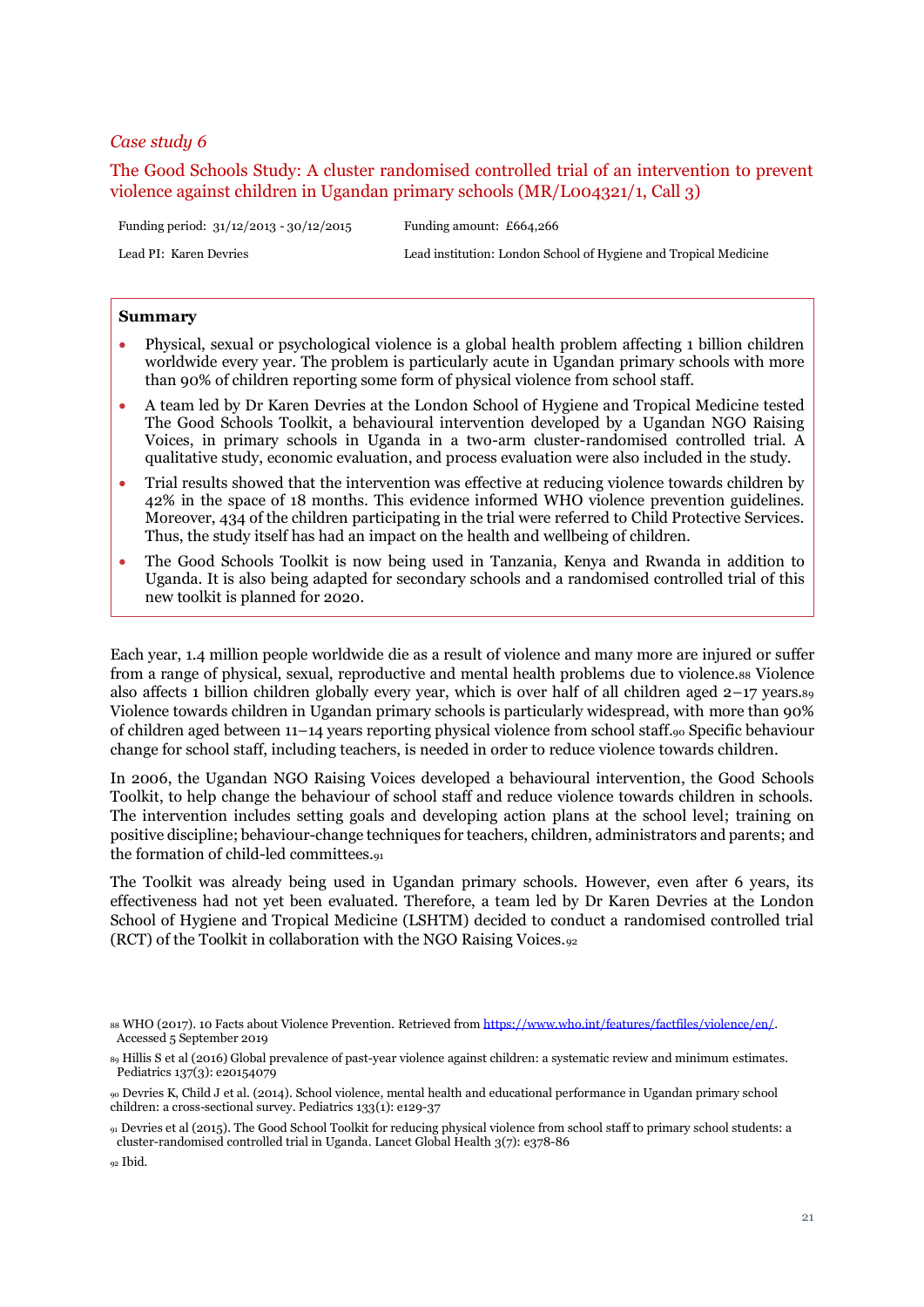A two-arm cluster-RCT was conducted in 42 schools in the Luwero district of Uganda along with a qualitative study, economic evaluation, and process evaluation. The primary outcome of the study was past-week self-reported violence on children by school staff.<sup>93</sup> Secondary outcomes were children's mental health, well-being at school, and educational outcomes.

The trial results showed that past-week physical violence was lower in the intervention schools than in the control schools (based on a survey of 3820 students).<sup>94</sup> Overall, the Good School Toolkit helped to reduce violence against children by 42% in the space of 18 months. The Toolkit seems to be equally effective at reducing violence towards boys as well as girls, although there is some evidence that the intervention may have stronger effects in boys than girls.<sup>95</sup> Moreover, the Toolkit is also effective at reducing violence towards children with disabilities<sub>96</sub>. The trial had an impact on the health and wellbeing of the children participating in the trial, supported by the fact that 434 of them were referred to Child Protective Services based on what they disclosed in the follow-up survey.<sup>97</sup>

Evidence from the Good Schools Study has been used to inform a number of policy initiatives. One example is *INSPIRE: Seven Strategies to end Violence against Children*, WHO's technical package for violence prevention*.*<sup>98</sup> The package includes strategies and interventions for government, civil society organisations, and the private sector to address the problem of violence against children. Use of the Good School Toolkit was also discussed at the 2016 WHO Violence Prevention Alliance Annual Meeting. Finally, the Toolkit was described as a "promising model" in a UNICEF research brief on corporal punishment in schools.<sup>99</sup>

In 2015-16, Dr Devries and a colleague adapted the Good Schools Toolkit for Ugandan secondary schools with funding from the MRC.<sub>100</sub> This intervention is currently being tested in a pilot trial funded by the MRC, DFID and NIHR in Kampala, Uganda<sub>101,102</sub> and a phase 3 RCT is planned for 2020.103 The Good Schools Toolkit aimed at primary school students is already being used in over 1,000 schools across Tanzania, Kenya, and Rwanda.<sup>104</sup>

<sup>98</sup> WHO (2016) INSPIRE: Seven Strategies for Ending Violence Against Children*.* Retrieved from

[https://apps.who.int/iris/bitstream/handle/10665/207717/9789241565356-eng.pdf?sequence=1.](https://apps.who.int/iris/bitstream/handle/10665/207717/9789241565356-eng.pdf?sequence=1) Accessed 5 September 2019.

<sup>99</sup> Jones & Pells (2016) Undermining Learning: Multi-Country Longitudinal Evidence on Corporal Punishment in Schools. UNICEF Office of Research – Innocenti

<sup>100</sup> LSHTM (no date). Adaptation of the Good School Toolkit for reducing violence in secondary schools. *SAME research online*. Retrieved fro[m https://same.lshtm.ac.uk/projects-2/adaptation-of-the-good-school-toolkit-for-reducing-violence-in](https://same.lshtm.ac.uk/projects-2/adaptation-of-the-good-school-toolkit-for-reducing-violence-in-secondary-schools/)[secondary-schools/.](https://same.lshtm.ac.uk/projects-2/adaptation-of-the-good-school-toolkit-for-reducing-violence-in-secondary-schools/) Accessed 5 September 2019.

<sup>101</sup> LSHTM (no date). Pilot Trial of Good School Toolkit for secondary schools. Retrieved from

[https://www.lshtm.ac.uk/research/centres-projects-groups/pilot-trial-of-good-school-toolkit-for-secondary-schools.](https://www.lshtm.ac.uk/research/centres-projects-groups/pilot-trial-of-good-school-toolkit-for-secondary-schools) Accessed 5 September 2019.

<sup>102</sup> Good School Toolkit-Secondary Schools Pilot Trial. Retrieved from [https://gtr.ukri.org/projects?ref=MR%2FR022208%2F1.](https://gtr.ukri.org/projects?ref=MR%2FR022208%2F1) Accessed 5 September 2019.

103 Raising Voices (no date). Good School Toolkit Adaptations. Retrieved fro[m http://raisingvoices.org/good-school/.](http://raisingvoices.org/good-school/) Accessed 5 September 2019.

<sup>104</sup> WHO Violence Prevention Alliance (2016). Report of the Violence Prevention Alliance Annual Meeting. Retrieved from [https://www.who.int/violenceprevention/VPA2016-AnnualMeetingReport.pdf?ua=1.](https://www.who.int/violenceprevention/VPA2016-AnnualMeetingReport.pdf?ua=1) Accessed 5 September 2019.

<sup>93</sup> Study protocol: Good Schools Study (2012). Retrieved fro[m https://clinicaltrials.gov/ct2/show/NCT01678846.](https://clinicaltrials.gov/ct2/show/NCT01678846) Accessed 5 September 2019.

<sup>94</sup> Devries et al (2015). The Good School Toolkit for reducing physical violence from school staff to primary school students: a cluster-randomised controlled trial in Uganda. Lancet Global Health 3(7): e378-86

<sup>95</sup> Devries et al. (2017). Does the Good Schools Toolkit Reduce Physical, Sexual and Emotional Violence, and Injuries, in Girls and Boys equally? A Cluster-Randomised Controlled Trial. Prevention Science 18(7): 839-853

<sup>96</sup> Devries et al (2018). Reducing Physical Violence Toward Primary School Students with Disabilities. Journal of Adolescent Health 62(3): 303-310

<sup>97</sup> ResearchFish data provided by the MRC.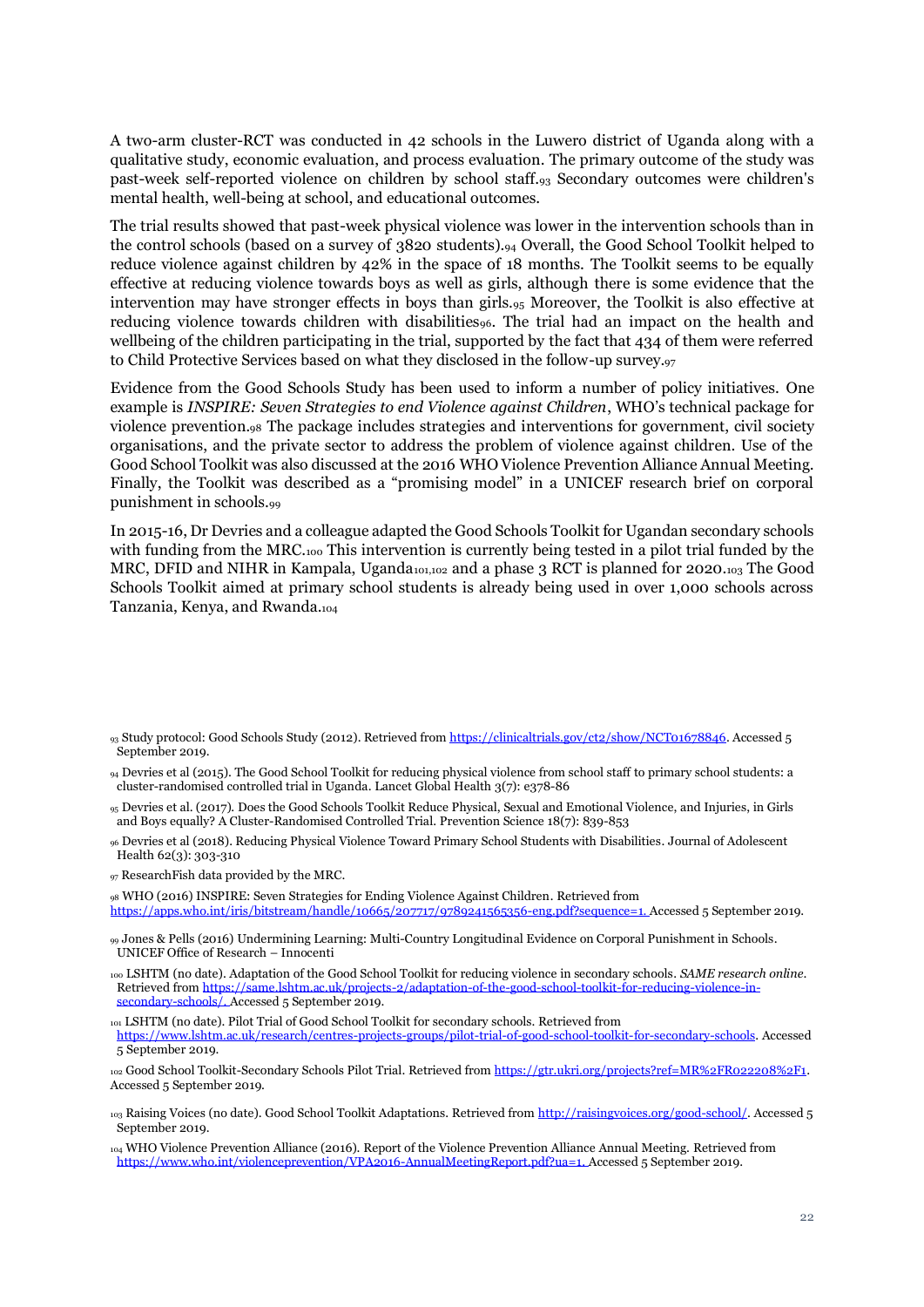# <span id="page-22-0"></span>Combination interventions for controlling malaria transmitted by pyrethroid resistant mosquitoes: A novel bed net with synergist and IRS formulation (MR/L004437/1, Call 3)

Funding period: 01/03/2014 - 31/01/2019 Funding amount: £ 2,551,857

Lead PI: Prof Mark Rowland Lead institution: London School of Hygiene and Tropical Medicine, UK

#### **Summary**:

- Abundant use of pyrethroid-based insecticides has driven an increase in pyrethroid-resistant mosquitoes, threatening the future success of these control strategies.
- The JGHT-funded trial evaluated the use of two alternative control products in the prevention of malaria transmission in Tanzania: insecticidal nets combining pyrethroid with piperonyl butoxide (PBO LLIN) and an indoor residual spray (IRS) formulation of a non-pyrethroid insecticide. The reference arm (the current standard of care) was pyrethroid-only LLIN. The study was led by the London School of Hygiene and Tropical Medicine in collaboration with two research institutes in Tanzania.
- The trial demonstrated that both products independently reduced malaria infection and transmission compared to standard control strategies. Use of both prevention tools in conjunction did not provide any additional benefit. It was the first trial to measure the impact of PBO LLIN in humans.
- The trial's findings on PBO LLINs were incorporated by WHO into policy, recommending their use in areas where pyrethroid resistance has been confirmed. PBO LLIN are being made available and scaled up across Africa.

## *Background*

Malaria is a potentially fatal disease affecting an estimated 219 million people annually1. In 2017, it was estimated that 266,000 (61%) malaria deaths were in children less than 5 years old with the majority of these occurring in Africa<sub>105</sub>. Widespread use of long-lasting insecticidal nets (LLIN) and indoor residual spraying (IRS) has led to a dramatic reduction in the burden of malaria across sub-Saharan Africa<sub>106</sub>. However, both these interventions rely on pyrethroid-based insecticides to which mosquitoes are increasingly becoming resistant<sub>107</sub>. There is a risk that if intense selection via the use of traditional LLIN and IRS continues, cases of malaria will begin to increase.

Prior to the JGHT-funded trial, pyrethroid was the only insecticide recommended by WHO for use on LLIN and was widely used for IRS*.* In response to this need, WHO encouraged manufacturing companies to develop alternative tools to control mosquitoes<sub>108</sub>. These have included:

• a new type of pyrethroid LLIN that additionally contains piperonyl butoxide (PBO LLIN), a chemical synergist which inhibits mosquitos' defences and knocks out the pyrethroid-resistance mechanism

<sup>105</sup> WHO. World malaria report 2018. Geneva: World Health Organization, 2018.

<sup>106</sup> WHO. World malaria report 2016. Geneva: World Health Organization, 2016.

<sup>107</sup> Ranson H et al (2011) Pyrethroid resistance in African anopheline mosquitoes: what are the implications for malaria control? Trends Parasitol, 27: 91–98

<sup>108</sup> World Health Organization (2012) Report of the 15th WHOPES Working Group meeting, April 2012, Review of Olyset Plus LN, Interceptor LN. WHO/HTM/NTD/WHOPES/2012.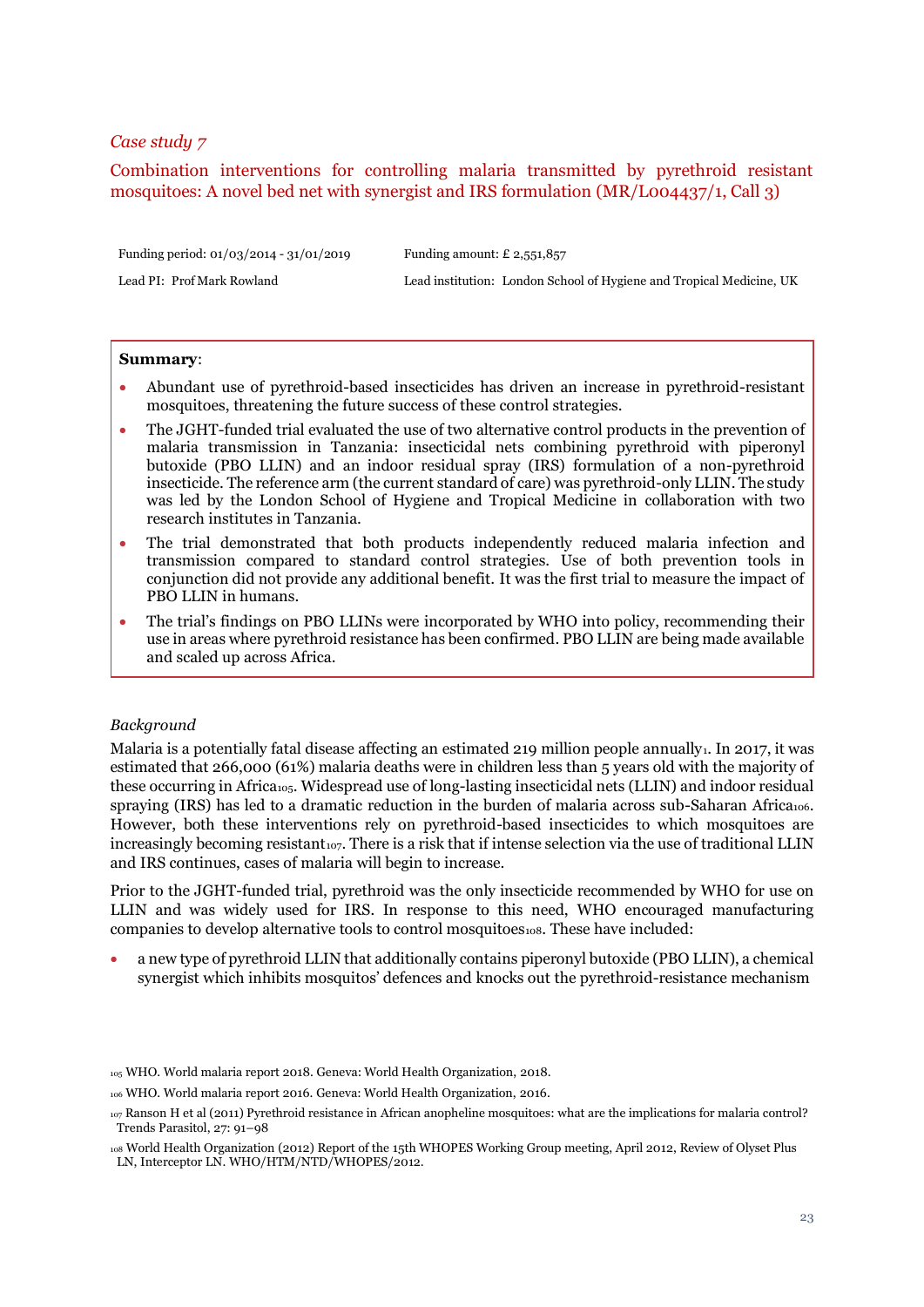• formulations of alternative non-pyrethroid insecticides that can be used in long-acting IRS, such as the insecticide pirimiphos-methyl

The insecticide‐synergist combination nets represent a new product class with the capacity to affect insecticide‐resistant populations. At the time of the JGHT award, PBO LLINs had shown promising results in phase II trials109,110 but had not yet been evaluated in a clinical trial. It was also unclear whether there was an added benefit to using a combination of LLIN and non-pyrethroid IRS111.

## *The JGHT award*

The JGHT-funded trial investigated if PBO LLIN and a non-pyrethroid IRS are able to mitigate against insecticide resistance and are effective in controlling malaria when compared to traditional control strategies. The trial took place in 40 villages in the Kagera region in northwest Tanzania, a region with both high prevalence of malaria and high levels of pyrethroid resistance in mosquitoes. The cluster randomised controlled trial followed a two-by-two factorial design. The four study groups were: standard LLIN, PBO LLIN, standard LLIN + IRS, and PBO LLIN + IRS.

The project team was led by Professor Mark Rowland, London School of Hygiene and Tropical Medicine in collaboration with two local Tanzanian institutes – the National Institute for Medical Research and the Kilimanjaro Christian Medical Centre. These three institutes form the Pan-African Malaria Vector Research Consortium (PAMVERC), a research alliance focussing on the development and evaluation of new vector control tools in collaboration with industry, WHO and the Bill and Melinda Gates foundation<sub>112</sub>. Strengthening the link to key international stakeholders, the trial steering committee included representatives of WHO, the Global Fund and the (US) President's Malaria Initiative (PMI) (the latter being the two largest funders of programmes addressing malaria<sub>113</sub>).

## *Trial findings*

The trial results, published in The Lancet<sub>114</sub>, revealed that use of PBO LLIN was significantly more effective at reducing malaria infection and transmission compared to standard pyrethroid-only LLIN. Households that were part of clusters issued PBO LLIN had a much lower risk of contracting malaria compared to clusters issued a standard LLIN. Similarly, a formulation of non-pyrethroid IRS showed improved control of malaria when compared to standard LLIN. The study found there was no added benefit if the two control interventions were combined.

The trial was the first study to demonstrate the effect of PBO LLIN on malaria transmission control in a natural setting<sub>115</sub>. It also provided the strongest evidence at the time that high-level pyrethroid resistance has a negative effect on the use and efficacy of standard nets. While strong evidence of a negative effect of pyrethroid resistance on the effectiveness of IRS was available, its effect on LLIN had been less clear116. The study was incorporated into a recent Cochrane review of the efficacy of PBO LLIN, noting that it

<sup>109</sup> Corbel V et al (2010) Field efficacy of a new mosaic long-lasting mosquito net (PermaNet® 3.0) against pyrethroid-resistant malaria vectors: a multi centre study in Western and Central Africa. Malaria Journal, 9(1): 113

<sup>110</sup> Pennetier C et al (2013) Efficacy of Olyset Plus, a new long-lasting insecticidal net incorporating permethrin and piperonylbutoxide against multi-resistant malaria vectors. PLoS One 8:e75134

<sup>111</sup> Matowo J et al (2015) Trends in the selection of insecticide resistance in *Anopheles gambiae sl* mosquitoes in northwest Tanzania during a community randomized trial of long-lasting insecticidal nets and indoor residual spraying. Medical and veterinary entomology 29(1): 51-59

<sup>112</sup> http://kcmuco.ac.tz/pan-african-malaria-vector-consortium/ accessed 11 September 2019

<sup>113</sup> Pigott DM et al (2012) Funding for malaria control 2006–2010: a comprehensive global assessment. Malaria J 11(1): 246

<sup>114</sup> Protopopoff N et al (2018) Effectiveness of a long-lasting piperonyl butoxide-treated insecticidal net and indoor residual spray interventions, separately and together, against malaria transmitted by pyrethroid-resistant mosquitoes: a cluster, randomised controlled, two-by-two factorial design trial. The Lancet 391(10130): 1577-1588.

<sup>115</sup> Rowland M & Protopopoff N (2018) Dawn of the PBO-Pyrethroid Long Lasting Net–Light at Last. Outlooks on Pest Management 29(6): 242

<sup>116</sup> Kleinschmidt I et al (2015) Design of a study to determine the impact of insecticide resistance on malaria vector control: a multi-country investigation. Malar J. 14: 282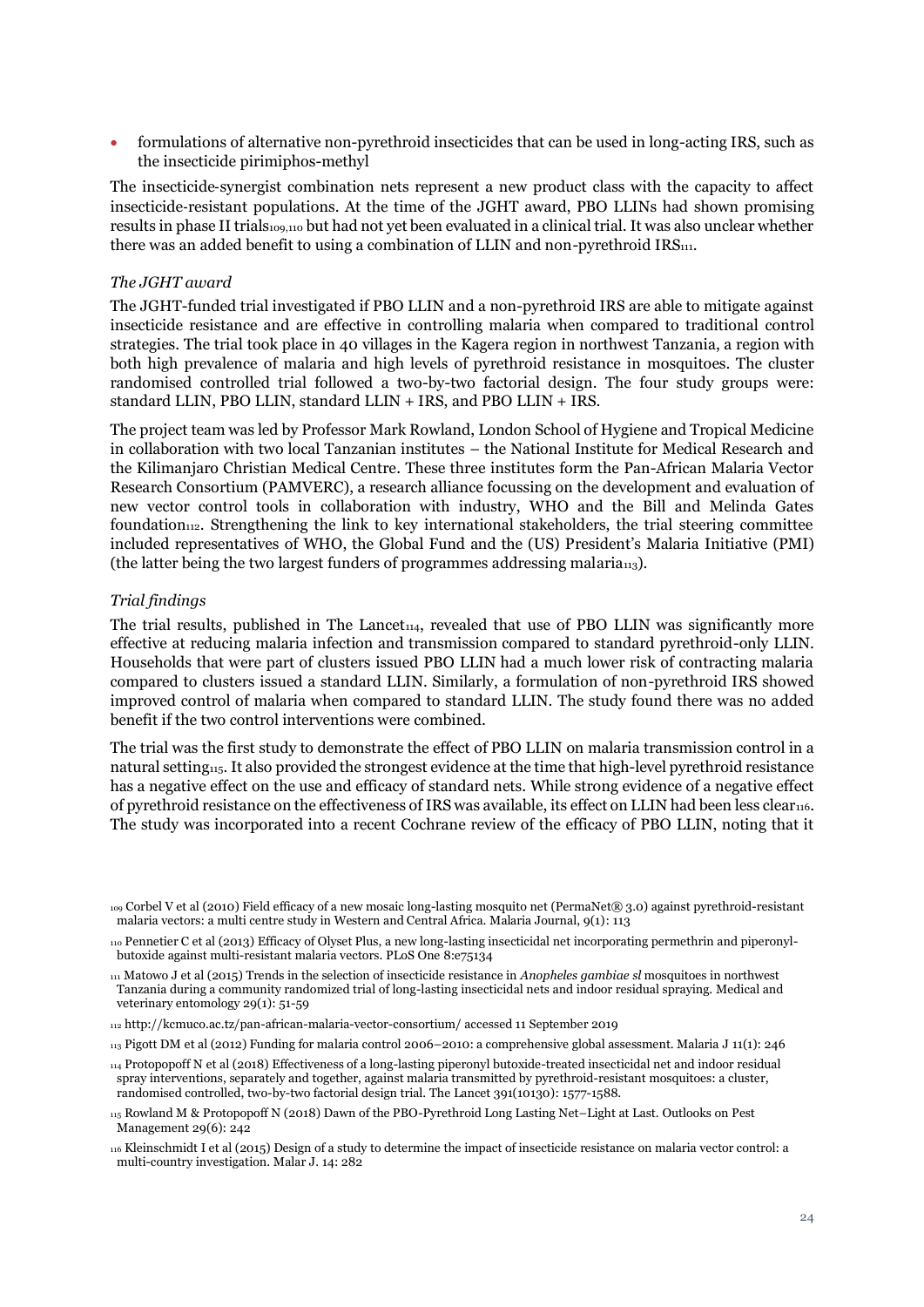was the only village trial that had measured the impact of PBO LLIN on malaria infection in humans (all other studies recorded the impact on mosquito populations) $_{117}$ .

The study was also the first RCT to provide evidence of malaria control of over 1 year for the first longlasting non-pyrethroid formulation to be developed specifically for IRS<sub>118</sub>. The finding justifies the scale up and use of IRS in sub-Saharan Africa and long-running investment into long-lasting alternatives for indoor spraying between private and public sector organisations.

The trial also improved an important tool for vector control research: it validated use of the 'Furvela trap' for collection of mosquitos in an outdoor environment and improved its design<sub>119</sub>. During the trial, the trap was modified to make it easier to set up in the field without compromising its functionality. The design has since been used in other research studies<sup>120,121</sup>.

#### *Policy impact and implementation*

Due to the extensive engagement with WHO before, during and after the project, WHO representatives were well aware of the emerging trial findings and were in a position to immediately incorporate these into policy. In 2017, prior to the publication of the trial results, WHO released a conditional recommendation endorsing the deployment of PBO LLIN in regions of confirmed pyrethroid resistance<sub>122</sub>. The JGHT-funded trial was instrumental by providing the data on which the recommendation is based. To further strengthen the evidence available, a second trial of PBO LLINs is currently underway in Uganda, where PBO nets were recently included in a national mass-distribution campaign of the Uganda Ministry of Health $_{123}$ .

The WHO recommendation provides an important signal: A 2016 study on options for accelerating access to next generation LLIN in Burkina Faso found that "the national policy process is well defined but is dependent on global malaria policymaking and available resources. […] The absence of global guidance on the role and cost-effectiveness of next-generation LLINs in vector control in countries with insecticide resistance is a critical barrier to donor funding and national adoption of next-generation LLINs"<sub>124</sub>. The recommendation now provides clear guidance to national policy makers and has enabled PBO nets to be financed by donor organisations.

The Global Fund<sub>125</sub> and PMI<sub>126</sub> have since encouraged national control programmes to make provision for PBO LLIN in their distribution campaigns across Africa, and the Global Fund has funded purchases

 $_{117}$  Gleave K et al (2018) Piperonyl butoxide (PBO) combined with pyrethroids in insecticide-treated nets to prevent malaria in Africa. Cochrane Database of Systematic Reviews, Issue 11

<sup>118</sup> Protopopoff N et al (2018) Effectiveness of a long-lasting piperonyl butoxide-treated insecticidal net and indoor residual spray interventions, separately and together, against malaria transmitted by pyrethroid-resistant mosquitoes: a cluster, randomised controlled, two-by-two factorial design trial. The Lancet, 391(10130): 1577-1588.

<sup>119</sup> Charlwood JD (2017) The Furvela tent-trap Mk 1.1 for the collection of outdoor biting mosquitoes. PeerJ 5: e3848

<sup>120</sup> Charlwood JD (2018) Studies on the resting behaviour and host choice of Anopheles gambiae and An. arabiensis from Muleba, Tanzania. Medical and veterinary entomology 32(3): 263-270

<sup>121</sup> Charlwood JD (2018) 'We like it wet': a comparison between dissection techniques for the assessment of parity in Anopheles arabiensis and determination of sac stage in mosquitoes alive or dead on collection. PeerJ 6: e5155

<sup>122</sup> World Health Organisation. Conditions for deployment of mosquito nets treated with a pyrethroid and piperonyl butoxide. Programme GM. Geneva; 2017. WHO/HTM/GMP/2017.17 https://www.who.int/malaria/publications/atoz/use-of-pbotreated-llins/en/

<sup>123</sup> Staedtke SG et al (2019) LLIN Evaluation in Uganda Project (LLINEUP) – Impact of long-lasting insecticidal nets with, and without, piperonyl butoxide on malaria indicators in Uganda: study protocol for a cluster-randomised trial. Trials 20: 321

<sup>124</sup> Tesfazghi K et al (2016) Challenges and opportunities associated with the introduction of next-generation long-lasting insecticidal nets for malaria control: a case study from Burkina Faso. Implement Sci. 11:103

 $125$ https://www.theglobalfund.org/media/4754/psm\_categoryproductlevelprocurementdeliveryplanning\_guide\_en.pdf?u=6370 01819690000000, accessed 16 September 2019, via https://www.theglobalfund.org/en/sourcing-management/healthproducts/long-lasting-insecticidal-nets/

<sup>126</sup> PMI. U.S. President's Malaria Initiative technical guidance.(2018) [https://www.pmi.gov/docs/default-source/default](https://www.pmi.gov/docs/default-source/default-document-library/tools-curricula/pmi-technical-guidance-(march-2016).pdf)[document-library/tools-curricula/pmi-technical-guidance-\(march-2016\).pdf](https://www.pmi.gov/docs/default-source/default-document-library/tools-curricula/pmi-technical-guidance-(march-2016).pdf) accessed 16 September 2019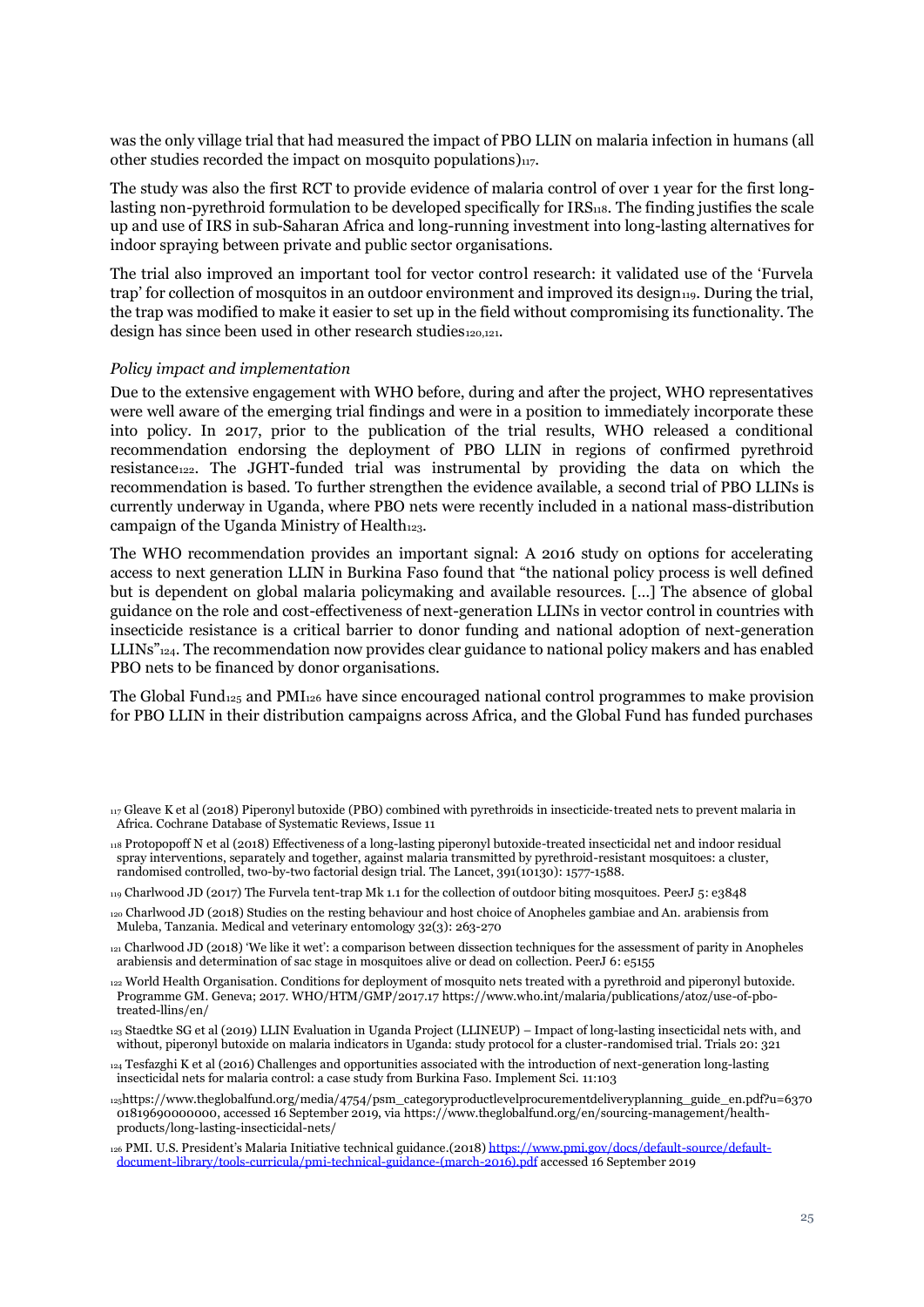of PBO LLIN, e.g. for Burkina Faso (USD4.2m transaction value, Jan 19)127. The trial and subsequent WHO recommendation have also informed the Bill and Melinda Gates Foundation, in conjunction with MedAccess and Clinton Health Access Initiative, to encourage development of new PBO LLIN products under a potential volume guarantee<sub>128,129</sub>. It is anticipated that such an agreement will drive manufacturing and decrease purchase costs for low income countries.

In 2018, five PBO LLIN were in production<sub>130</sub>. While this expansion of PBO LLIN products on the market is expected to help reduce pricing, it can make it difficult for countries to choose the most appropriate option: Each product varies in the distribution of PBO across the net and it is unclear if these differences will affect the observed reduction in mosquito populations and malaria prevalence.

To address this issue, a new study led by Professor Rowland and Dr N'Guessan is now comparing the efficacy of different PBO nets before and after washing 20 times, funded by the Global Fund (\$150,000)131. The study is running small-scale field trials (comparative experimental hut trials), rather than full disease control trials, as WHO recognises that latter cannot be conducted for every type of PBO  $LLIN<sub>132</sub>$  - thus accelerating deployment and reducing research costs.

Concurrently, a new JGHT-funded trial is evaluating the newest generation of LLIN, bi-treated nets incorporating mixtures of insecticides or insecticide synergists, led by Dr Protopopoff with Prof Rowland as a co-investigator (MR/R006040/1133). Data or strategy emerging will be relevant to malaria control programmes in areas with a growing insecticide resistance problem, in Tanzania as well as neighbouring countries (Kenya, Uganda, Burundi, DRC and Malawi) and countries in West Africa.

<sup>127</sup> Global Fund Transaction Summary database:

https://public.tableau.com/profile/the.global.fund#!/vizhome/PQRTransactionSummary\_V1/TransactionSummary. Accessed 20 Sep 2019

<sup>128</sup> [https://www.unicef.org/supply/files/6\\_BMGF\\_CHAI\\_update\\_next\\_generation.pdf](https://www.unicef.org/supply/files/6_BMGF_CHAI_update_next_generation.pdf) Accessed 20 September 2019

<sup>129</sup> A volume guarantee reduces a company's risk of producing products by guaranteeing a pre-determined purchasing commitment over a set time period.

<sup>130</sup> Gleave K et al (2018) Piperonyl butoxide (PBO) combined with pyrethroids in insecticide‐treated nets to prevent malaria in Africa. Cochrane Database of Systematic Reviews, Issue 11

<sup>131</sup> Prof Mark Rowland, personal communication. 19 Sep 2019.

<sup>132</sup> World Health Organisation (2017) Meeting report of the WHO Evidence Review Group on Assessing Comparative Effectiveness of New Vector Control Tools. Geneva[. https://www.who.int/malaria/mpac/mpac-oct2017-erg-comparative](https://www.who.int/malaria/mpac/mpac-oct2017-erg-comparative-effectiveness-report-session5.pdf?ua=1)sion5.pdf?ua=1, accessed 20 Sep 2019

<sup>133</sup> [https://gtr.ukri.org/projects?ref=MR%2FR006040%2F1,](https://gtr.ukri.org/projects?ref=MR%2FR006040%2F1) accessed 16 Sep 2019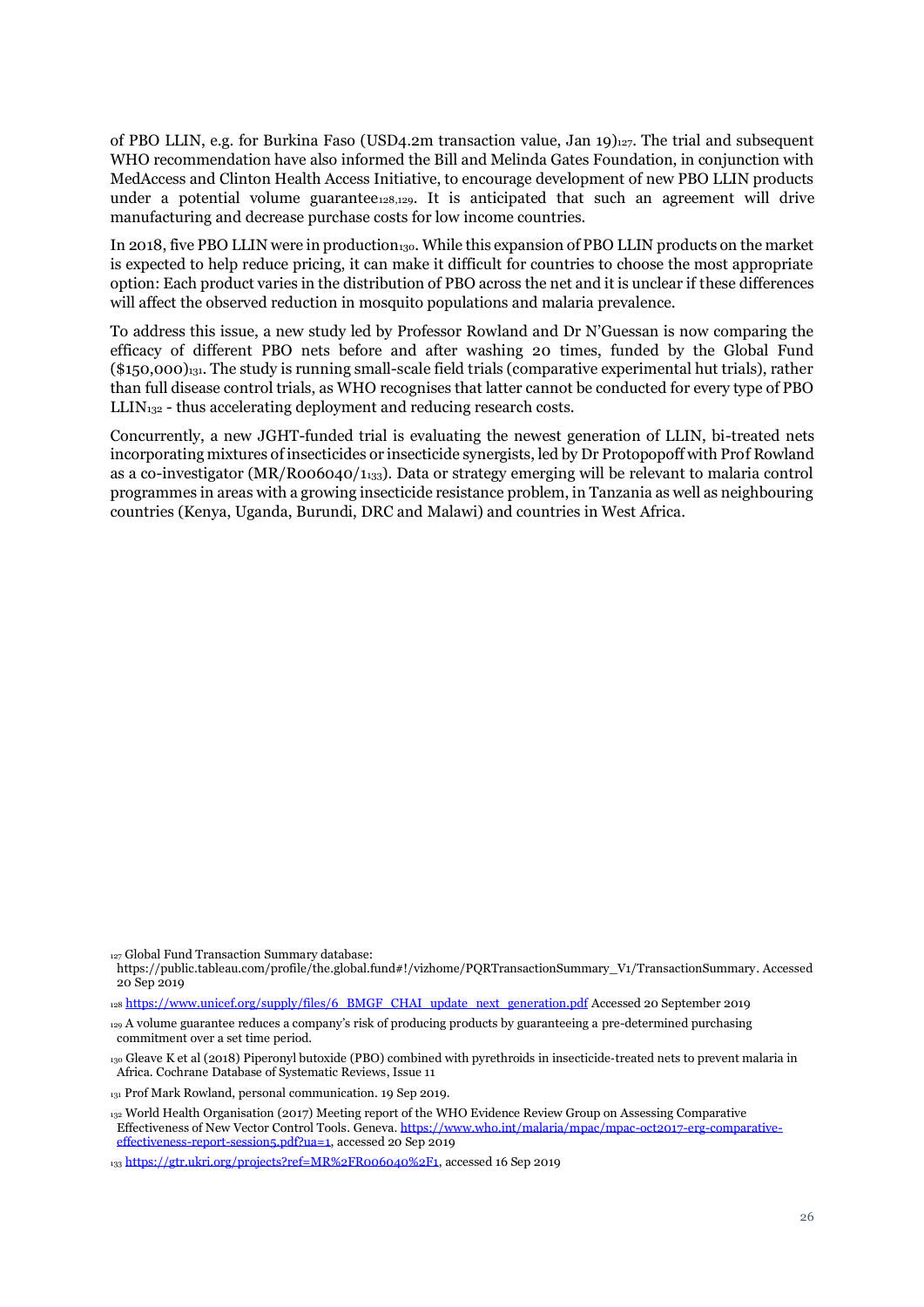# <span id="page-26-0"></span>Evaluation of a rapid test for tuberculous meningitis: Adjunctive Sertraline for the Treatment of HIV-Associated Cryptococcal Meningitis (MR/M007413/1, full trial /Call 4)

Funding period: 01/03/2015 - 28/02/2018 Funding amount: £888,672

Lead PI: Dr David Meya Lead institution: Makerere University, Uganda

#### **Summary:**

- The JGHT-funded ASTRO-CM trial aimed to evaluate whether addition of the drug sertraline to standard treatment improved survival of HIV patients with cryptococcal meningitis. The trial was led by Dr David Meya, Infectious Diseases Institute in Uganda. The trial results showed that adjunctive sertraline did not improve survival.
- Data collected as part of a study nested within the trial, but not directly related to the issue the trial addresses, has informed WHO policy: During screening of potential trial participants for Cryptococcal meningitis, the ASTRO-CM team also compared diagnostic TB tests and found that the new TB Xpert Ultra assay detected significantly more tuberculous meningitis than the other tests. This contributed to an update of a WHO recommendation in March 2017.

The JGHT-funded ASTRO-CM trial aimed to evaluate whether treatment with the drug sertraline improves survival of HIV patients with cryptococcal meningitis (a fungal infection of the protective membranes covering the brain and spinal cord). Dr David Meya, from the Infectious Diseases Institute (IDI) in Uganda, led the trial, working in collaboration with researchers from Mbarara University of Science and Technology, Uganda; Ifakara Health Institute, Tanzania; and the University of Minnesota, USA. While a previous study showed that adjunctive sertraline resulted in faster clearance of the fungal pathogen from cerebro-spinal fluid<sub>134</sub>, the ASTRO-CM trial did not show an improvement in survival. Hence, sertraline should not be used to treat patients with HIV-associated cryptococcal meningitis135.

The project also informed policy in other ways, and contributed to a decision by WHO to change its recommendation for TB meningitis diagnostic assays used in the detection of *Mycobacterium tuberculosis* in patients with suspected TB meningitis136:

Tuberculosis (TB) is one of the top 10 causes of death worldwide. In 2017, 10 million people fell ill with TB, and 1.6 million died from the disease<sub>137</sub>. The disease is a leading killer of HIV-positive people. Central nervous system TB, including tuberculous meningitis, is one of the most devastating clinical manifestations of TB. Early diagnosis and prompt initiation of TB treatment offer the best chance of a good neurological outcome; however, diagnosis through bacterial culture has low sensitivity and is too slow for initial clinical decision-making $_{138}$ .

In the past years, nucleic acid amplification technology has enabled improved detection of *Mycobacterium tuberculosis*, the bacterium causing TB. In 2011, WHO recommended the Xpert

<sup>134</sup> Rhein J et al (2016) Efficacy of adjunctive sertraline for the treatment of HIV-associated cryptococcal meningitis: an openlabel dose-ranging study. Lancet Infect Dis. 16(7):809-818

<sup>135</sup> Rhein J et al (2019) Adjunctive sertraline for HIV-associated cryptococcal meningitis: a randomised, placebo-controlled, double-blind phase 3 trial. Lancet Infect Dis. 19(8):843-851

<sup>136</sup> [https://www.who.int/tb/features\\_archive/Xpert-Ultra/en/](https://www.who.int/tb/features_archive/Xpert-Ultra/en/) Accessed Aug 2019

<sup>137</sup> WHO fact sheet: Tuberculosis (2018): https://www.who.int/en/news-room/fact-sheets/detail/tuberculosis

<sup>138</sup> Chin JH (2017) Xpert MTB/RIF Ultra: the long-awaited game changer for tuberculous meningitis? European Respiratory Journal 50: 1701201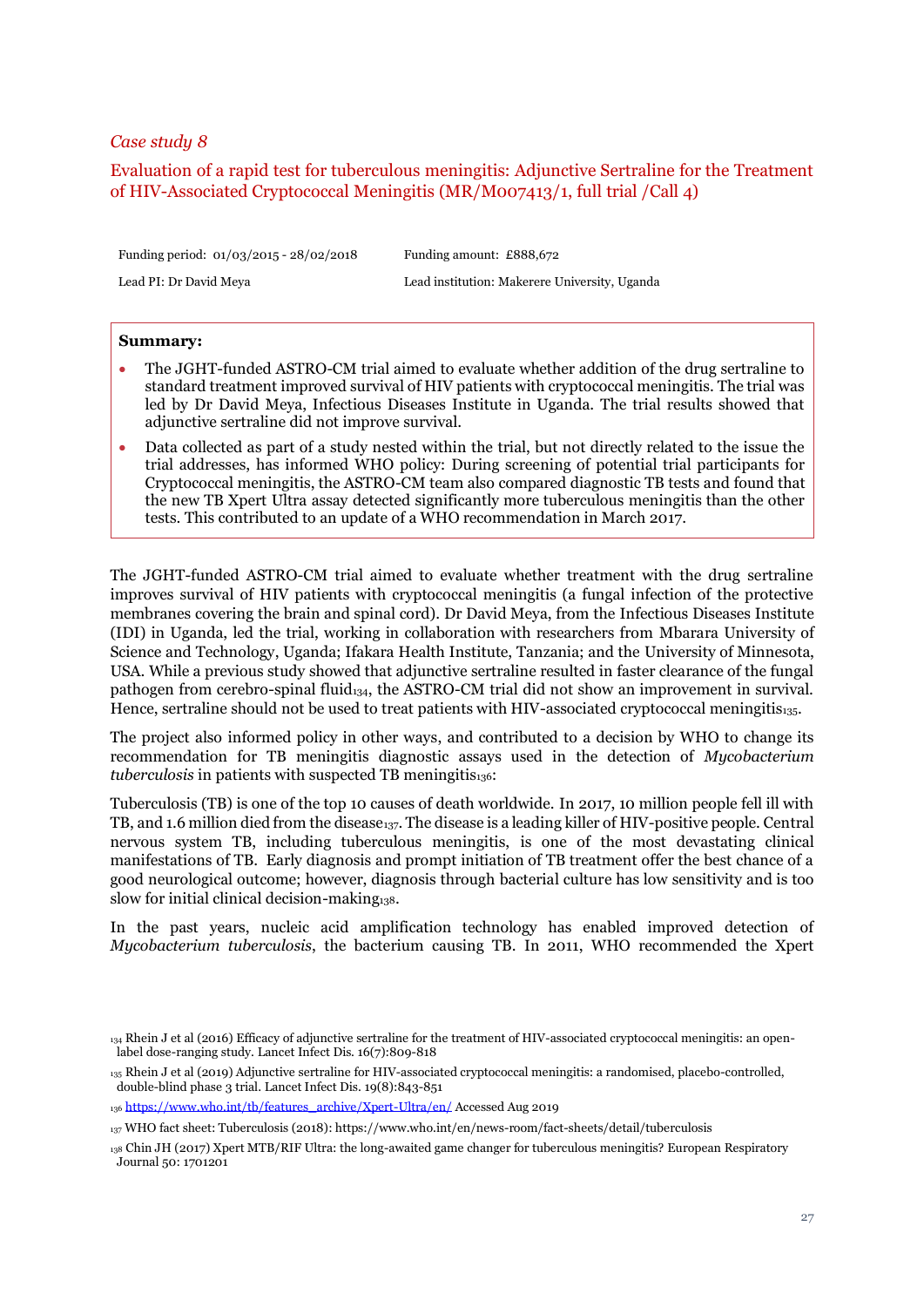MTB/RIF assay ('Xpert', Cepheid, Sunnyvale, USA) test for the diagnosis of pulmonary TB139. Since 2013, this assay has also been recommended for use in children and to diagnose specific forms of extrapulmonary TB140. However, while sensitivity for diagnosis of pulmonary TB is high for Xpert, detection of tuberculous meningitis varies widely and is  $low_{141}$ . Delaying or failing to initiate TB treatment on the basis of a negative result can have serious and potentially deadly consequences.

At the time of the JGHT award, a new diagnostic assay, Xpert Ultra, had become available. This reengineered test sought to improve the analytical sensitivity for MB detection, but its performance had not yet been compared with that of the standard Xpert assay for TB meningitis using cerebrospinal fluid. The ASTRO-CM team collaborated with the group that had developed the new test, and used both assays to screen 129 HIV-infected adults for suspected tuberculous meningitis during the trial recruitment phase <sup>142</sup>. This was the first evaluation of diagnostic performance of Xpert Ultra for this disease.

The study found that Xpert Ultra detected significantly more tuberculous meningitis than did either Xpert (95% compared to 45%) or culture. It hence showed that in clinical practice, the high sensitivity of Xpert Ultra could facilitate diagnosis of TB at earlier stages of disease, including in patients with HIV, a population with high mortality. These findings were published in an article in Lancet Infectious Diseases in 2018<sub>143</sub>, which has since been cited in 67 articles (Scopus, 22 Aug 2019).

The assays were also evaluated in a larger study involving 1520 HIV-negative individuals and children, published in November 2017144. In March 2017, WHO summarised available evidence in a technical report<sub>145</sub>, and recommended the use of Xpert Ultra as a replacement for the current Xpert cartridges in all settings146. The ASTRO-CM trial results informed this decision.

By 2018, South Africa was using Xpert Ultra as the initial TB diagnostic test<sub>147</sub>. However, despite its improved performance and the WHO recommendation, the transition to this assay has been limited - in part due to its short shelf-life.

Dr Meya is currently leading a second JGHT-funded trial, the HARVEST trial, investigating whether a high dose of oral rifampicin (an antibiotic) improves survival of adult patients with TB meningitis<sub>148</sub>. As in the ASTRO-CM trial, the trial includes a nested study which will evaluate a novel test, the Fujifilm SILVAMP TB LAM (FujiLAM) assay<sub>149</sub>, for diagnostic accuracy of TB meningitis.

<sup>145</sup> <https://www.who.int/tb/publications/2017/XpertUltra/en/> Accessed Aug 2019

<sup>146</sup> [https://www.who.int/tb/features\\_archive/Xpert-Ultra/en/](https://www.who.int/tb/features_archive/Xpert-Ultra/en/) Accessed Aug 2019

<sup>139</sup> Automated real-time nucleic acid amplification technology for rapid and simultaneous detection of tuberculosis and rifampicin resistance: Xpert MTB/RIF system. Policy statement. Geneva, World Health Organization, 2011  $(\text{http://whqlibdoc.who.int/publications/2011/9789241501545-eng.pdf})$ 

<sup>140</sup> WHO Global Tuberculosis Report 201[8 https://www.who.int/tb/publications/global\\_report/en/](https://www.who.int/tb/publications/global_report/en/)

<sup>141</sup> Denkinger CM et al (2014) Xpert MTB/RIF assay for the diagnosis of extrapulmonary tuberculosis: a systematic review and meta-analysis. Eur Respir J 44: 435–446

<sup>142</sup> Bahr NC et al (2018) Diagnostic accuracy of Xpert MTB/RIF Ultra for tuberculous meningitis in HIV-infected adults: a prospective cohort study. Lancet Infect Dis 18: 68–75

<sup>143</sup> Bahr NC et al (2018) Diagnostic accuracy of Xpert MTB/RIF Ultra for tuberculous meningitis in HIV-infected adults: a prospective cohort study. Lancet Infect Dis 18: 68–75

<sup>144</sup> Dorman SE et al (2018) Xpert MTB/RIF Ultra for detection of Mycobacterium tuberculosis and rifampicin resistance: a prospective multicentre diagnostic accuracy study. Lancet Infect Dis 18: 76–84

<sup>147</sup> WHO Global Tuberculosis Report 201[8 https://www.who.int/tb/publications/global\\_report/en/](https://www.who.int/tb/publications/global_report/en/) Accessed Aug 2019

<sup>148</sup> High Dose Oral Rifampicin to Improve Survival from Adult TB Meningitis - (HARVEST) Trial. MR/S004963/1, Jun 19 - May 23; £3,881,422

<sup>149</sup> Broger T et al (2019) Novel lipoarabinomannan point-of-care tuberculosis test for people with HIV: a diagnostic accuracy study. Lancet Infect Dis. 19(8): 852–861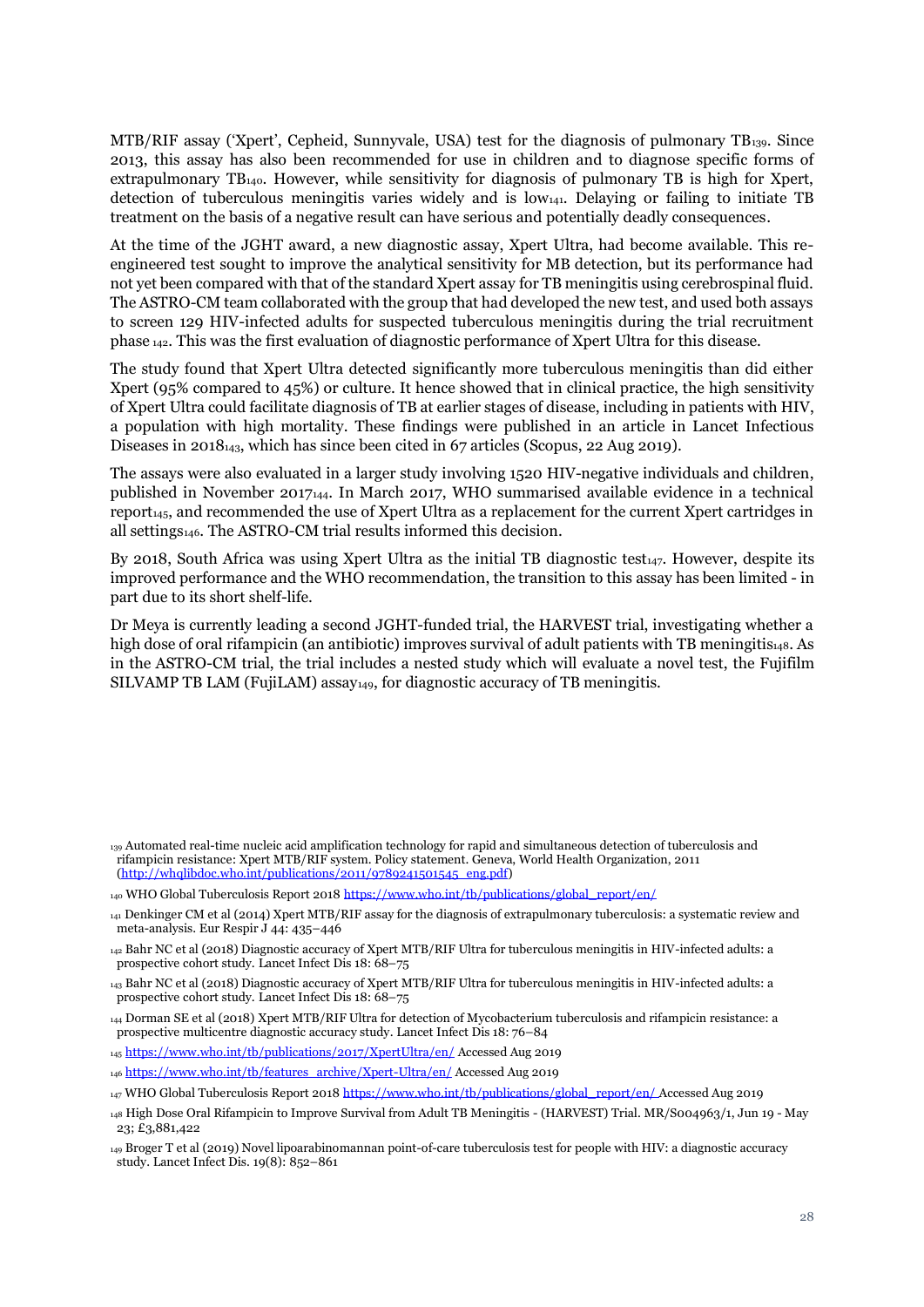# <span id="page-28-0"></span>Interrupting transmission of soil-transmitted helminths: cluster randomised trial evaluating alternative treatment strategies in Kenya (TUMIKIA) (MR\_N00579X\_1/Call 5)

| Funding period: $01/11/2015 - 31/10/2018$ | Funding amount: $£1,027,818$                                         |
|-------------------------------------------|----------------------------------------------------------------------|
| Lead PI: Dr Rachel Pullan                 | Lead institution: London School of Hygiene and Tropical Medicine, UK |

#### **Summary**

- Soil-transmitted helminths (STH) are among the most common infections worldwide and affect the poorest and most deprived communities.
- The TUMIKIA trial investigated whether it is possible to *interrupt* the transmission of STH, evaluating the impact of school-based and community-based treatment on the prevalence and intensity of STH infection. It was co-funded by the Government of Kenya, the Children's Investment Fund Foundation, and the Bill and Melinda Gates Foundation. The trial was led by Dr Rachel Pullan, LSHTM and included collaborators from the Kenya Medical Research Institute (KEMRI) and other investigators at LSHTM.
- The trial found that community-wide treatment was more effective in reducing hookworm prevalence and intensity than school-based treatment, with little additional benefit of treating every 6 months compared to once per year.
- The results fed into the development of the Breaking Transmission Strategy of the Kenyan government for 2019-2023, which targets STH, and other NTDs, with a package of interventions<sub>150</sub>. Implementation is currently being piloted to prepare for nation-wide roll-out. TUMIKIA findings are also informing WHO discussions on community- vs school-based treatment, and on effective monitoring and surveillance strategies.
- Broadening coverage is faced with a key challenge: Deworming programmes are mainly driven by donations that are limited to children in their use. Unless donor programmes chose to purchase drugs, only a shift in this limitation will enable broader uptake of community-based deworming.
- A longer-term study in Malawi, Benin, and Sri Lanka the DeWorm3 trial funded by BMGF and led by the Natural History Museum London - is currently expanding on the trial's results. Findings are likely to guide BMGF strategy and inform WHO and other international organisations.

#### *Background*

Soil-transmitted helminths (STH) are among the most common infections worldwide and affect the poorest and most deprived communities<sub>151</sub>. STH are transmitted by eggs present in human faeces which in turn contaminate soil in areas where sanitation is poor. The main species infecting humans are the roundworm *Ascaris lumbricoides*, the whipworm *Trichuris trichiura* and hookworms *Necator americanus* and *Ancylostoma duodenale*.

Globally, over 1.5 billion people, or just under a quarter of the world's population, are infected with STH, and more than 800 million preschool- and school-age children live in areas where these parasites are intensively transmitted. These children are in need of treatment and preventive interventions: STH infections can adversely affect physical and mental growth in childhood and contribute to malnutrition

<sup>150</sup> The Kenya National Breaking Transmission Strategy for Soil-Transmitted Helminthiasis, Schistosomiasis, Lymphatic Filariasis and Trachoma 2019-2023. Republic of Kenya, Ministry of Health 2019, p. 10: "The BTS will use a community-based platform to implement the expanded STH and SCH MDAs while maintaining schools as one of the fixed, service delivery points.", with reference to TUMIKIA trial protocol.

<sup>151</sup> Pullan R et al (2014) Global numbers of infection and disease burden of soil transmitted helminth infections in 2010. Parasites & Vectors 7: 37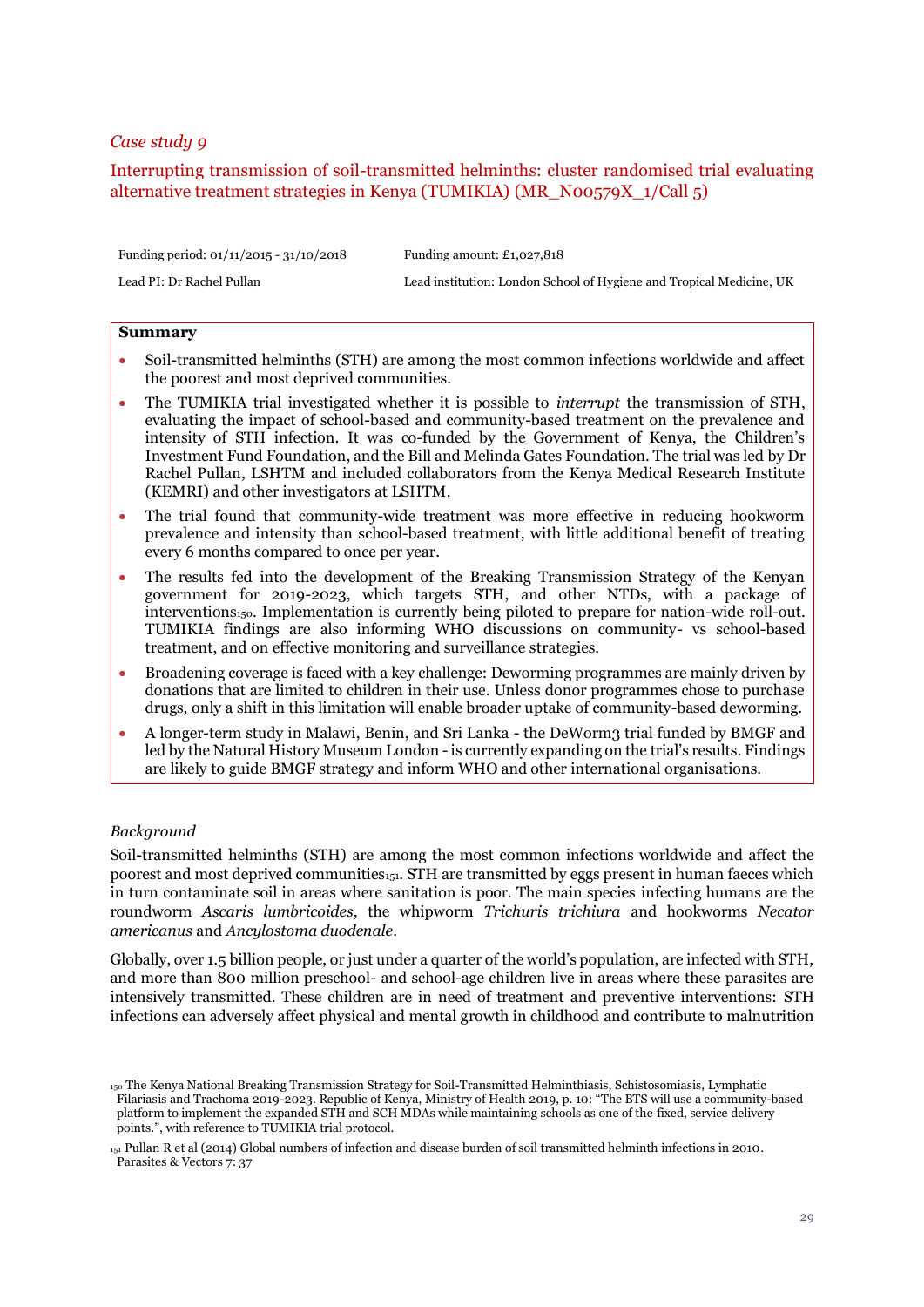and iron-deficiency anaemia. In 2017, the global burden of STH infections was estimated at 3.3 million disability-adjusted life years (DALYs)<sup>152</sup>.

In 2012, the London Declaration on neglected tropical diseases (NTDs) was launched, a coordinated cross-sectoral effort aimed at intensifying control of, or eliminating, 10 neglected diseases by 2020153. The declaration includes a target to provide regular anthelmintic treatment to at least 75% of children in districts with high prevalence of any STH infection (>20%) in schoolchildren, thereby reducing the burden of disease<sub>154</sub>. By 2016, school-based deworming programmes had reached nearly 70% of these children155. Based on this success, policy makers are starting to consider the next step in combatting STH: interruption of transmission.

While schools provide a good entry point for deworming activities, allowing easy provision of the health and hygiene education components, mathematical models suggest that treating only school-age children is insufficient to interrupt STH transmission, and that community-wide treatment would be more effective156. Other programmes combatting infectious diseases, such as lymphatic filariasis, had achieved treatment of entire communities with community health workers (CHWs) or volunteers<sub>157</sub>; however, the impact and cost-effectiveness of this approach had not yet been evaluated for STH infections.

In 2009, the Government of Kenya launched its national school-based deworming programme (NSBDP), treating over 4.6 million preschool and school children in 2013/14158. As a school-based programme, it was not fully integrated within community health structures that were being established in Kenya at the time, and hence did not utilise CHWs who had started to deliver a range of other public health interventions in the country, and there was a lack of evidence to compare the effectiveness, costeffectiveness, and equity of these two delivery systems.

## *The JGHT award*

The TUMIKIA trial (Tuangamize Minyoo Kenya Imarisha Afya; Swahili for Eradicate Worms in Kenya for Better Health) investigated the question whether it is possible to *interrupt* the transmission of STH159. It evaluated the impact of school-based and community-based treatment on the prevalence and intensity of STH infection, and was the first trial to address the potential for transmission control, rather than focussing on morbidity reduction only (i.e. a decrease of the intensity of infection). The trial also assessed the costs, cost-effectiveness, acceptability and feasibility of different treatment strategies and delivery systems.

The trial involved 120 community units (a government health-service delivery structure serving approximately 1000 households) in Kwale County, Kenya. This county had benefitted from previous mass drug administration for a difference parasitic disease, lymphatic filariasis, and hence had better established community-based treatment delivery structures than other counties. TUMIKIA was led by

<sup>157</sup> [https://www.who.int/lymphatic\\_filariasis/elimination-programme/en/](https://www.who.int/lymphatic_filariasis/elimination-programme/en/) Accessed 19 Aug 2019

<sup>152</sup> GBD 2017 DALYs and HALE Collaborators (2018) Global, regional, and national disability-adjusted life-years (DALYs) for 359 diseases and injuries and healthy life expectancy (HALE) for 195 countries and territories, 1990–2017: a systematic analysis for the Global Burden of Disease Study 2017. Lancet 392: 1859–1922

<sup>153</sup> [https://www.who.int/neglected\\_diseases/London\\_meeting\\_follow\\_up/en/](https://www.who.int/neglected_diseases/London_meeting_follow_up/en/) Accessed 19 Aug 2019

<sup>154</sup> WHO (2012) Eliminating soil-transmitted helminthiases as public health problem in children: progress report 2001–2010 and strategic plan 2011–2020; WHO Guideline: preventive chemotherapy to control soil-transmitted helminth infections in atrisk population groups. Geneva: World Health Organization, 2017

<sup>155</sup> WHO. Schistosomiasis and soil-transmitted helminthiases: number of people treated in 2016 (2017) Wkly Epidemiol Rec 49: 749–60

<sup>156</sup> Truscott JE et al (2014) Can chemotherapy alone eliminate the transmission of soil transmitted helminths? Parasit Vectors 7: 266; Anderson R et al (2014) The coverage and frequency of mass drug administration required to eliminate persistent transmission of soil-transmitted helminths. Philos Trans R Soc B 369: 20130435

<sup>158</sup> The 2nd Kenya National Strategic Plan for control of Neglected Tropical Diseases 2016-2020. Kenya Ministry of Health

<sup>159</sup> Pullan RL et al (2019) Effects, equity, and cost of school-based and community-wide treatment strategies for soil-transmitted helminths in Kenya: a cluster-randomised controlled trial. The Lancet 393: 2039–50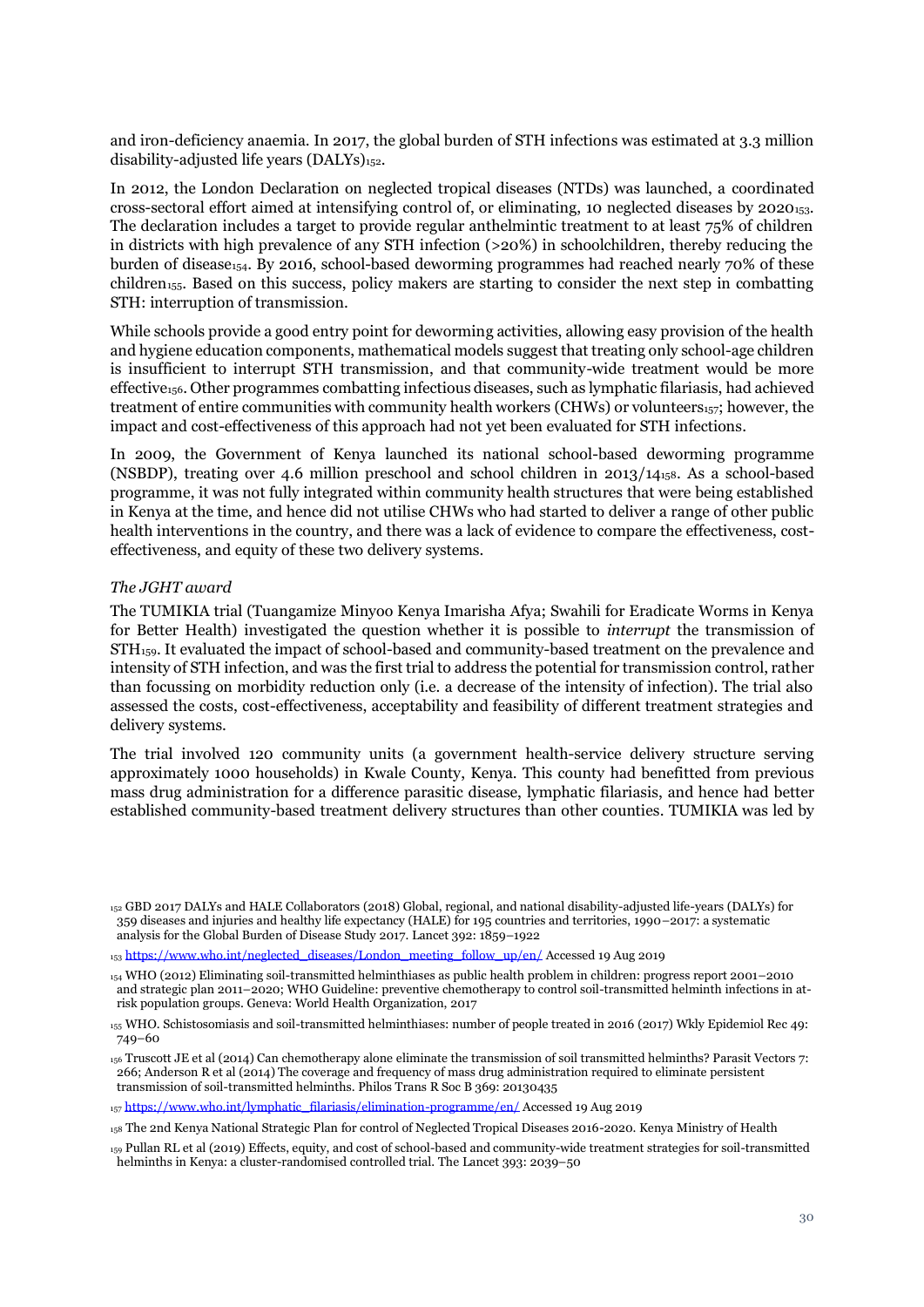Dr Rachel Pullan, London School of Hygiene and Tropical Medicine (LSHTM) and included a team of researchers from the Kenya Medical Research Institute (KEMRI) and other investigators at LSHTM.

The TUMIKIA trial compared three approaches: 1) routine deworming of school children, 2) annual deworming of the entire community, and 3) biannual deworming of the entire community, and assessed the impact of each approach on the prevalence of hookworm infection within the community (the dominant STH species in this setting). It was embedded within existing public health programmes, to maximise public health relevance, and was nested within the ongoing NSBDP. Additional treatment in the community-based trial arms was delivered by CWHs to all who were not covered by the school-based strategy. Working within these local delivery structures also meant that the trial team had a direct route to community engagement.

#### • Funding for the TUMIKIA trial

The TUMIKIA trial drew on funding and resources from across sectors, with the JGHT award contributing to the study: The JGHT award financed the cost-effectiveness assessment of the interventions and the evaluation of whether the interventions are acceptable to the community, feasible given the existing health system, and scaleable to other regions.

The full costs of treatment and its delivery through both schools and communities were covered by the Government of Kenya (teacher and health worker salaries), the Children's Investment Fund Foundation (CIFF) (which funds the NSBDP and provided additional funding to support the delivery of treatment in the community-based treatment groups as part of the trial), and GlaxoSmithKline (GSK) (providing the deworming drug free-of-charge). The parasitological survey to determine the level of STH infection was funded by the Bill & Melinda Gates Foundation (BMGF).

• Stakeholder engagement

At the inception of the trial, Kenya's health programmes were being decentralised, moving from nationally controlled programmes to increased decision making and authority at the county level. The Kwale county government and Kwale Minister of Health were particularly interested in evidence on how best to institutionalise deworming into their community health programmes, and open to research evidence to inform policy making. Members of the trial team had previously worked in this area, e.g. as part of research evaluating the school-based deworming programme in Kenya, and had established links with key government stakeholders. When developing the proposal for the trial, the team held discussions with officials at national and county levels, CHWs and community members; the Kenya Ministry of Health and county government (led by the County Executive Committee, CEC) provided input into the project design as well as letters of support to accompany the trial proposal. The trial team also kept the relevant WHO offices informed of the trial and findings, including the WHO country office in Kenya, the WHO neglected tropical disease (NTD) and community health programmes, the WHO STH guidance committee, and the WHO Africa regional office.

# *Trial findings*

The TUMIKIA trial found that community-wide treatment was more effective in reducing hookworm prevalence and intensity than school-based treatment, with little additional benefit of treating every 6 months compared to once per year<sub>160</sub>. Community-wide treatment was similar for different demographic and socioeconomic subgroups, i.e. equitable in coverage and effects. Cost-per-person treated through community-wide treatment was higher than that reported by the NSBDP, but was projected to be lower when considering a scale-up scenario that removed costs associated with the trial. These findings highlight the potential of community-wide treatment targeting all ages to reduce infection prevalence and potentially interrupt transmission of hookworm, and provide evidence to inform the scaling-up of this delivery strategy for the control of STH and other NTDs, in Kenya and beyond. The study also highlighted key strategies that were instrumental for effective drug delivery relevant to informing

<sup>160</sup> Pullan RL et al (2019) Effects, equity, and cost of school-based and community-wide treatment strategies for soil-transmitted helminths in Kenya: a cluster-randomised controlled trial. The Lancet 393: 2039–50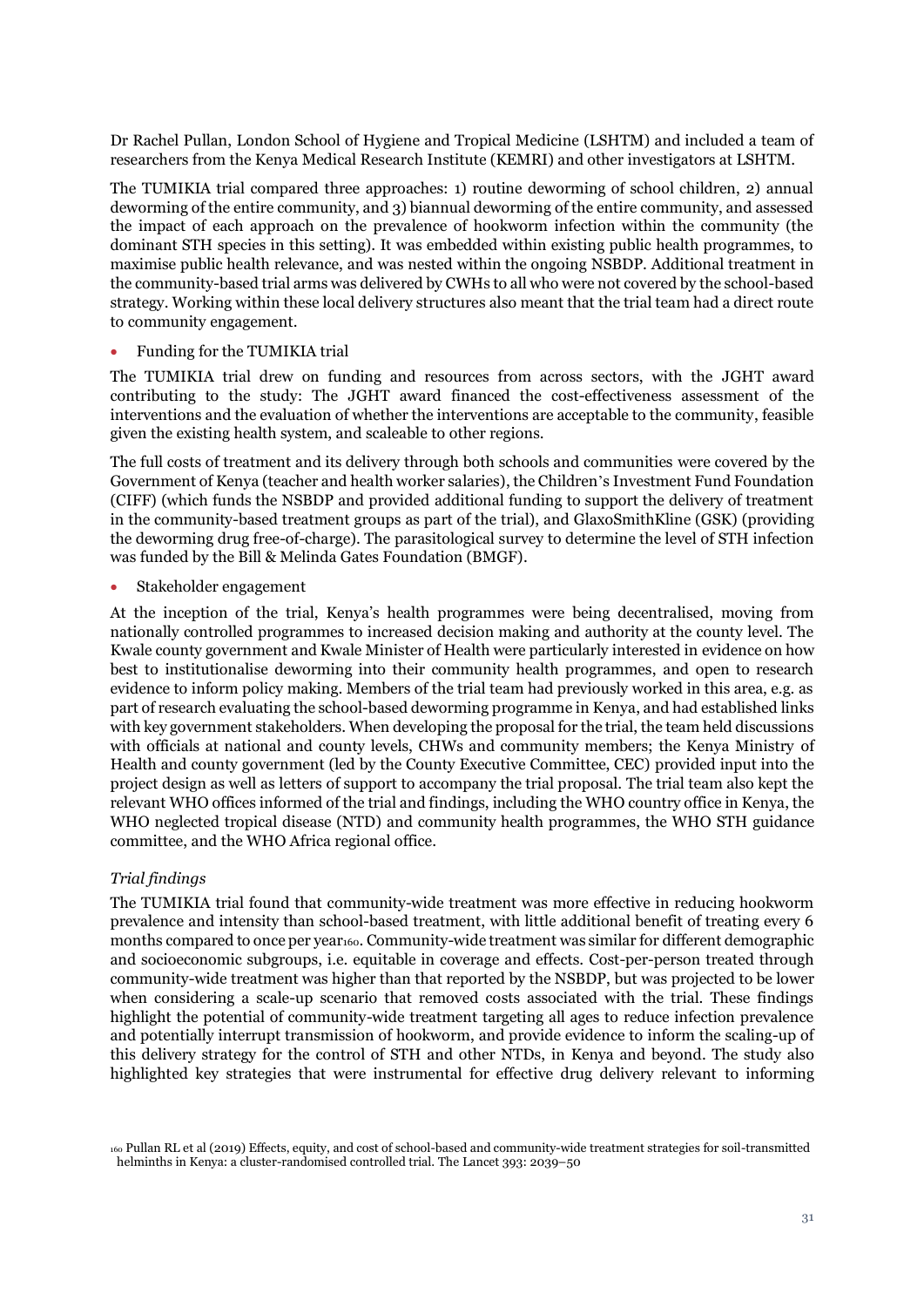planning of community-wide drug distribution<sub>161</sub>. Qualitative investigations conducted at all levels of the health system suggested that in addition to scale up of mass drug administration, Kenyan stakeholders identified several other areas requiring investment: changes in institutional structures and culture to reduce working in silos; building community demand and ownership; and increased policymaker engagement on underlying socioeconomic and environmental causes of STH162.

#### *Impacts*

The results of the TUMIKIA trial fed into the development of the Breaking Transmission Strategy of the Kenyan government for 2019-2023, which targets STH - as well as other NTDs - with a comprehensive package of interventions<sub>163</sub>. The strategy is currently being introduced across three counties, building the framework for implementation in a number of key settings before national rollout<sub>164</sub>.

Discussions on whether to move towards community treatment rather than school-based treatment are ongoing within the global community, e.g. WHO is currently going through a consultation process to determine the 2030 goals in this respect. Evidence from the TUMIKIA trial has informed these discussions (but strategies are yet to be formalised). Data from the TUMIKIA trial is also being used by WHO to look at effective monitoring and surveillance strategies $_{165}$ .

While the trial showed that community-wide treatment is more effective than targeting of school-age children only, broadening coverage is faced with a key challenge: Deworming programmes are mainly driven by donations that are limited to children in their use. WHO do also recommend including women of child bearing age and pregnant women, but there is no donation in place for these groups. Unless programmes chose to purchase drugs, only a shift in this limitation will enable broader uptake of community-based deworming.

Data collected and tools developed and as part of the TUMIKIA trial have helped other public health and research efforts. For example, the trial developed a linked smartphone survey and sample collection tool, which includes scanning of QR codes on sample pots, enabling linking of household and individual data collected through a questionnaire with laboratory results. Standard Operating Procedures based on this tool were adapted for another trial (DeWorm3, see below) and are currently used for data collection in Benin, India and Malawi<sub>166</sub>. The trial team also supported the Kenyan Ministry of Health in the use of the survey tool and platform for other programmes, including the national programme to eliminate lymphatic filaraisis (surveys and drug delivery). Data on sanitation collected as part of the TUMIKIA trial were shared with the environmental health department at the Kwale Ministry of Health who used this information to refine their community sanitation strategy, in particular the roll out of communityled total sanitation.

#### *Capacity building within the trial*

The trial built local capacity in three main areas:

• The pathological dissections (examination of stool samples) to determine the presence and level of STH infection required a team of around 38 technicians throughout the trial. Working with KEMRI and the Ministry of Health, more than 70 technicians from across Kenya were recruited and trained.

<sup>161</sup> Legge H et al (2019) Implementer and recipient perspectives of community-wide mass drug administration for soiltransmitted helminths in Kwale County, Kenya. PLOS Negl Trop Dis. In press.

<sup>162</sup> Khan MS et al (2019) "For how long are we going to take the tablets?" Kenyan stakeholders' views on priority investments to sustainably tackle soil-transmitted helminths. Social Science & Medicine 228: 51-59

<sup>163</sup> The Kenya National Breaking Transmission Strategy for Soil-Transmitted Helminthiasis, Schistosomiasis, Lymphatic Filariasis and Trachoma 2019-2023. Republic of Kenya, Ministry of Health 2019, p. 10: "The BTS will use a community-based platform to implement the expanded STH and SCH MDAs while maintaining schools as one of the fixed, service delivery points.", with reference to TUMIKIA trial protocol.

<sup>164</sup> Dr Rachel Pullan, LSHTM, personal communication (10 Oct 2019)

<sup>165</sup> Dr Rachel Pullan, LSHTM, personal communication (10 Oct 2019)

<sup>166</sup> <http://www.nhm.ac.uk/our-science/our-work/sustainability/deworm3.html> Accessed Sep 2019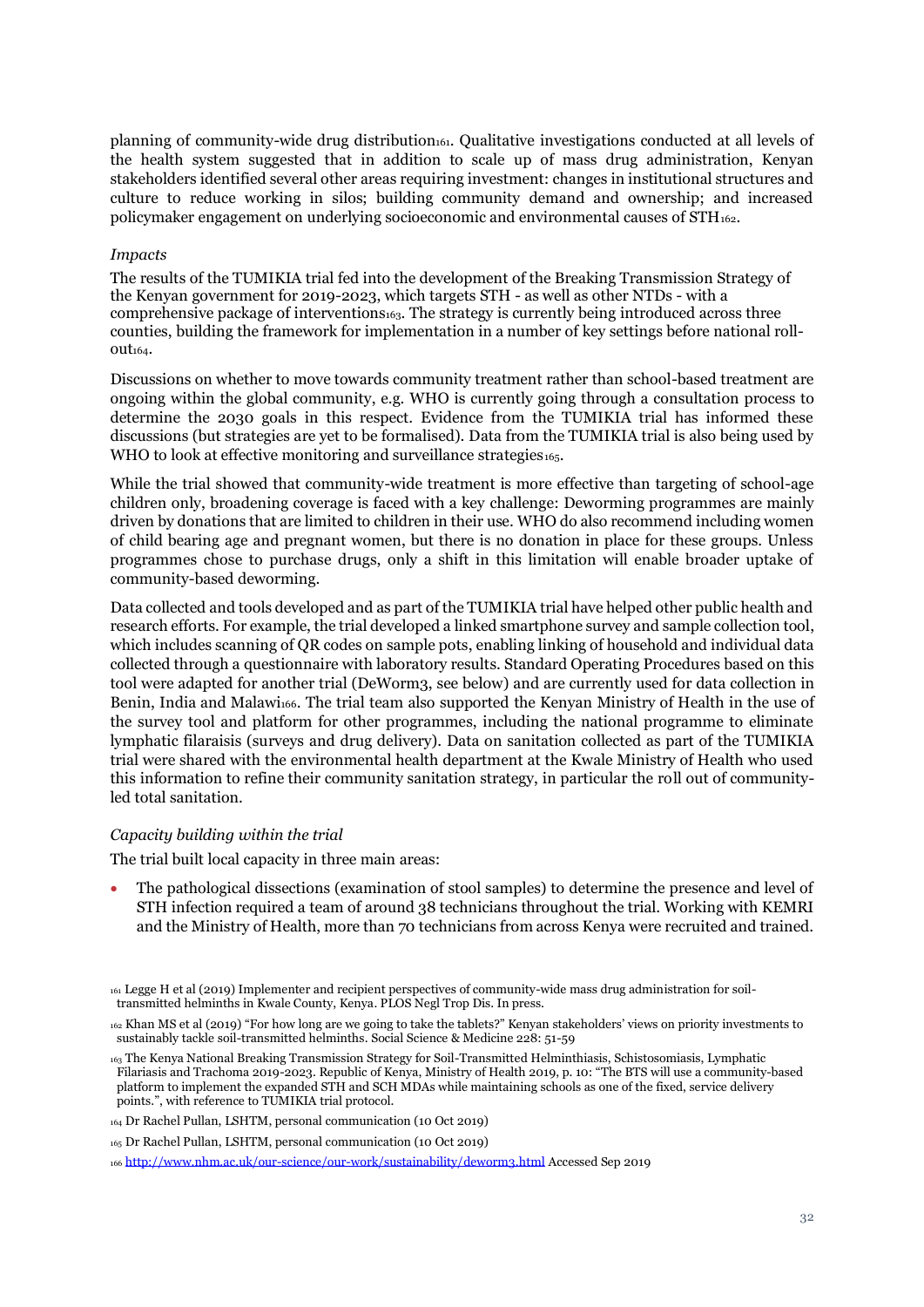This resulted in a large skilled 'rotating' team of technicians including nationally recruited expert technicians, who worked to train local technicians recruited from health centres across Kwale county.

- The TUMIKIA trial helped strengthen the nascent community health structure across Kwale county. While policy and guidance for community health units was in place at the start of the trial, actual units were covered only approx. 50% of the county. Working with the local Ministry of Health, TUMIKIA established informal community health units where needed, which involved recruitment and training of CHWs<sub>167</sub>. Once in place, these structures were then also used for other public health interventions, e.g. distribution of bed nets for malaria control, and implementation of the lymphatic filariasis treatment programme.
- Conduct of the trial required recruitment and training of a large number of field officers, who conducted all field work. During the periodic cross-sectional surveys, 120 field officers were recruited locally, and provided training in a number of key areas including research ethics, electronic data capture, field logistics and the conduct of household and community-based surveys.

# *Further research*

The TUMIKIA trial was the first trial to address the potential for STH transmission control, and provided a first proof-of-concept for community-based deworming programmes. However, with funding limited to 2 years, the trial could not fully explore transmission interruption. In addition, longer-term data could not be collected, as the trial sites were affected by a scaling up of the Kenyan lymphatic filariasis programme, which provides drug also effective against STH - the TUMIKIA trial hence 'lost' its control group.

A longer-term study with trials in Malawi, Benin, and Sri Lanka - the DeWorm3 trial funded by the BMGF and led by the Natural History Museum London<sub>168</sub> - is currently expanding on the TUMIKIA results. DeWorm3 is expected to conclude at the end of 2022<sub>169</sub> and its findings are likely guide BMGF future strategy as well as inform international organisations such as WHO. TUMIKIA's lead investigator, Dr Pullan, and other members of the trial team were asked to support the design of DeWorm3 in 2016, bringing in their experience from Kenya<sub>170</sub>. Members of the TUMIKIA team continue to be involved in the DeWorm3 project (e.g. LSHTM acts as the Trial Conduct and Coordination Support Unit for DeWorm3, and Dr Pullan is a Principal Investigator for the Malawi trial site $_{171}$ ).

Another further trial, the EDCTP-funded STOP project, was awarded in September 2018 and will investigate different drug combinations for deworming school-children in Kenya, Mozambique and Ethiopia<sub>172</sub>. The STOP consortium includes researchers from KEMRI and LSHTM (modelling and health economics support) who were involved in TUMIKIA and are now able to contribute their knowledge and experience to the project. The Kenya STOP study site will be group of communities from Kwale county, the selection of which will be directly informed by results from the TUMIKIA trial.

<sup>169</sup> <https://clinicaltrials.gov/ct2/show/NCT03014167> Accessed Sep 2019

<sup>167</sup> Dr Rachel Pullan, personal communication, July 2019

<sup>168</sup> <http://www.nhm.ac.uk/our-science/our-work/sustainability/deworm3.html> Accessed Sep 2019

<sup>170</sup> Ásbjörnsdóttir KH (2018) Assessing the feasibility of interrupting the transmission of soil-transmitted helminths through mass drug administration: The DeWorm3 cluster randomized trial protocol. PLoS Negl Trop Dis 12(1): e0006166

<sup>171</sup> <https://www.nhm.ac.uk/our-science/our-work/sustainability/deworm3/who-we-are.html> Accessed Sep 2019

<sup>172</sup> [https://www.isglobal.org/en/new/-/asset\\_publisher/JZ9fGljXnWpI/content/arranca-stop-un-proyecto-que-busca](https://www.isglobal.org/en/new/-/asset_publisher/JZ9fGljXnWpI/content/arranca-stop-un-proyecto-que-busca-interrumpir-la-transmision-de-parasitos-intestinales)[interrumpir-la-transmision-de-parasitos-intestinales](https://www.isglobal.org/en/new/-/asset_publisher/JZ9fGljXnWpI/content/arranca-stop-un-proyecto-que-busca-interrumpir-la-transmision-de-parasitos-intestinales) Accessed Sep 2019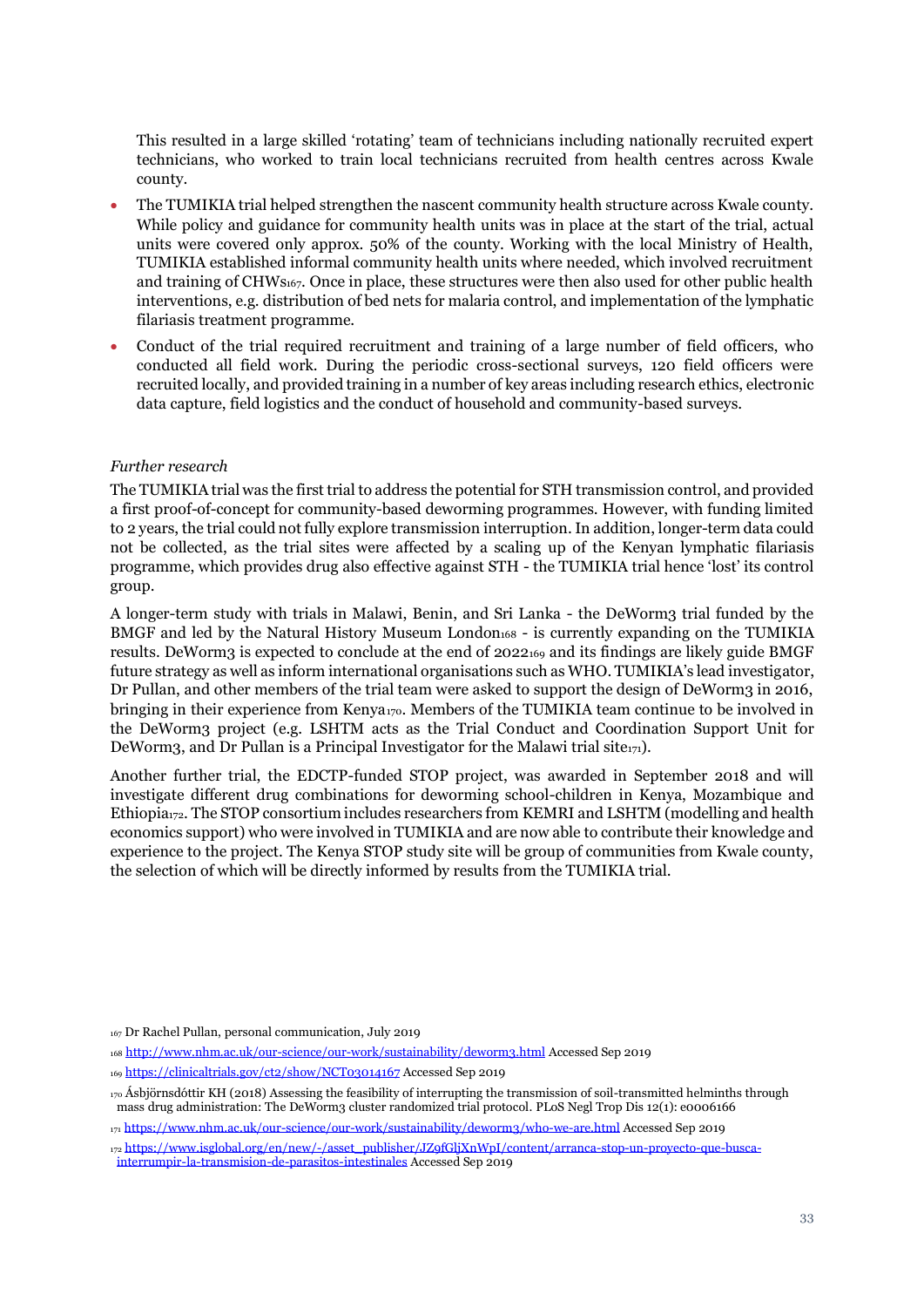# <span id="page-33-0"></span>Menstrual solutions in adolescent schoolgirls in western Kenya: an acceptability, feasibility and safety study (G1100677/1/Call 1)

Funding period: 01/04/2012 - 30/09/2013 Funding amount: £716,200 Lead PI: Penelope Anne Phillips-Howard Lead institution: Liverpool School of Tropical Medicine

#### **Summary:**

- Little evidence is available on Menstrual Health Management (MHM) by schoolgirls in LMICs and its impact on education and health outcomes. The JGHT-funded feasibility study responded to this gap and compared three different approaches to MHM (menstrual cups, sanitary pads, no intervention). The study was led by the London School of Hygiene and Tropical Medicine, with partners in Kenya and the UK.
- The feasibility study provided important evidence for the design of a full trial, subsequently funded by the JGHT (ongoing). It has also stimulated further international research activity on the topic.
- Expertise developed through the JGHT award enabled the study team to contribute to committees and fora addressing issues in MHM, both in Kenya and internationally. This has included feeding into the Kenyan National Menstrual Hygiene Management Policy and Strategy, currently under development by the Kenyan Ministries of Health, Education and Gender.

#### *Background*

Menstrual Health Management (MHM) is an important contributor influencing schoolgirls' sexual and reproductive health.<sup>173</sup> Lack of money to purchase menstrual products leads to girls use unsanitary items (rags, paper, cotton wool etc) to manage the menstrual cycle, which can cause reproductive tract infections. Moreover, girls may engage in transactional sex (sex in return for money or favours) to afford sanitary products, which increases the risk of contracting sexually transmitted infections (STIs) and may lead to unwanted pregnancy.<sup>174</sup> <sup>175</sup>

Prior to the JGHT-funded trial, few studies had addressed the issue of MHM, and limited evidence existed on the link between poor MHM and school absenteeism. In 2012, at the time of the JGHT award, pilot studies carried out in Ghana<sup>176</sup> and Nepal<sup>177</sup> had shown a weak relationship between MHM and school absenteeism. However, the studies' small sample sizes did not allow findings to be generalised and appropriate policy to be formulated and their short duration (3 months) did not provide evidence on long-term compliance and acceptability. No randomised controlled trial (RCT) assessing the effect of using menstrual cups on school absenteeism and other harmful outcomes had been undertaken.

<sup>173</sup> Sommer M & Sahin M (2013) Overcoming the taboo: advancing the global agenda for menstrual hygiene management for schoolgirls. Am J Public Health 103(9): 1556–1559

<sup>174</sup> Prof P Phillips-Howard, Personal communication, July 2019

<sup>175</sup> Sommer M & Sahin M (2013) Ibid.

<sup>176</sup> Scott L et al (2009). Impact of Providing Sanitary Pads to Poor Girls in Africa. Retrieved from [https://www.doublexeconomy.com/wp-content/uploads/2010/09/University-of-Oxford-Sanitary-Pad-Study.pdf.](https://www.doublexeconomy.com/wp-content/uploads/2010/09/University-of-Oxford-Sanitary-Pad-Study.pdf) Accessed 5 September 2019

<sup>177</sup> Oster E & Thornton A (2010) Determinants of Technology Adoption: Peer Effects in Menstrual Cup Take-Up. Retrieved from [https://www.povertyactionlab.org/sites/default/files/publications/Determinants%20of%20Technology%20Adoption.pdf.](https://www.povertyactionlab.org/sites/default/files/publications/Determinants%20of%20Technology%20Adoption.pdf) Accessed 5 September 2019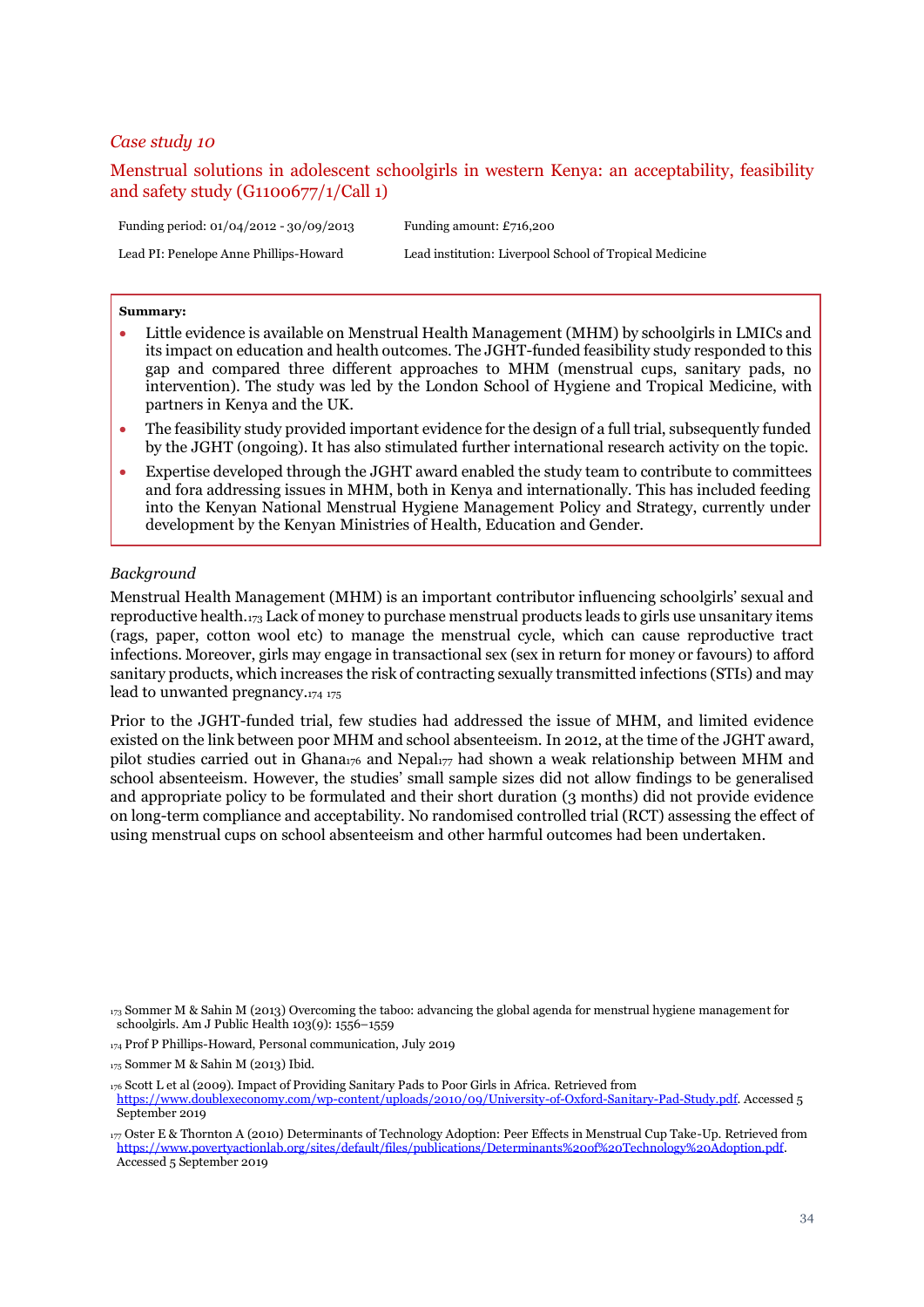Policymakers in Kenya had become increasingly aware of the effect poor MHM on schoolgirls' educational outcomes<sub>178</sub>, but were lacking robust evidence on which to base policy decisions. The JGHTfunded trial aimed to address this issue.

The JGHT study team had initially put in an application for funding for a full trial. Following feedback from the JGHT assessment panel, the decision was made to first carry out a feasibility study to inform the design of a full trial; latter was funded by the JGHT in 2015 (see section 1.3.2).

## *The JGHT award*

The JGHT-funded study "Menstrual solutions in adolescent schoolgirls in western Kenya: an acceptability, feasibility and safety study" assessed the feasibility of using menstrual cups in a rural environment by Kenyan schoolgirls.<sup>179</sup> It compared the use of menstrual cups, sanitary pads and usual practice (control) in a three-armed cluster-randomised controlled trial. The study was designed to explore multiple outcomes<sub>180</sub>: The primary outcome was the effectiveness of menstrual cups in reducing school absenteeism or drop-out. Secondary outcomes were the incidence of sexually transmitted infection (STI), reproductive tract infection including bacterial vaginosis and safety relating to toxic shock syndrome or vaginal Staphylococcus aureus, and cup contamination.

The study was conducted in Siaya, a rural area in Western Kenya with high rates of HIV, STIs, sexual and reproductive harm and school absenteeism, benefitting from a well-established health and demographic surveillance system. In total, 751 girls between the ages of 14 and 16 who had started menstruating were enrolled in the feasibility study and followed for a median of 10.9 months. The study also included a baseline survey on water, sanitation and hygiene (WASH) conditions in schools $a_1$  and focus group discussions with parents to determine cultural acceptability of menstrual cups182.

The study team was led by Professor Penelope Phillips-Howard from the Liverpool School of Tropical Medicine who had extensively collaborated with two of the Kenyan institutions involved in the study, the Kenyan Institute for Medical Research (KEMRI) and the Kenyan-based US Centre for Disease Control and Prevention (CDC) in her previous work (in the field of malaria). Other collaborating institutions were Bangor University from the UK, the Safe Water and AIDS Project in Kisumu Kenya, and the Kenyan Ministry of Public Health and Sanitation.

The study team engaged with stakeholders from national and regional government during the preparation and implementation phases of the trial. The Kenyan Ministry of Health and Education provided an endorsement letter for the study<sub>183</sub>, which aided the recruitment process and focus groups.

<sup>180</sup> Ibid.

<sup>181</sup> Alexander KT et al (2014) Water, Sanitation and Hygiene Conditions in Kenyan Rural Schools: Are Schools Meeting the Needs of Menstruating Girls? Water, *6*(5): 1453-1466

<sup>182</sup> Mason L et al (2013). 'We Keep It Secret So No One Should Know' – A Qualitative Study to Explore Young Schoolgirls Attitudes and Experiences with Menstruation in Rural Western Kenya. PLoS ONE 8(11): e79132

<sup>178</sup> UNESCO (2014). Puberty Education & Menstrual Hygiene Management. *Good Policy and Practice in Health Education, booklet 9.* Retrieved fro[m https://asanteafrica.org/wp-content/uploads/2018/03/UNESCO-Puberty-rpt.pdf.](https://asanteafrica.org/wp-content/uploads/2018/03/UNESCO-Puberty-rpt.pdf) Accessed 5 September 2019.

<sup>179</sup> Phillips-Howard PA et al (2016). Menstrual cups and sanitary pads to reduce school attrition, and sexually transmitted and reproductive tract infections: a cluster randomised controlled feasibility study in rural Western Kenya. BMJ Open 6:e013229

<sup>183</sup> Prof P Phillips-Howard, Personal communication, July 2019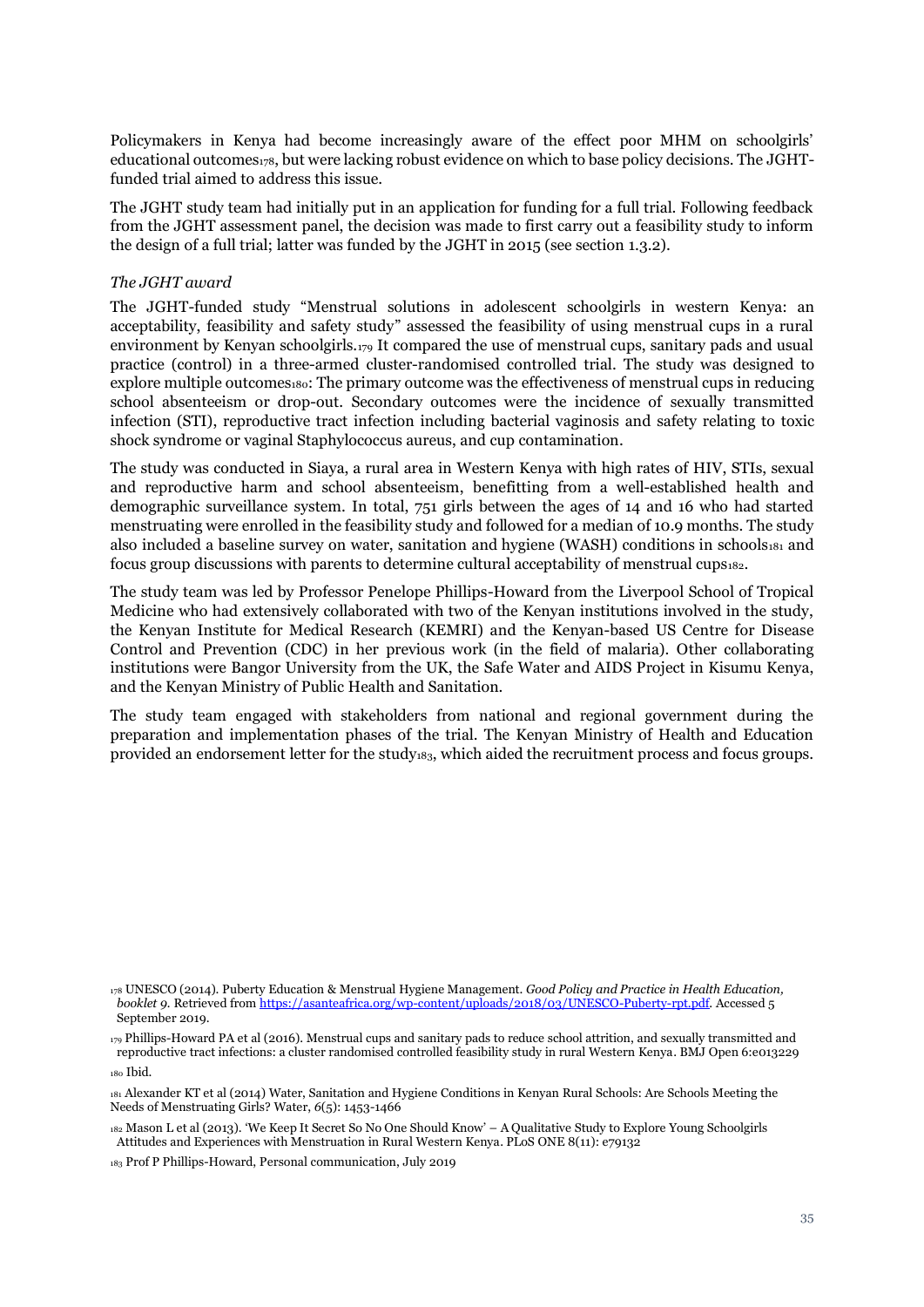Local Education and Health Offices were directly involved in the study and are co-authors on some of the publications. <sup>184</sup> <sup>185</sup> <sup>186</sup> <sup>187</sup> <sup>188</sup> <sup>189</sup>

*Results of the development award and research impact achieved*

• Results of the development award

The feasibility study produced four main publications, of which one is based on a nested qualitative study190.

The main findings of the study are:

- The use of cups or pads did not reduce absence from school (primary outcome)<sub>191</sub>.
- The use of menstrual cups or pads reduced the incidence of STIs by almost half compared the control arm (7.7% versus 4.2%), and menstrual cups reduced the incidence of bacterial vaginosis (12.9% vs approx. 20% for pads and control group). No adverse events relating to toxic shock syndrome were identified (secondary outcomes) <sup>192</sup> <sup>193</sup>.
- Research outcomes and impact

Findings of the JGHT feasibility study constitute the first robust evidence in this little-researched area and have stimulated a variety of further work on MHM.

In 2015, the study team received further funding from the JGHT to carry out a larger RCT in secondary schools entitled "Menstrual cups and cash transfer to reduce sexual and reproductive harm and school drop-out in adolescent schoolgirls in Western Kenya". The trial received funding for £2,635,762; it started in October 2015 and is expected to complete in June 2020.

The preceding feasibility study provided important information for the design of the full trial. As a result, the full trial's primary outcome measure was shifted from the level of absenteeism to the level of school drop-out and level of sexually transmitted infections, as the feasibility study showed this to be a more reliable indicator. Another finding related to girls' sexual and reproductive health being affected by financial constraints, exposing them to coerced sex in order to receive basic essentials, including sanitary

<sup>184</sup> Alexander K et al (2014) Water, Sanitation and Hygiene Conditions in Kenyan Rural Schools: Are Schools Meeting the Needs of Menstruating Girls? Water 6(5): 1453-1466

<sup>185</sup> Mason L et al (2015) Adolescent schoolgirls' experiences of menstrual cups and pads in rural western Kenya: a qualitative study. Waterlines 34(1)

<sup>186</sup> Juma J et al (2017) Examining the safety of menstrual cups among rural primary school girls in western Kenya: observational studies nested in a randomised controlled feasibility study. BMJ Open 7: e015429

<sup>187</sup> Phillips-Howard PA et al (2016) Menstrual cups and sanitary pads to reduce school attrition, and sexually transmitted and reproductive tract infections: a cluster randomised controlled feasibility study in rural Western Kenya. BMJ Open 6:e013229

<sup>188</sup> Van Eijk AM et al (2018) Use of menstrual cups among schoolgirls: longitudinal observations nested in a randomised controlled feasibility study in rural western Kenya. Reproductive Health 15: 139

<sup>189</sup> Mason L et al (2019). Comparing use and acceptability of menstrual cups and sanitary pads by schoolgirls in rural Western Kenya. International Journal of Reproduction, Contraception, Obstetrics and Gynaecology 8

<sup>190</sup> Mason L et al (2015) Adolescent schoolgirls' experiences of menstrual cups and pads in rural western Kenya: a qualitative study. Waterlines 34(1): http://dx.doi.org/10.3362/1756-3488.2015.003

<sup>191</sup> Phillips-Howard PA et al (2016) Menstrual cups and sanitary pads to reduce school attrition, and sexually transmitted and reproductive tract infections: a cluster randomised controlled feasibility study in rural Western Kenya. BMJ Open 6:e013229

<sup>192</sup> Kerubo E et al (2016) Prevalence of reproductive tract infections and the predictive value of girls' symptom-based reporting: findings from a cross-sectional survey in rural western Kenya. Sex Transm Infect 92(4): 251-6

<sup>193</sup> Juma J et al (2017) Examining the safety of menstrual cups among rural primary school girls in western Kenya: observational studies nested in a randomised controlled feasibility study. BMJ Open 7: e015429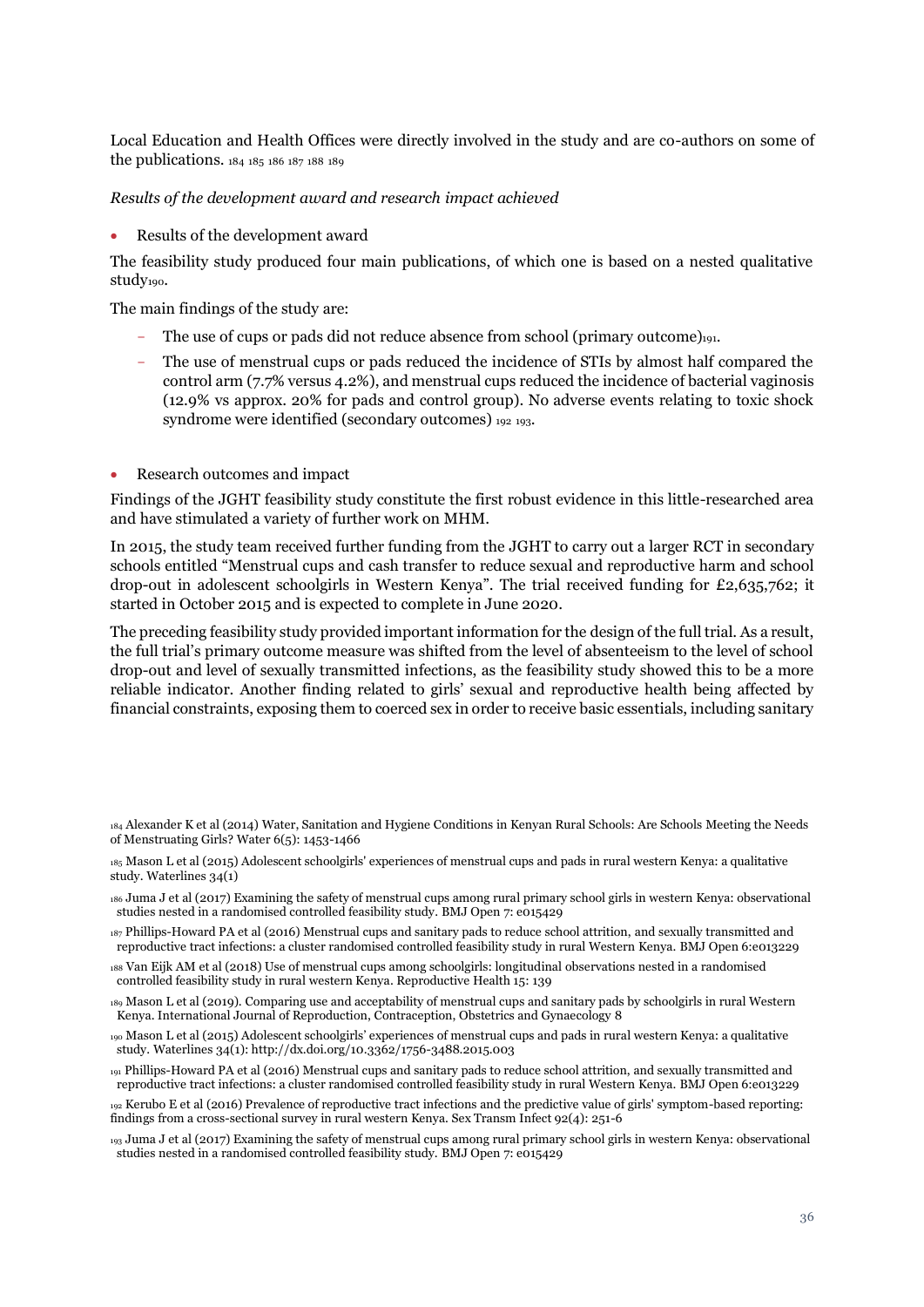pads194. The full trial hence examines whether cups, cash, or cups and cash provided together, prevent school drop-out and improve girls' sexual and reproductive health.

The PI has also been involved in further research, e.g. at KEMRI/CDC funded by CDC (Atlanta) and the United States' President's Emergency Plan for AIDS Relief (PEPFAR), investigating menstrual needs in connection to sexual harm in Kenyan women between the ages of 13 and 29 (i.e. not limited to schoolgirls).<sup>195</sup> Professor Phillips-Howard is frequently asked by international organisations (e.g. UNFPA, UNICEF196, Grand Challenges Canada) to provide expert input.

The feasibility study also led questions relating to MHM to be included in the  $HDSS_{197}$ , a wide-scale a wide-scale community survey monitoring 250,000 persons in Western Kenya.<sup>198</sup> Since 2012, KEMRI/CDC include menstrual and behavioural questions in their Health and Demographic Surveillance System (HDSS). These additional questions aim to investigate specific menstrual or sexual behaviours in association with respondents' HIV status.

Informed by the JGHT-funded research, further studies on the topic of MHM are currently underway. Nested as a sub-study within the current full trial, a team of researchers at the University of Illinois, USA is investigating the effect of menstrual cups on the vaginal microbiome in Kenyan schoolgirls199. The research is based on the feasibility study's finding that use of menstrual cups resulted in lower incidence of bacterial vaginosis.

## *Policy impact in Kenya and beyond*

As a result of the expertise the study team was able to develop through the JGHT award, the study team is now in a position to inform various committees working on MHM intervention policy, both in Kenya and internationally.

• Impact on Kenyan policy

Following on from the feasibility study, Professor Phillips-Howard was invited by the Government of Kenya to join an advisory panel tasked with developing national policy guidelines for MHM and training tools for government officials. The process, coordinated by the Kenyan Ministry of Health (MoH), brings together key stakeholders in MHM including NGOs, community-based organisations, UN agencies, the private sector and social enterprises<sub>200</sub>. A draft Menstrual Hygiene Management Policy and Strategy currently awaits endorsement from the Kenyan Ministries of Health, Education and Gender.<sup>201</sup> In

<sup>199</sup> National Institutes of Health. Menstrual cups, maturation of the adolescent vaginal microbiome, and STI/HIV risk, University of Illinois at Chicago. Retrieved fro[m http://grantome.com/grant/NIH/R01-HD093780-02.](http://grantome.com/grant/NIH/R01-HD093780-02) Accessed 5 September 2019.

200 FSG (2016) Menstrual Health in Kenya, Country Landscape Analysis. Retrieved from [https://menstrualhygieneday.org/wp](https://menstrualhygieneday.org/wp-content/uploads/2016/04/FSG-Menstrual-Health-Landscape_Kenya.pdf)[content/uploads/2016/04/FSG-Menstrual-Health-Landscape\\_Kenya.pdf.](https://menstrualhygieneday.org/wp-content/uploads/2016/04/FSG-Menstrual-Health-Landscape_Kenya.pdf) Accessed 5 September 2019.

<sup>194</sup> Oruko K et al (2015) 'He is the one who is providing you with everything so whatever he says is what you do': A Qualitative Study on Factors Affecting Secondary Schoolgirls' Dropout in Rural Western Kenya. PLoS One 10(12): e0144321

<sup>195</sup> Phillips-Howard PA et al (2015) Menstrual Needs and Associations with Sexual and Reproductive Risks in Rural Kenyan Females: A Cross-Sectional Behavioral Survey Linked with HIV Prevalence. Journal of Women's Health 24(10): 801–811

<sup>196</sup> Se[e https://www.unicef.org/wash/schools/files/India\\_-\\_MHM\\_for\\_Schoolgirls.pdf.](https://www.unicef.org/wash/schools/files/India_-_MHM_for_Schoolgirls.pdf) Accessed 28 Sep 2019

<sup>197</sup> ResearchFish data, provided by MRC.

<sup>198</sup> Odhiambo F et al (2012). Profile: the KEMRI/CDC Health and Demographic Surveillance System—Western Kenya. Int J Epidemiol 41(4): 977-87

<sup>201</sup> IRC (2019) Integrating, collaborating and building capacity for menstrual hygiene management. Retrieved from: [https://www.ircwash.org/news/integrate-collaborate-build-capacity-%E2%80%93-kenyans-advise-mhm.](https://www.ircwash.org/news/integrate-collaborate-build-capacity-%E2%80%93-kenyans-advise-mhm) Accessed 5 September 2019.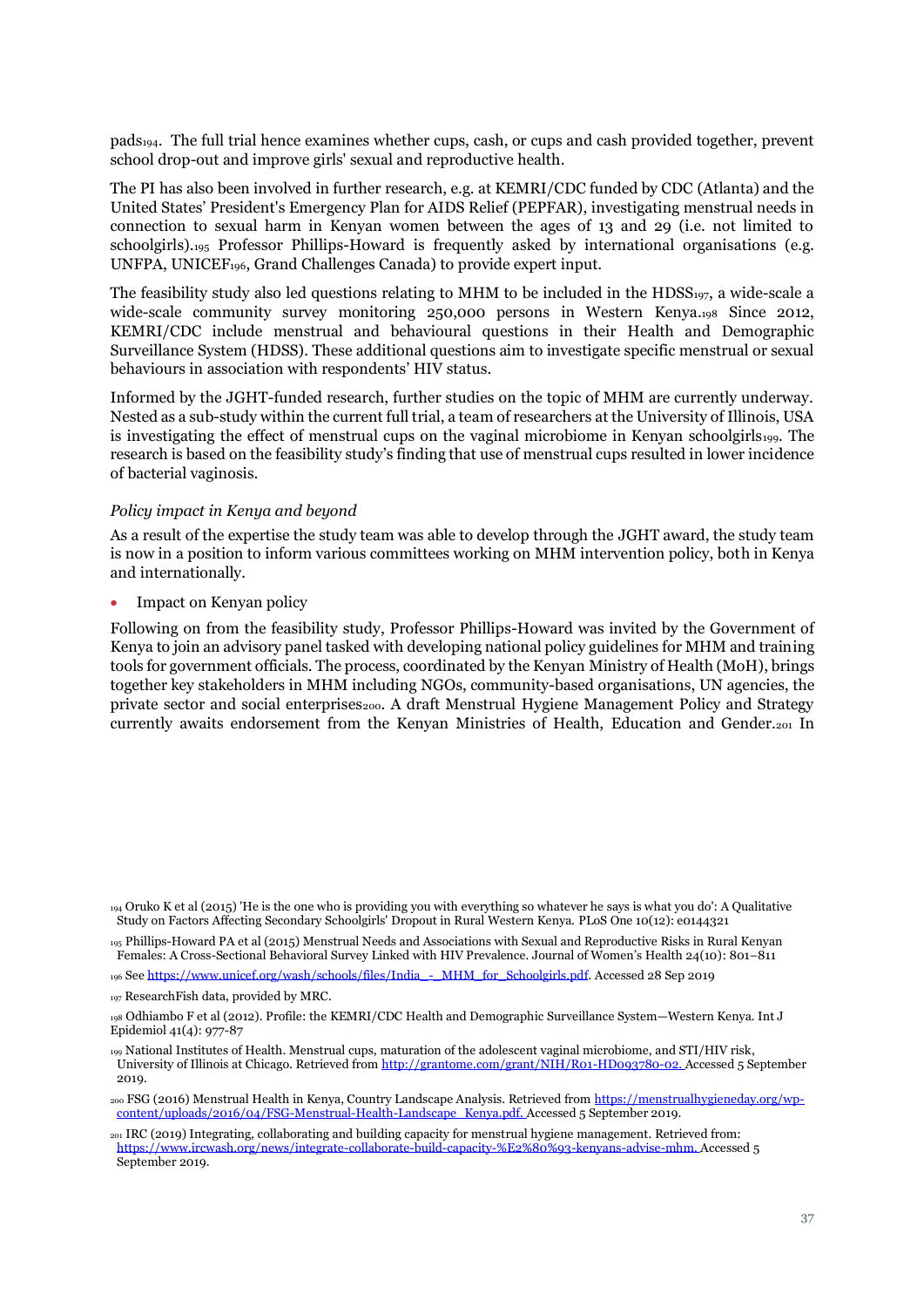addition, a number of MHM training tools were developed and government officials from across ministries in Kenya and Malawi were trained in 2016 and 2017.<sup>202</sup> <sup>203</sup>

• Other influence on international policy

The MHM intervention feasibility study has raised awareness of the issue of MHM internationally, and the study team has taken on advisory roles for research projects and programmes, including WHO, UNFPA, WSSCC204 initiatives, as well as initiatives across Africa (Kenya, Malawi, Uganda, Tanzania, São Tomé and Príncipe) and in Asia (India). <sup>205</sup> <sup>206</sup> The outcomes of JGHT-funded research and the experience of disseminating the findings led to the initiation of the 'Cup Coalition' in 2018, bringing together organisations working with school children on the topic of MHM in various African countries, consolidating the movement for better menstrual health in African girls <sup>207</sup>. Professor Phillips-Howard is providing research advice and guidance to the coalition and its members.

Further evidence to inform MHM policy is expected as a result of the ongoing full trial, adding to the body of evidence on which to base policy decisions in this area.

<sup>203</sup> WSSCC (2017) Second Training of Trainers on Menstrual Hygiene Management in Kenya empowers officials to champion MHM. Retrieved fro[m https://www.wsscc.org/2017/10/13/second-training-trainers-menstrual-hygiene-management-kenya](https://www.wsscc.org/2017/10/13/second-training-trainers-menstrual-hygiene-management-kenya-empowers-officials-champion-mhm/)[empowers-officials-champion-mhm/.](https://www.wsscc.org/2017/10/13/second-training-trainers-menstrual-hygiene-management-kenya-empowers-officials-champion-mhm/) Accessed 5 September 2019.

<sup>202</sup> WSSCC (2016) First National Training of Trainers on Menstrual Hygiene Management – Kenya. Retrieved from: [https://www.wsscc.org/resources-feed/first-national-training-trainers-menstrual-hygiene-management-kenya/.](https://www.wsscc.org/resources-feed/first-national-training-trainers-menstrual-hygiene-management-kenya/) Accessed 5 September 2010

<sup>204</sup> Prof P Phillips-Howard, Personal communication, July 2019

<sup>205</sup> Prof P Phillips-Howard, Personal communication, July 2019

<sup>206</sup> UNICEF (2015) WASH in Schools Empowers Girls' Education, Proceedings of the Menstrual Hygiene Management in School. Virtual Conference 2015. Retrieved from

[https://www.unicef.org/wash/schools/files/MHM\\_fourth\\_annual\\_virtual\\_conference\\_proceedings.pdf.](https://www.unicef.org/wash/schools/files/MHM_fourth_annual_virtual_conference_proceedings.pdf) Accessed 5 September 2019.

<sup>207</sup> Menstrual Cup Coalition. Retrieved fro[m https://menstrualcupcoalition.org/.](https://menstrualcupcoalition.org/) Accessed 5 September 2019.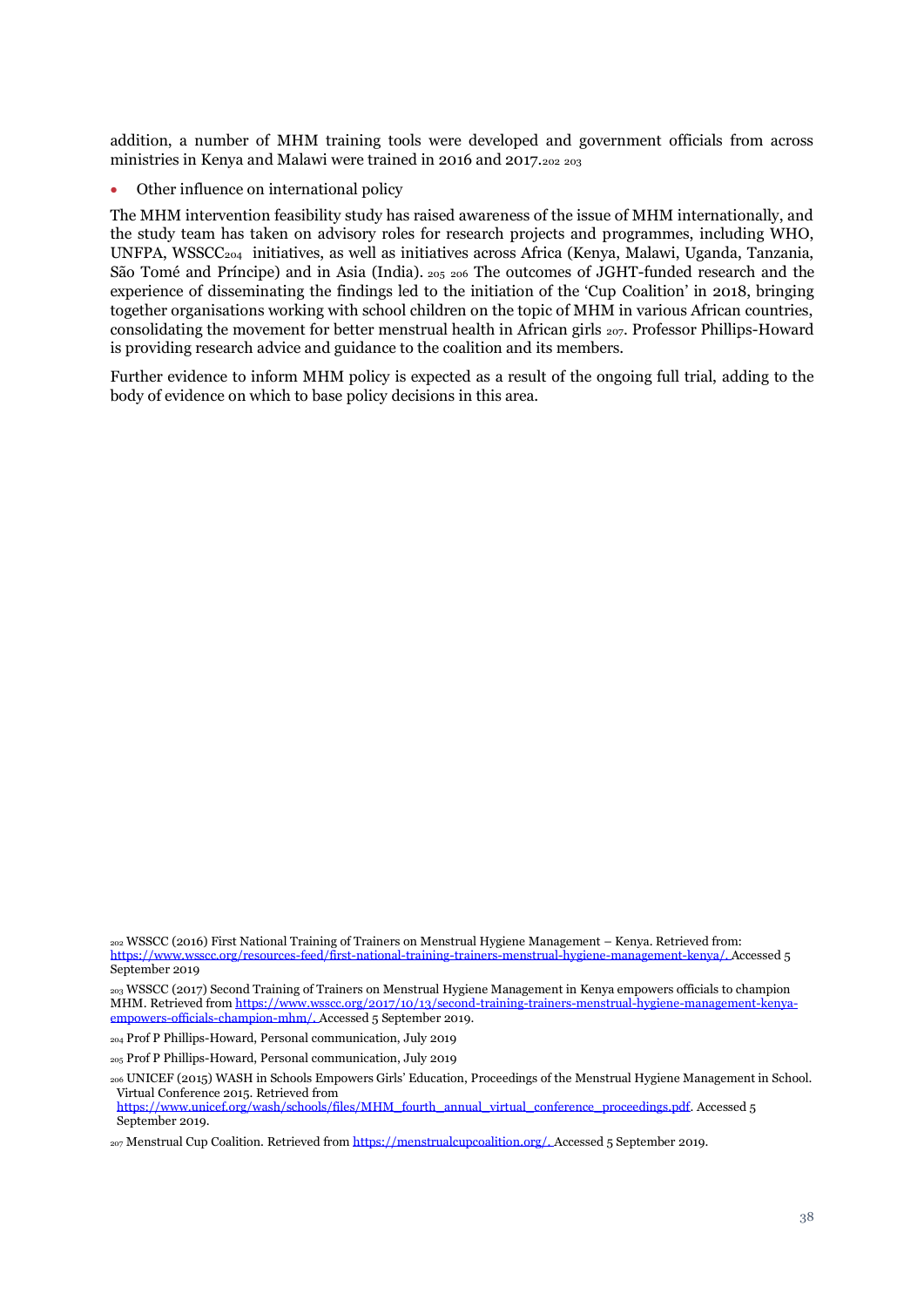# <span id="page-38-0"></span>Intermittent screening and treatment or intermittent preventive therapy for control of malaria in pregnancy in Indonesia (G1100654/1 /Call 1)

Funding period: 01/10/2011 - 30/06/2017 Funding amount: £ 2,426,004 Lead PI: Prof Feiko ter Kuile Lead institution: Liverpool School of Tropical Medicine

## **Summary:**

- Infection with malaria in pregnancy (MiP) can have severe consequences for both mother and baby. Interventions recommended by WHO for the control of MiP are largely based on findings from sub-Saharan Africa; the Asia-Pacific region on the other hand does not have a standardised strategy for the prevention of MiP.
- The JGHT-funded study was the first trial in the Asia-Pacific region to determine the effectiveness of several strategies designed to prevent malaria in pregnancy. It was led by the Liverpool School of Tropical Medicine, in collaboration with researchers from institutions in the UK, Indonesia, and Australia.
- Comparing the current strategy with two alternatives revealed that intermittent preventive treatment (IPT) with the antimalarial dihydroartemisinin-piperaquine was most effective in a high transmission setting to prevent MiP in Indonesia.
- The Indonesian Ministry of Health was engaged throughout the project and has now requested support from the research team to conduct and evaluate a pilot implementation of IPT in the Indonesian healthcare system (subject to LSTM obtaining funding).
- Nested acceptability and systems effectiveness studies were conducted as part of the JGHT award. These provided additional information that will support the implementation of IPT in terms of key priority areas that need to be addressed in the implementation pilot.

# *Background*

Infection with malaria in pregnancy (MiP) can have severe consequences for both mother and baby. Many malaria infections in pregnancy are asymptomatic and therefore remain undetected and untreated, yet are a major cause anaemia in the mother and interfere with the growth of the foetus. In other women, fever resulting from the malaria infection may trigger preterm onset of labour or pregnancy loss. Interventions recommended by WHO for the control of MiP are largely based on findings from sub-Saharan Africa<sub>208</sub>. These include intermittent preventive treatment in pregnancy (IPT), consisting of curative doses of an effective antimalarial given at predefined intervals in the 2nd and 3rd trimester.

The Asia-Pacific region on the other hand does not have a standardised drug-based strategy for the prevention of MiP. Many countries in this region have successfully reduced prevalence of malaria, however MiP remains a major public health problem<sub>209</sub>. However, MiP in areas of low or unstable transmission, where women have little acquired immunity, is more likely to result in symptomatic malaria, severe disease and death of the mother or baby than in areas of moderate-to-high transmission<sub>210</sub>. In Indonesia alone, 6.4 million pregnancies are exposed to malaria annually<sub>211</sub>.

<sup>208</sup> WHO (2004) A strategic framework for malaria prevention and control during pregnancy in the African region. [http://whqlibdoc.who.int/afro/2004/AFR\\_MAL\\_04.01.pdf](http://whqlibdoc.who.int/afro/2004/AFR_MAL_04.01.pdf)

<sup>209</sup> Rogerson SJ et al (2018) Burden, pathology, and costs of malaria in pregnancy: new developments for an old problem. Lancet Infect Dis 18(4): e107-e118

<sup>210</sup> Desai M et al (2017) Epidemiology and burden of malaria in pregnancy. Lancet Infect Dis. 7(2):93-104

<sup>211</sup> Dellicour S et al (2010) Quantifying the number of pregnancies at risk of malaria in 2007: a demographic study. PLoS Med. 7:e1000221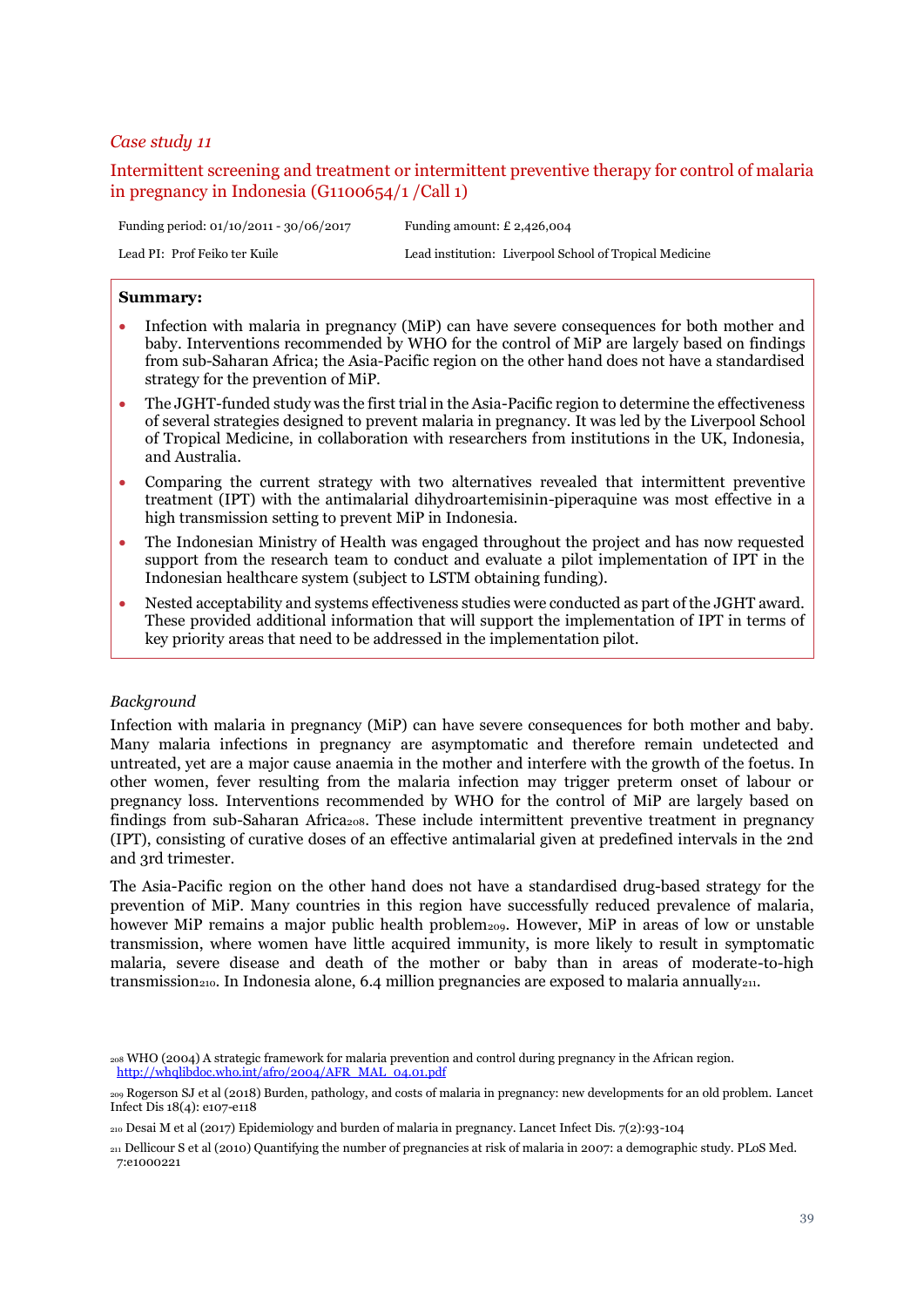In 2012, Indonesia became the first country in Asia to introduce systematic screening of pregnant women to reduce the burden of MiP. However, since this 'Single Screening and Treatment' (SST) strategy targets women during their first antenatal visit, it cannot detect infection acquired in later pregnancy. An alternative strategy, in addition to IPTp, is intermittent screening and treatment (IST), consisting of 3 to 6 screening events with rapid diagnostic tests (RDTs) using the same schedule as recommended for focused antenatal care. Women who test RDT positive are provided with long-acting anti-malarial treatment to clear the infection while providing additional post-treatment prophylaxis to minimise the risk that a new infection will become symptomatic $_{212}$ .

## *The JGHT award*

Prior to the JGHT-funded trial, there had been no evaluation to determine which of these strategies - IPT, SST or IST - is the most effective in Indonesia. The aim of the trial was to determine whether IST or IPT are superior to SST.

The study was conducted at two sites: Sumba, an area with low malaria transmission, and Papua, an area of moderate malaria transmission. It was led by Prof Feiko Ter Kuile, Liverpool School of Tropical Medicine, in collaboration with researchers from institutions in the UK, Indonesia and Australia213.

In order to facilitate translation of results into policy, the study team established a policy liaison group before the start of the trial including representatives from the Indonesian Ministry of Health. This group met independently from the project steering committee and was instrumental in ensuring that the trial was embedded in the context of the local health infrastructure.

# *Trial findings*

The trial found that IPT was the most effective strategy in a moderate transmission setting (Papua) to prevent malaria during pregnancy, and concluded that this may be a suitable strategy for other areas of moderate or high transmission in the region<sub>214</sub>.

The trial also included a number of nested studies. An acceptability study revealed that pregnant women were accepting of all interventions, but that health care providers were reluctant to provide antimalarials presumptively i.e. without a confirmatory test (a fundamental component of IPT) due to fears of potential harm to the patients and emergence of drug resistance<sub>215</sub>. This has identified the need to educate healthcare providers on this issue as a priority area to address if IPT is to be implemented.

#### *Next steps*

The research team is now planning to support the Indonesian government to conduct a pilot implementation study and LSTM is seeking funding from the MRC to support the implementation and evaluation. The team has received letters of support from the Indonesian government and from the Indonesian office of UNICEF who currently support the Indonesia Ministry of Health's malaria programme. Should the pilot implementation prove successful, it is likely IPT will be adopted as the recommended policy to prevent MiP in moderate or high transmission areas of Indonesia.

 $_{212}$  Desai M et al (2018) Prevention of malaria inpregnancy. Lancet Infect Dis. 18(4): e119–32

<sup>213</sup> London School of Hygiene and Tropical Medicine; Menzies School of Health Research, Australia; Centre of Tropical Medicine, Oxford University; Universitas Gadjah Mada, Indonesia; Eijkman Institute for Molecular Biology, Indonesia

<sup>214</sup> Ahmed R et al (2019) Efficacy and safety of intermittent preventive treatment and intermittent screening and treatment versus single screening and treatment with dihydroartemisinin–piperaquine for the control of malaria in pregnancy in Indonesia: a cluster-randomised, open-label, superiority trial. Lancet Infect Dis. 19(9) 973-987

<sup>215</sup> Hoyt J et al (2018) Intermittent screening and treatment or intermittent preventive treatment compared to current policy of single screening and treatment for the prevention of malaria in pregnancy in Eastern Indonesia: acceptability among health providers and pregnant women. Malaria journal, 17(1), 341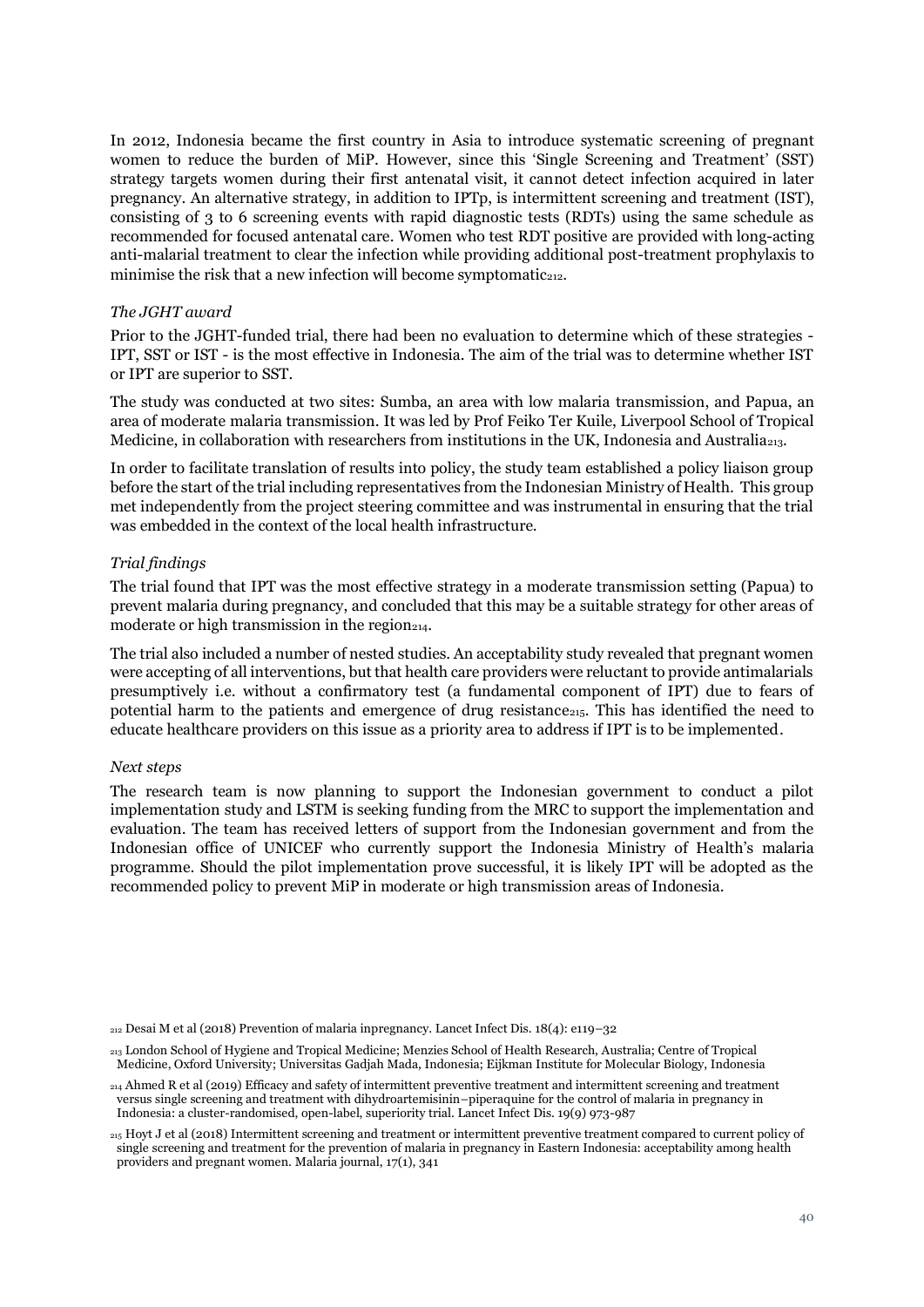<span id="page-40-0"></span>Community randomised evaluation of socioeconomic intervention to prevent TB (MR/K007467/1/Call 2)

Funding period: 01/10/2012 - 01/10/ 2021 Funding amount: £3,168,125

Lead PI: Carlton Evans Lead institution: Imperial College London

#### **Summary**

- Tuberculosis (TB), one of the top 10 causes of death worldwide, is associated with poverty. Therefore, socioeconomic interventions have a large role to play in addressing this problem.
- A team led by Professor Carlton Evans (Imperial College London; Universidad Peruana Cayetano Heredia, Peru) is evaluating a combined socioeconomic intervention aimed at tackling TB in the CRESIPT trial in Peru. The intervention comprises household visits, community meetings and conditional cash transfers towards TB-associated costs.
- The findings so far show that households receiving the intervention are less likely to incur catastrophic costs, uptake of preventive therapy among household contacts is increased and TB treatment success in TB patients is improved.
- The trial team has engaged with local, national and international stakeholders; influenced the training of health professionals; empowered recovering patients to become community leaders and contributed to improved understanding of TB in the community. Publications emerging from the project have been referenced in WHO's handbook for conducting TB patient costs surveys and the team has helped to roll out such cost surveys in 15 countries.

Tuberculosis (TB) is one of the top 10 causes of death worldwide. In 2017, 10 million people suffered from the disease and 1.6 million people died from it<sub>216</sub>. TB is treatable and curable, however multidrug resistant TB (MDR-TB) remains a threat to health security. These are among the many compelling reasons for including ending the TB epidemic by 2030 as one of the health targets in the Sustainable Development Goals.

TB is also associated with poverty. Poverty is manifested in terms of overcrowding, malnutrition, poor health knowledge and impaired access to healthcare owing to an inability to pay, all of which increase the risk of getting TB and reduce the ability to control TB. Therefore, there is increasing consensus that socioeconomic interventions have a large role to play in ending TB217.

Against this backdrop, Professor Carlton Evans (Imperial College London; Universidad Peruana Cayetano Heredia, Peru) and a team of researchers from the UK, Peru and the US $_{218}$  set up a trial (acronym CRESIPT) in Peru to evaluate the impact of a combined socioeconomic intervention for reducing poverty, improving access to TB care and reducing the risk of TB. The trial is funded by multiple funders including Wellcome Trust, JGHT, DfID, World Bank, BMGF and Innovation for Health And Development (IFHAD, Peru)<sub>219</sub> and is expected to run until 2021.

The team is testing an integrated community-based intervention which it had developed previously $_{220}$ . The social aspect of the intervention comprises household visits and participatory community meetings (for patients and their household contacts) aimed at providing information about TB, its treatment and prevention; education about household finances; mutual support and empowerment. The economic

<sup>216</sup> WHO (2018) *Global tuberculosis report 2018*. Geneva: World Health Organization.

<sup>217</sup> Hargreaves J et al (2011) The Social Determinants of Tuberculosis: From Evidence to Action. American Journal of Public Health 101(4): 654-662

<sup>218</sup> Institutions include Imperial College London, UK; Innovation For Health And Development (IFHAD), Universidad Peruana Cayetano Heredia, Peru; Institute of Infection and Global Health, Liverpool; Innovación Por la Salud Y Desarrollo (IPSYD), Peru; London School of Hygiene & Tropical Medicine, UK; Johns Hopkins Bloomberg School of Public Health, US.

<sup>219</sup> Isrctn.com. (2019). *PREVENT TB: Improving determinants of TB cure, prevention & diagnosis*. [online] Available at: http://www.isrctn.com/ISRCTN17820976?q=&filters=&sort=&offset=8&totalResults=15064&page=1&pageSize=10&searchTy pe=basic-search Accessed 9 Sep. 2019

<sup>220</sup> Rocha C et al (2011) The Innovative Socio-economic Interventions Against Tuberculosis (ISIAT) project: an operational assessment. Int J of Tuberculosis and Lung Disease 15(6): 50-57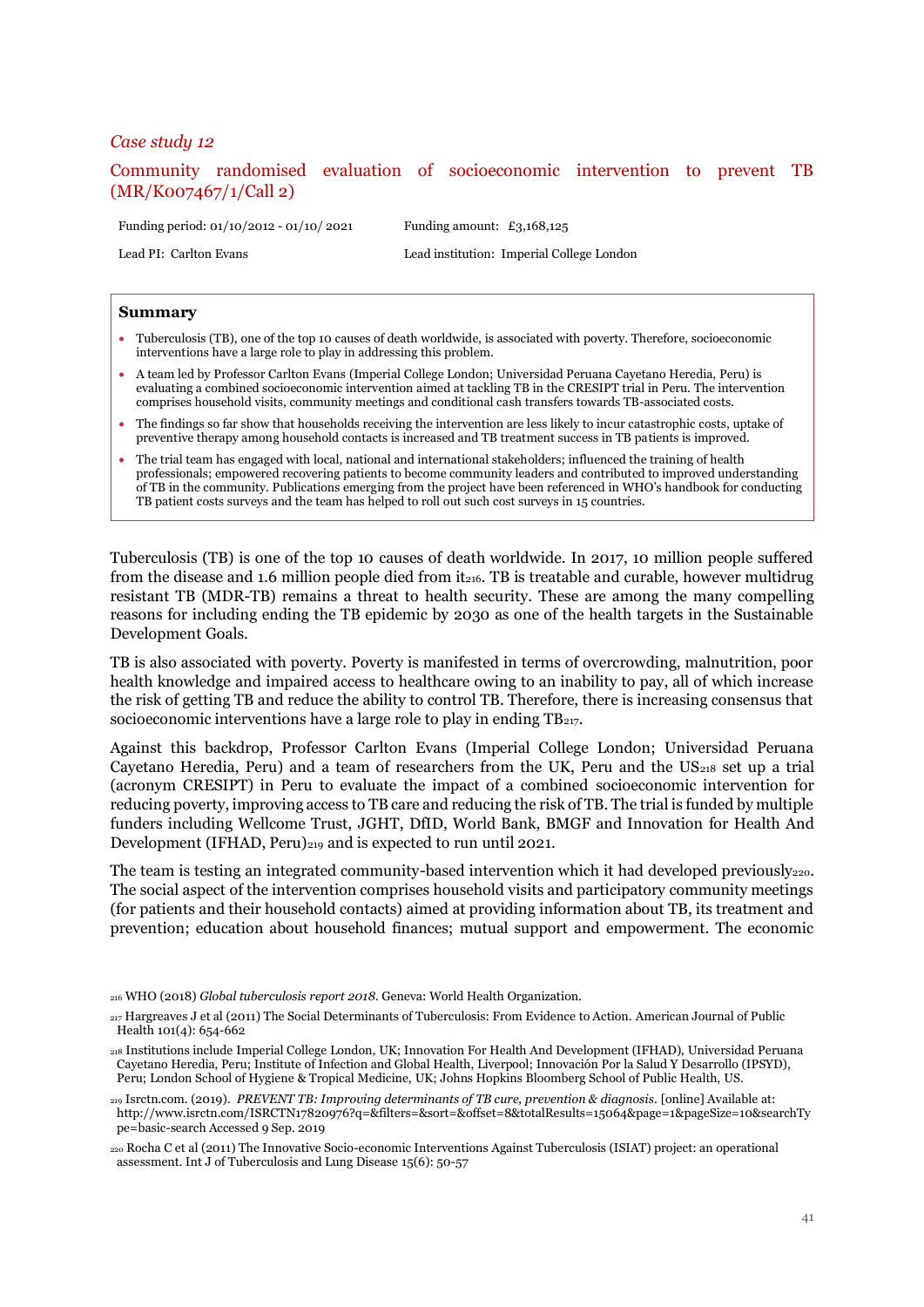aspect consists of conditional cash transfers for payments towards TB-associated costs in a household, thereby mitigating TB risk factors and incentivising care. The intervention was shown to be associated with increases in household contact TB screening (from 82% to 96%), successful TB treatment completion (from 91% to 97%) and patient HIV testing (from  $31\%$  to 97) $_{221}$ .

<span id="page-41-0"></span>The initial phase of the CRESIPT study involved a household-randomised controlled pilot study with 1,579 participants in 2014–2015222. The results of this pilot helped to refine the intervention ready for impact assessment<sub>223</sub>. The study showed that households receiving the intervention were less likely to incur catastrophic costs (30% versus  $42\%$ )<sub>224</sub>. Moreover, the intervention led to increased uptake of preventive therapy among household contacts and greater TB treatment success in TB patients<sub>[222](#page-41-0)</sub>. However, the effects of the social and economic components of the intervention cannot be separated as yet and the study was insufficiently powered to show a statistically significant effect of the intervention. The ongoing larger CRESIPT study seeks to address these points.

<span id="page-41-1"></span>To date, stakeholder engagement has been a prominent part of the trial in both the design and implementation phases. Stakeholders engaged include the Peruvian Ministry of Health, the Peruvian National TB Program, the WHO Global TB Program, LMIC healthcare professionals, World Bank, community organisations and people living with TB (through community workshops) $_{225}$ . In turn, members of the project team have acted as experts for the Global TB caucus, WHO Global TB program's expert consultations and the Peruvian Ministry of Health $_{225}$  $_{225}$  $_{225}$ . For instance, one team member, Thomas Wingfield, is a core contributor to WHO's handbook for conducting TB patient cost surveys $_{226}$ , which also refers to two publications<sub>227,228</sub> emerging from the project. To date, the team has helped to roll out and interpret cost surveys in 15 countries around the world. WHO's End TB strategy document also refers to one of the project's publications in relation to defining a threshold for catastrophic costs $_{227}$  $_{227}$  $_{227}$ .

<span id="page-41-2"></span>In addition, the project team has run workshops for frontline health workers in Peru to educate them about the risk factors for TB, advising them on how to help patients and households to overcome barriers to accessing healthcare and reduce simple daily costs $_{225}$  $_{225}$  $_{225}$ . Similarly, they have influenced the training of practitioners with regard to improving diagnosis for MDR-TB. Information materials produced for the project such as videos, instruction guides, information booklets and certificates for peer mentors have helped to people who were previously isolated and stigmatised and empowered them to become community leaders (as peer mentors). The materials have also contributed to a better understanding of TB in the community, and have promoted access to social programmes around TB<sub>[225](#page-41-1)</sub>.

To conclude, the initial phase of the study has shown promising results in terms of the feasibility and potential economic and health benefits of the intervention tested, thus raising expectations that this could be an effective socioeconomic intervention to complement the ongoing drug-based treatment and prevention strategies. Strengthening TB control using such an intervention has the potential to help millions of people annually.

<sup>221</sup> Rocha et al (2011) The Innovative Socio-economic Interventions Against Tuberculosis (ISIAT) project: an operational assessment. Int J of Tuberculosis and Lung Disease 15(6): 50-57

<sup>222</sup> Wingfield T et al (2017) A randomized controlled study of socioeconomic support to enhance tuberculosis prevention and treatment, Peru. Bulletin of the World Health Organization 95(4): 270-280

<sup>&</sup>lt;sup>223</sup> Wingfield T et al (2015) Designing and implementing a socioeconomic intervention to enhance TB control: operational evidence from the CRESIPT project in Peru. BMC Public Health 15(1)

<sup>&</sup>lt;sup>224</sup> Wingfield T et al (2016) The economic effects of supporting tuberculosis-affected households in Peru. European Respiratory Journal 48(5): 1396-1410

<sup>225</sup> ResearchFish data

<sup>226</sup> WHO (2017). *Tuberculosis patient cost surveys: a handbook*. Geneva: World Health Organization.

<sup>227</sup>Wingfield T et al (2014) Defining Catastrophic Costs and Comparing Their Importance for Adverse Tuberculosis Outcome with Multi-Drug Resistance: A Prospective Cohort Study, Peru. PLOS Medicine 11(7): e1001675.

<sup>228</sup> Wingfield T et al (2017) Socioeconomic support to improve initiation of tuberculosis preventive therapy and increase tuberculosis treatment success in Peru: a household-randomized, controlled evaluation. The Lancet 389: S16.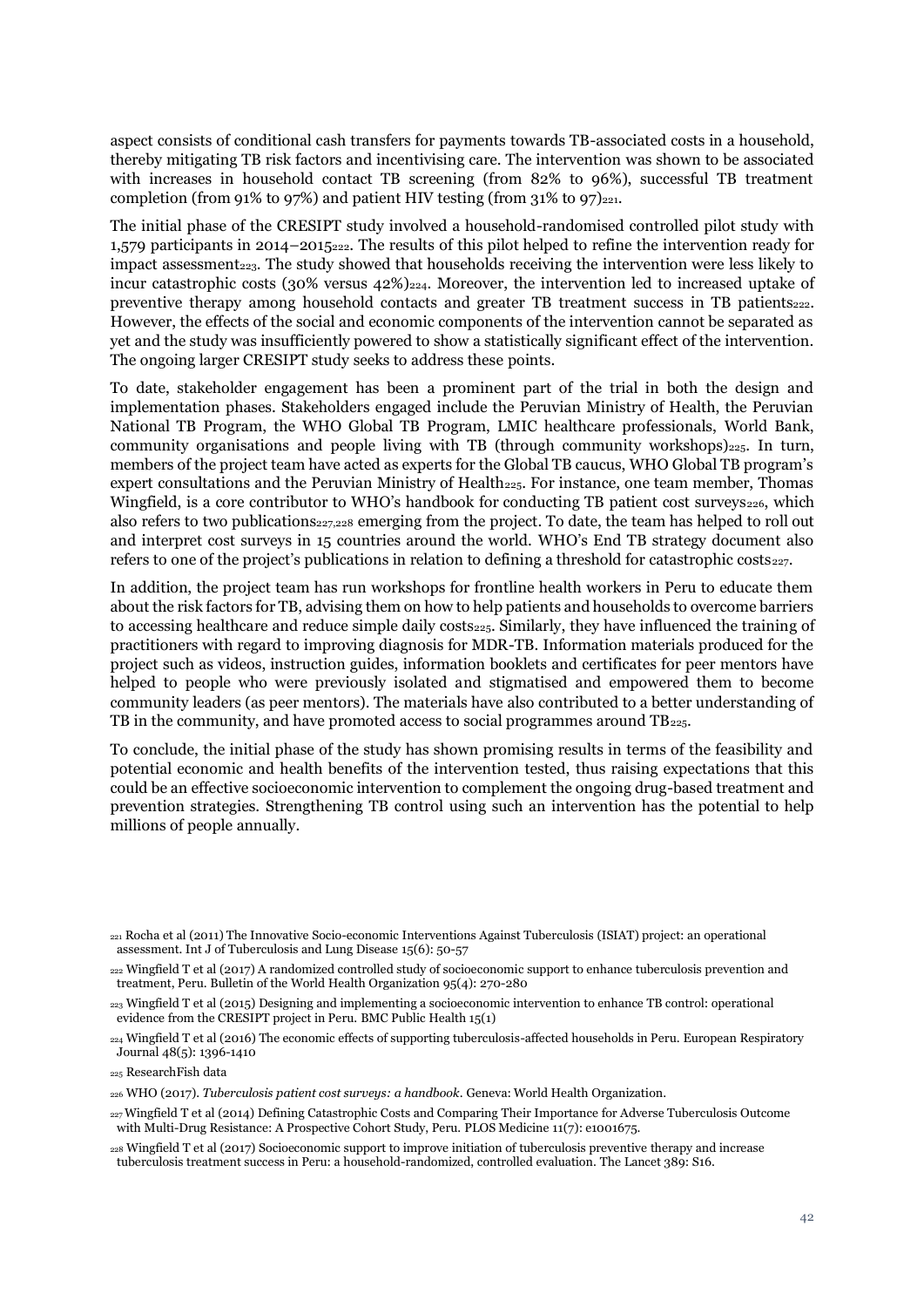# <span id="page-42-0"></span>Primary Care Strategies to Reduce High Blood Pressure: A Cluster Randomised Trial in Rural Bangladesh, Pakistan and Sri Lanka (COBRA-BPS) (MR/N006178/1/Call 5)

Funding period: 01/09/2015 - 30/11/2019 Funding amount: £2,233,623 (COBRA-PBS), £201,806 (feasibility study)

Lead PI: Professor Tazeen H. Jafar Lead institution: Duke-National University of Singapore Medical School, Singapore

#### **Summary**

- Hypertension is a leading risk factor of cardiovascular disease, a major cause of mortality and disability. Many affected people in rural South Asia remain undiagnosed and undertreated and are at risk of serious adverse effects. A potential strategy to reduce rates of hypertension is a multicomponent intervention (MCI).
- Professor Jafar, from the Duke-National University of Singapore Medical School, led a feasibility study with funding from the JGHT to optimise the delivery of an MCI. The MCI was designed to be embedded in the existing healthcare infrastructure and encompassed the screening and referral of at-risk individuals, family education on mitigation strategies, training of healthcare providers, and a financing model.
- The feasibility study indicated that a full-scale trial in the rural settings of Pakistan, Bangladesh and Sri Lanka was viable. It also supported the development of training manuals and protocols needed to deliver the intervention. Comprehensive stakeholder engagement ensured the intervention was supported by local and national healthcare officials.
- The full-scale COBRA-BPS trial was undertaken following the feasibility study. The final trial results will be published shortly, however a number of other publications have already emerged including a qualitative assessment of the barriers to accessing healthcare. The stakeholder engagement, established during the feasibility study, has since developed into a regional policy forum centred on cardiovascular disease and hypertension.

#### *Background*

Hypertension is a leading cause of mortality and morbidity associated with cardiovascular disease (CVD) in South Asia229. Understanding the risks of the condition and strategies to reduce these risks is vital in reducing the health and economic burden associated with hypertension. This is particularly vital in the South Asian context where over a quarter of the population ( $27\%$ ) is estimated to be affected<sub>230</sub>. Reducing blood pressure can be achieved with medications and adopting a healthy lifestyle but, due to its asymptomatic nature, many individuals living with high blood pressure may not be aware of their condition,<sup>231</sup> and adherence to medication schedules under traditional care pathways is reportedly  $low<sub>232</sub>$ .

<sup>229</sup> Forouzanfar MH et al (2017) Global burden of hypertension and systolic blood pressure of at least 110 to 115 mm Hg, 1990- 2015. Jama 317(2): 165-182

<sup>230</sup> Neupane D et al (2014) Prevalence of hypertension in member countries of South Asian Association for Regional Cooperation (SAARC): systematic review and meta-analysis. Medicine (Baltimore) 3(13):e74

<sup>231</sup> Chow CK et al (2013). Prevalence, awareness, treatment, and control of hypertension in rural and urban communities in high- , middle-, and low-income countries. Jama, 310(9): 959-968.

<sup>232</sup> Elliott WJ (2008) What factors contribute to the inadequate control of elevated blood pressure?. The Journal of Clinical Hypertension 10: 20-26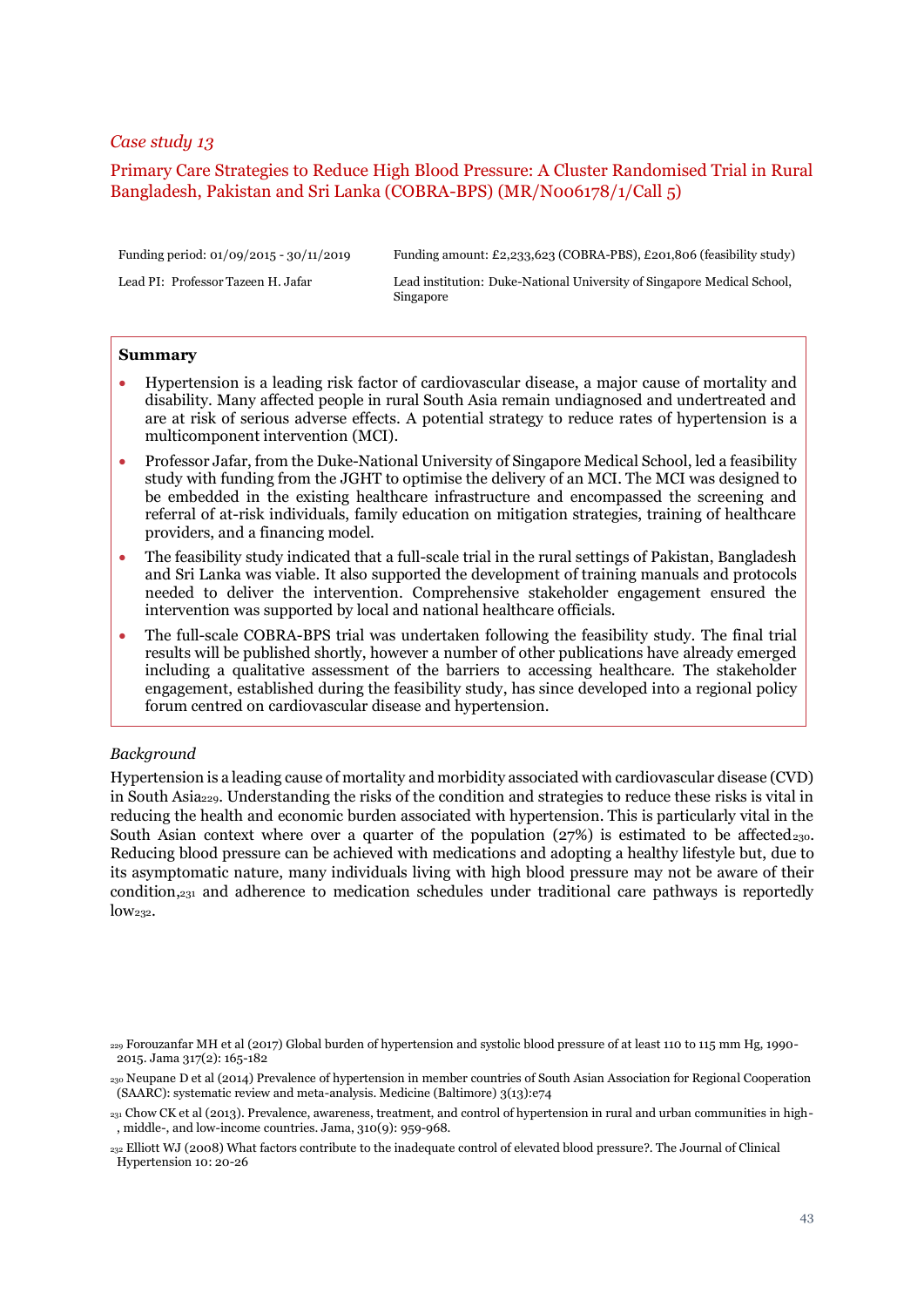Interventions focussed on education, lifestyle adjustments and care from trained providers have been shown to be effective in the urban setting in Pakistan<sub>233</sub> but these findings may not generalisable to rural populations where healthcare infrastructure is different. Addressing hypertension in rural populations is important because cardiovascular case fatality rates are higher in these populations $_{234}$  and most of South Asia's population is rural<sub>235</sub>.

# *The JGHT award*

In a previous clinical trial, COBRA236, Professor Jafar, from the Duke-National University of Singapore, demonstrated that blood pressure could be managed via Home Health Education (HHE) combined with care from local general practitioners trained in the management of hypertension. However, the COBRA trial relied upon access to urban healthcare infrastructure which is different from healthcare in rural settings where a larger proportion of the South Asian population resides $_{237}$ .

Given the variability in healthcare provision between the rural and urban areas $_{238}$ , a pilot feasibility study (MR/L004224/1239), funded by the JGHT, was run across Bangladesh, Pakistan and Sri Lanka to evaluate if a similar intervention was possible and acceptable when delivered using an enhanced public healthcare infrastructure. This study involved assessment of a multicomponent intervention (MCI) for controlling high blood pressure to gather preliminary information for designing a larger full-scale trial. The MCI was initially made up of four components. These were:

- HHE delivered by trained government community health workers
- Blood pressure monitoring and stepped-up referral to a trained general practitioner
- Training healthcare providers in blood pressure monitoring and management
- A financing model to compensate the district health office for the additional healthcare services

HHE teaches patients and their families about a healthy lifestyle for hypertension using behavioural change communication strategies, and helps create an educated support network for patients. Steppedup referral ensures patients with uncontrolled blood pressure are identified (using a checklist) and referred to a general practitioner or hospital. Including the training of healthcare providers ensures that the public health system is able to provide the required care. Finally, the financing model involves compensating community health workers for the additional health services and providing patient subsidies. Compensation of health workers is expected to increase compliance from the healthcare team.

Results from the feasibility study were promising in terms of lowering the enrolled patients' blood pressure. Critically, the feasibility study also incorporated a stakeholder engagement component involving high level officials (national and provincial), district health managers, public and private providers, health workers, hypertensive individuals and family members. This ensured that the intervention was supported and trusted by the stakeholders who would eventually be responsible for delivering the intervention.

The current, full-scale JGHT-funded trial, COBRA-BPS, builds on the success of the pilot and aims to evaluate the MCI in a stratified cluster randomised controlled trial, and to determine if the MCI is effective and cost-effective for blood pressure control in the trial countries. On the recommendation of

<sup>233</sup> Jafar TH et al (2009) Community-based interventions to promote blood pressure control in a developing country: a cluster randomized trial. Annals of Internal Medicine 151(9): 593-601

<sup>234</sup> Yusuf S (2014) Cardiovascular risk and events in 17 low-, middle-, and high-income countries. N Engl J Med 371(9): 818-827

<sup>235</sup> World Bank. Rural population (% of total population). <https://data.worldbank.org/indicator/SP.RUR.TOTL.ZS> Accessed 20 Sep 2019

<sup>236</sup> Jafar TH et al (2009) Community-based interventions to promote blood pressure control in a developing country: a cluster randomized trial. Annals of Internal Medicine 151(9): 593-601

<sup>&</sup>lt;sup>237</sup> World Bank. Rural population (% of total population). <https://data.worldbank.org/indicator/SP.RUR.TOTL.ZS> Accessed 20 Sep 2019

<sup>238</sup> Yusuf S (2014) Cardiovascular risk and events in 17 low-, middle-, and high-income countries. New England Journal of Medicine 371(9): 818-827

<sup>239</sup> Gateway to Research entry. Availabl[e https://gtr.ukri.org/projects?ref=MR%2FL004224%2F1,](https://gtr.ukri.org/projects?ref=MR%2FL004224%2F1) Accessed 20 Sep 2019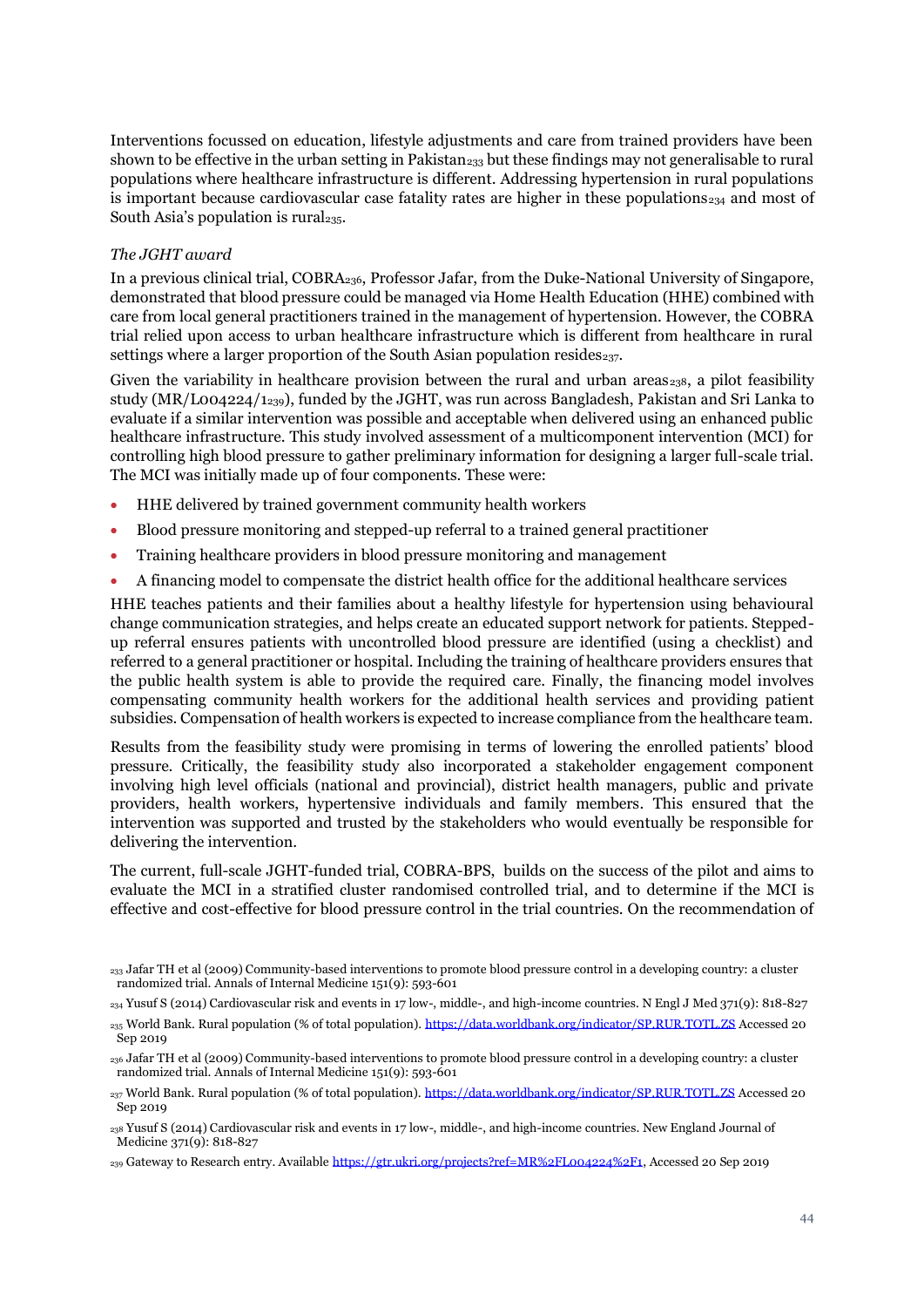key stakeholders, the MCI being tested in the full trial includes an additional (fifth) component: hypertension triage counters and hypertension care coordinators at government clinics to facilitate the stepped-up referrals.

The feasibility study and the full trial have been conducted by a team of researchers from across South Asia, including the International Centre for Diarrhoeal Disease Research (Bangladesh), Aga Khan University (Pakistan), University of Kelaniya (Sri Lanka), Duke-NUS Graduate Medical School (Singapore), and London School of Hygiene & Tropical Medicine (United Kingdom). A national or project advisory committee from each trial country provides feedback on issues and solutions tailored to local conditions. The national advisory committees were established through the project and include leaders of professional societies; hypertension, non-communicable disease (NCD) and public health experts; representatives from government authorities and key provincial health departments, relevant pharmaceutical industry, and non-governmental organisations.

#### *Research findings and outcomes*

The feasibility study confirmed the need for a full-scale trial, finding that more than two thirds of hypertension patients in the study areas had uncontrolled blood pressure<sub>240</sub>. Encouragingly uptake was high indicating a large-scale randomised control trial was possible. Exploration of the barriers to implementation informed the development of training manuals for healthcare workers and protocols for the full trial. As such, the COBRA-BPS trial filled gaps with regard to the lack of a standardised hypertension treatment protocol for quality of care across health facilities and guidelines for the promotion of lifestyle modifications to mitigate the risk of CVD among hypertensive patients. The standard treatment protocol 'The Hypertension Management Manual for Clinic Providers' was developed in collaboration with medical experts and local dieticians and tailored to the local context. Since the treatment varied according to the patients' blood pressure and medical history, a medication treatment algorithm<sub>241</sub> was developed to guide the decision making of healthcare providers building upon National Institute for Health and Care Excellence (NICE) guidelines<sub>242</sub>. A Nutrition and Lifestyle Curriculum was also developed for community health workers with information on healthy lifestyles taking into consideration the local culture and environment as well as diets in the three countries.

Furthermore, throughout the feasibility study, stakeholders $_{243}$  were consulted to establish support for the MCI and identify potential barriers or facilitators. These engagement activities continued into the full trial and the meetings eventually evolved into a regional forum on NCD (Policy Forum on Hypertension and Cardiometabolic Diseases-Impact on Health Systems in Sri Lanka, Bangladesh, Pakistan, and Regional Countries) bringing together representatives from Sri Lanka, Bangladesh and Pakistan. In these forums, government officials were invited to present their countries' strategies and plans to tackle the burden of NCD. Governments could then learn from each other and reported a sense of responsibility to act in line with the other countries. A video of the Policy Forum held in Columbo, Sri Lanka in 2018 has been shared online244. These forums gave the research team a direct link to the people who would be responsible for implementing the findings of the trial and gave the policy makers the opportunity to voice their questions and concerns. These relationships highlight a key potential benefit of a smaller scale development award.

Analysis of the results of the full trial is ongoing, and the findings will be presented in a Featured Science Oral Session at the 2019 Scientific Meeting of the American Heart Association on 17 November 2019.

<sup>240</sup> Jafar TH et al (2016) Control of blood pressure and risk attenuation: a public health intervention in rural Bangladesh, Pakistan, and Sri Lanka feasibility trial results. Journal of Hypertension 34(9): 1872-1881

<sup>&</sup>lt;sub>241</sub> Appendix 6 of the study protocol. Available fro[m https://www.ncbi.nlm.nih.gov/pmc/articles/PMC5469065/](https://www.ncbi.nlm.nih.gov/pmc/articles/PMC5469065/) Accessed 27 Aug 2019

<sup>242</sup> National Institute for Health and Care Excellence. Hypertension in adults: diagnosis and management. 2016. [https://www.nice.org.uk/guidance/cg127.](https://www.nice.org.uk/guidance/cg127) Accessed 27 Aug 2019

<sup>&</sup>lt;sup>243</sup> High level officials (national and provincial), district health managers, public and private providers, health workers, hypertensive individuals and family members

<sup>244</sup> Session 1[: https://www.youtube.com/watch?v=bZqdJ8-WzVE;](https://www.youtube.com/watch?v=bZqdJ8-WzVE) Session 2[: https://www.youtube.com/watch?v=puiUgz5yH08](https://www.youtube.com/watch?v=puiUgz5yH08)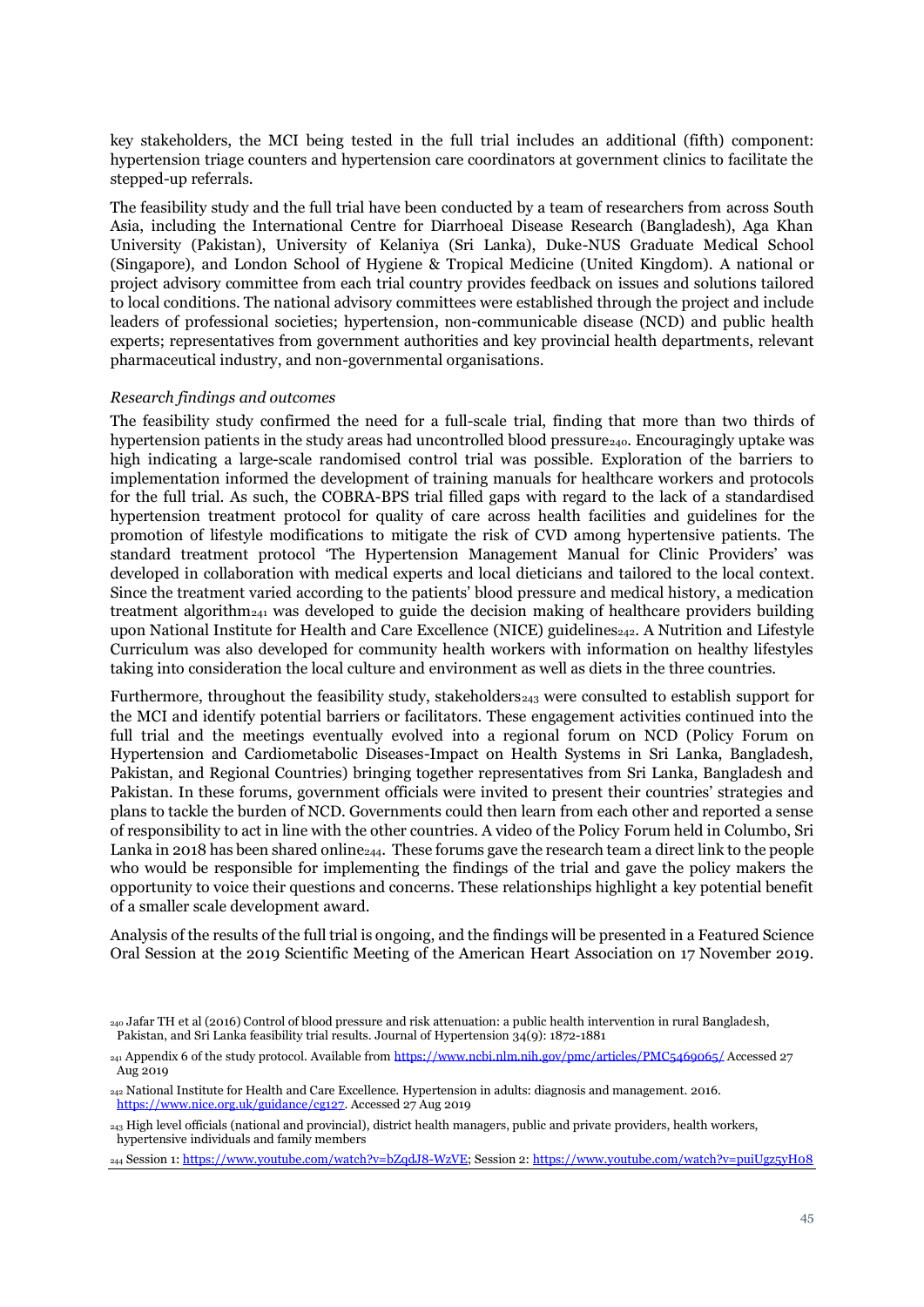Nonetheless, a number of publications have emerged already. Firstly, the study protocol<sub>245</sub> and statistical analysis plan<sup>246</sup> have been published. Also published are the results of the nested qualitative assessment of patients' experiences on accessing healthcare services for management of hypertension<sub>247</sub>. The study identified specific barriers to accessing healthcare that could be addressed within the local health infrastructure (inadequate services and poor-quality facilities, shortage of medicine, busyness of doctors, appointment wait times, long distance to facilities, and cost) and adds to the body of evidence required for implementing the trial interventions. To further facilitate the dissemination of these results, Prof Jafar has created a twitter<sub>248</sub> account and a Facebook<sub>249</sub> page to engage with other researchers and interested parties.

While many implementation barriers and enablers were identified and addressed during the feasibility study, challenges inevitably arose during the full trial. One of these unexpected challenges was the high turnover of research staff and the limited number of researchers with the required knowledge of  $NCD<sub>250</sub>$ . This meant that additional time had to be spent training essential staff.

To date, the trial has helped to elevate awareness of NCD in Bangladesh, Sri Lanka and Pakistan. This was achieved locally via the training of healthcare providers and nationally via the regional forum and the research team's and advisory committee's connections with government think tanks and health departments251.Co-investigators from Sri Lanka including Dr Anuradhani Kasturiratne had an advisory role in a recent USD200m loan agreement between Sri Lanka and the World Bank $_{252}$ . The loan will address primary healthcare services in the context of management and prevention of NCD and will build on a Ministry of Health plan that Professor Rajitha Wickremasinghe, another co-investigator contributed to<sub>253</sub>. Dr Aamir Hameed, a co-investigator from Pakistan led the drafting of updated Hypertension Treatment guidelines for the Pakistan Hypertension League $_{254}$  with Dr Mohammad Ishaq, a member of the COBRA-BPS National Advisory Committee from Pakistan<sub>255</sub>. Dr Aliya Naheed, COBRA-BPS principal investigator in Bangladesh, presented policy recommendations for the development of an operational plan on NCD as part of the NCD Control Program of Bangladesh's Ministry of Health and Family Welfare in June 2016<sub>256</sub>.

#### *Next steps*

The results from the full trial are currently being analysed but if the MCI is shown to be effective and cost effective, implementation is very likely because of ongoing engagement with policy makers, healthcare providers and other relevant stakeholders in the three trial countries. Moreover, implementation was an important consideration in designing the intervention and hopefully this will facilitate its sustainability and scalability beyond the trial. For instance, the MCI is embedded within existing public health infrastructure. Moreover, the trial team decided against providing medication free

 $_{247}$  Legido-Quigley H et al (2019). Patients' experiences on accessing health care services for management of hypertension in rural Bangladesh, Pakistan and Sri Lanka: A qualitative study. PloS One 14(1): e0211100

<sup>248</sup> <https://twitter.com/bpscobra> Accessed 27 Aug 2019

- <sup>249</sup> <https://www.facebook.com/cobra.bps/> Accessed 27 Aug 2019
- <sup>250</sup> Personal Communication, Prof Jafar (1 July 2019)
- <sup>251</sup> Personal Communication, Prof Jafar, (1 October 2019)
- <sup>252</sup> Personal Communication, Prof Jafar, (1 July 2019)
- <sup>253</sup> Ministry of Health, Nutrition and Indigenous Medicine Sri Lanka, 2017, '*Reorganising Primary Health Care in Sri Lanka'*. Available fro[m www.health.gov.lk/moh\\_final/english/public/elfinder/files/publications/2018/ReorgPrimaryHealthCare.pdf](http://www.health.gov.lk/moh_final/english/public/elfinder/files/publications/2018/ReorgPrimaryHealthCare.pdf) accessed 27 Aug 2019

- <sup>255</sup> Personal Communication, Prof Jafar (1 October 2019)
- <sup>256</sup> Personal Communication, Prof Jafar (1 October 2019)

<sup>245</sup> Jafar TH et al (2017) Multicomponent intervention versus usual care for management of hypertension in rural Bangladesh, Pakistan and Sri Lanka: study protocol for a cluster randomized controlled trial. Trials 18(1): 272

<sup>246</sup> Gandhi M et al (2018) Statistical analysis plan for the control of blood pressure and risk attenuation-rural Bangladesh, Pakistan, Sri Lanka (COBRA-BPS) trial: a cluster randomized trial for a multicomponent intervention versus usual care in hypertensive patients. Trials 19(1): 658

<sup>&</sup>lt;sup>254</sup> Pakistan Hypertension League. Available from [http://www.phlpk.org/history.html.](http://www.phlpk.org/history.html) Accessed 10 October 2019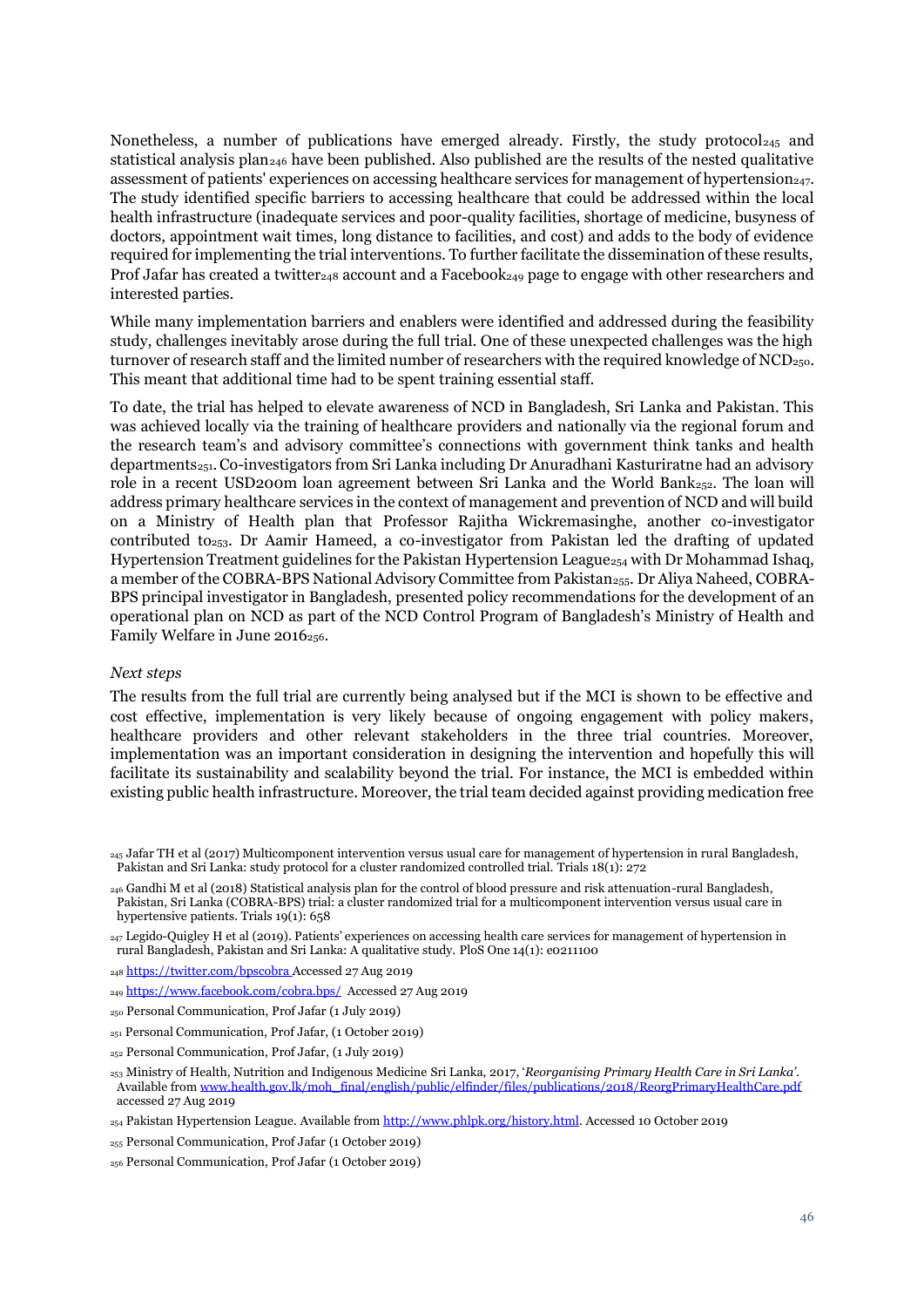of charge during the trial as this would not be financially sustainable if the intervention was implemented. Instead, physicians were encouraged to prescribe low cost, high quality generic drugs. Furthermore, a financing model is part of the MCI, and evidence collected on this aspect will also have implications on any future implementation of the intervention.

Following final analysis, Professor Jafar plans to seek funding for scale-up of the MCI across the three trial countries (Bangladesh, Pakistan and Sri Lanka) with the potential to expand the intervention to Nepal, Myanmar, India, and other low and middle income countries in Asia<sub>257</sub>. The nature and size of this scale up will depend on the final results.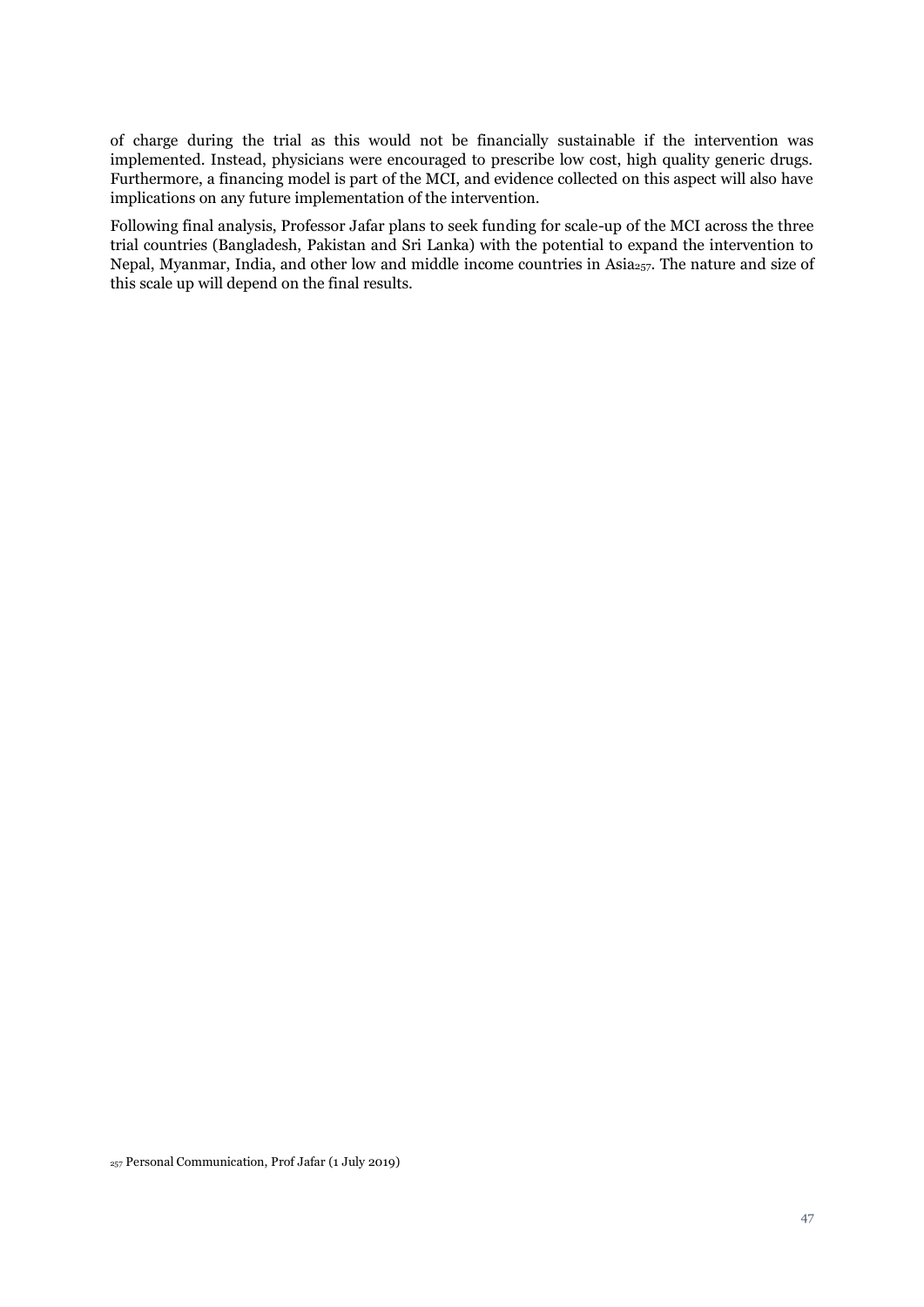# <span id="page-47-0"></span>Two-month Regimens Using Novel Combinations to Augment Treatment Effectiveness for drug-sensitive Tuberculosis: the "TRUNCATE-TB" trial (MR/L004356/1 / Call 3)

Funding period: Nov 2014 – Mar 2022 Funding amount: £5,012,977

Lead PI: Angela Crook Lead institution: University College London, UK

#### **Summary**

- Tuberculosis (TB) presents a high disease burden worldwide, particularly in LMICs. Furthermore, multidrug resistant TB (MDR-TB) has emerged as a serious threat to health security. Patients often fail to adhere to treatment, leading to poor outcomes and drug resistance. Therefore, alternative management strategies are the need of the hour.
- Dr Angela Crook from University College London is leading a team of researchers from the UK and Singapore to test a new management strategy comprising a variety of novel 2-month combination drug regimens against the current 6-month treatment in the TRUNCATE-TB trial. The trial is being conducted in Indonesia, the Philippines and Thailand.
- The TRUNCATE-TB trial is one of the first trials to use the multi-arm multi-stage (MAMS) design in the context of global health trials. This design allows researchers to test multiple intervention arms against a single control arm and drop unpromising intervention arms as well as add new ones part way through the trial. Hence, this approach is more efficient and cost-effective than a traditional two-arm trial and offers a greater chance of finding an effective treatment.
- The study is still ongoing and findings are yet to emerge. However, the trial has already contributed to enhancing the scientific knowledge, technical skills and professional networks of the researchers working at the trial sites, and stakeholders are being engaged.

## *Background*

While Tuberculosis (TB) is treatable and curable, it presents a high disease burden globally, particularly in LMICs. Worldwide, 10 million people developed the disease in 2017 and 1.6 million people died from it258. 23% of the world's population is estimated to have a latent TB infection and is thus at risk of developing TB during their lifetime. Besides, multidrug resistant TB (MDR-TB) is emerging as a serious threat to health security. Globally, 3.5% of new TB cases and 18% of previously treated cases were shown to have MDR-TB or TB resistant to rifampicin, the most effective first-line drug<sub>259</sub>.

<span id="page-47-1"></span>The current management strategy is to treat TB with multiple drugs for 6 months $_{260}$ . However, patients often fail to adhere to treatment, leading to poor clinical outcomes as well as drug resistance. To solve these problems, alternatives that are more clinically effective and economically efficient are required.

#### *The JGHT award*

The TRUNCATE-TB trial is testing a new management strategy comprising a variety of novel 2-month combination regimens against the usual 6-month treatment for drug-sensitive  $TB<sub>261</sub>$ . The underlying rationale is to focus resources on optimising treatment over a short period (2 months) before stopping and following up patients, treating only those that relapse (with the 6 months standard of care treatment). If relapse rates are low, this strategy would save precious resources and stopping treatment after 2 months would reduce selection pressure for generating new strains of MDR-TB. A shorter treatment cycle might also lead to better treatment adherence.

Design-wise, TRUNCATE-TB is a randomised, open-label, multi-arm multi-stage (MAMS), noninferiority trial, allowing multiple regimens to be tested against a single control group and treatment

<sup>258</sup> WHO (2018). *Global tuberculosis report 2018*. Geneva: World Health Organization.

<sup>259</sup> Ibid.

<sup>261</sup> Gateway to Research: Two-month regimens using novel combinations to augment treatment effectiveness for drug-sensitive tuberculosis: the "TRUNCATE-TB" trial. UKRI https://gtr.ukri.org/projects?ref=MR%2FL004356%2F1 Accessed 11 Sep 2019

<sup>260</sup> Clinicaltrials.gov: Two-month regimens using novel combinations to augment treatment effectiveness for drug-sensitive tuberculosis (TRUNC*ATE-TB)*. https://clinicaltrials.gov/ct2/show/NCT03474198 Accessed 11 Sep 2019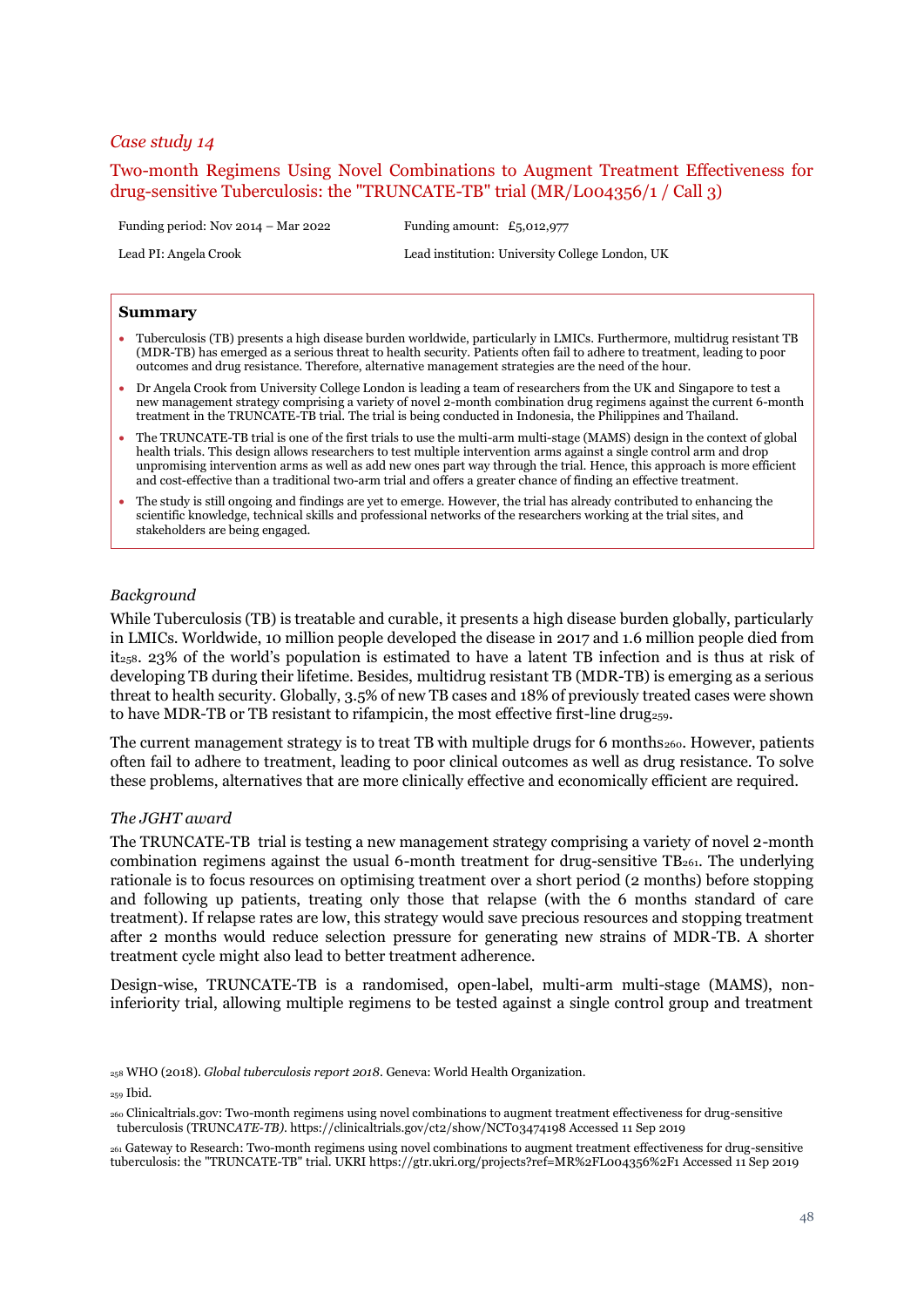arms to be dropped or added during the trial if necessary $_{262}$ . 180 people each will be recruited to 4 intervention arms and one control arm (maximum 900)<sub>[260](#page-47-1)</sub>. The interventions will consist of boosted regimens that will include new drugs (licensed drugs, repurposed drugs) and optimised doses of standard drugs, selected after due consideration of the maximal sterilising effect, absence of drug-drug interactions, safety and tolerability.

The trial is sponsored by University College London (UCL) with Dr Angela Crook as Principal Investigator, while Professor Nick Paton at the National University of Singapore is leading the study. UCL (within the MRC Clinical Trials Unit) has relevant methodological expertise for this trial having applied the MAMS design successfully in the STAMPEDE prostate cancer trial<sub>263</sub>.

Currently, trial participants are being recruited from 12 centres in Indonesia, the Philippines and Thailand<sub>264</sub>, with further trial sites opening soon in Uganda and India<sub>265</sub>.

#### *Findings*

The trial is one of the first trials to use the MAMS design in the context of global health trials. While the PanACEA consortium funded by the European and Developing Countries Clinical Trials partnership (EDCTP), the German Ministry for Education and Research (BmBF), and the Medical Research Council UK (MRC) used a MAMS design, it was a smaller Phase 2 study and tested a different combination of drugs<sub>266</sub>.

A MAMS trial starts with multiple arms and as it progresses, arms that do not show promising results can be dropped part way267. Recruitment to the control arm and remaining arms is continued until sufficient numbers of participants have been recruited to enable robust assessment of the primary outcome. Decisions regarding the continuation or discontinuation of arms are made by an Independent Data Monitoring Committee on the basis of safety and efficacy data. As such, the approach is more efficient and cost-effective than the traditional approach of evaluating each new regimen against a control in separate two-arm trials<sub>268</sub>. Besides, as multiple regimens are being tested in parallel, there is a greater chance of finding an effective treatment, and because researchers can stop and start arms during the trial, emerging new treatments can be tested within an existing MAMS trial if suitable<sub>269</sub>. In this way, the usual time lag between stopping a trial and starting a new one could be avoided. This design also enhances patient safety as a smaller number of patients are randomised to ineffective regimens before they are dropped $_{270}$ .

Although the trial still ongoing, capacity building and dissemination outcomes are already visible. Coinvestigators from Indonesia and the Philippines have enhanced their scientific knowledge and technical skills owing to their involvement in the TRUNCATE-TB trial271, improving their ability to conduct other

<sup>262</sup> Papineni P et al (2016) TRUNCATE-TB: an innovative trial design for drug-sensitive tuberculosis. International Journal of Infectious Diseases 45: 404

<sup>263</sup> James N et al (2016) Addition of docetaxel, zoledronic acid, or both to first-line long-term hormone therapy in prostate cancer (STAMPEDE): survival results from an adaptive, multiarm, multistage, platform randomised controlled trial. The Lancet, 387(10024): 1163-1177

<sup>264</sup> Clinicaltrials.gov: Two-month regimens using novel combinations to augment treatment effectiveness for drug-sensitive tuberculosis (TRUNC*ATE-TB)*. https://clinicaltrials.gov/ct2/show/NCT03474198 Accessed 11 Sep 2019

<sup>265</sup> Dr Angela Crook, Personal Communication (3 October 2019)

<sup>266</sup> Boeree MJ et al (2017) High-dose rifampicin, moxifloxacin, and SQ109 for treating tuberculosis: a multi-arm, multi-stage randomised controlled trial. The Lancet infectious diseases 17(1): 39-49

<sup>267</sup> Papineni P et al (2016) TRUNCATE-TB: an innovative trial design for drug-sensitive tuberculosis. Int J Infectious Dis 45: 404

<sup>268</sup> Phillips PP et al (2012) Innovative trial designs are practical solutions for improving the treatment of tuberculosis. Journal of infectious diseases 205(suppl\_2): S250-S257

<sup>269</sup> MRC website: Clinical trials: why multi-arms are better than two[. https://mrc.ukri.org/news/blog/clinical-trials-why-multi](https://mrc.ukri.org/news/blog/clinical-trials-why-multi-arms-are-better-than-two/)[arms-are-better-than-two/](https://mrc.ukri.org/news/blog/clinical-trials-why-multi-arms-are-better-than-two/) Accessed 11 Sep 2019

<sup>270</sup> Phillips, P.P., Gillespie, S.H., Boeree, M. et al. (2012). Innovative trial designs are practical solutions for improving the treatment of tuberculosis. Journal of infectious diseases 205(suppl\_2): S250-S257

<sup>271</sup> JGHT co-investigator survey results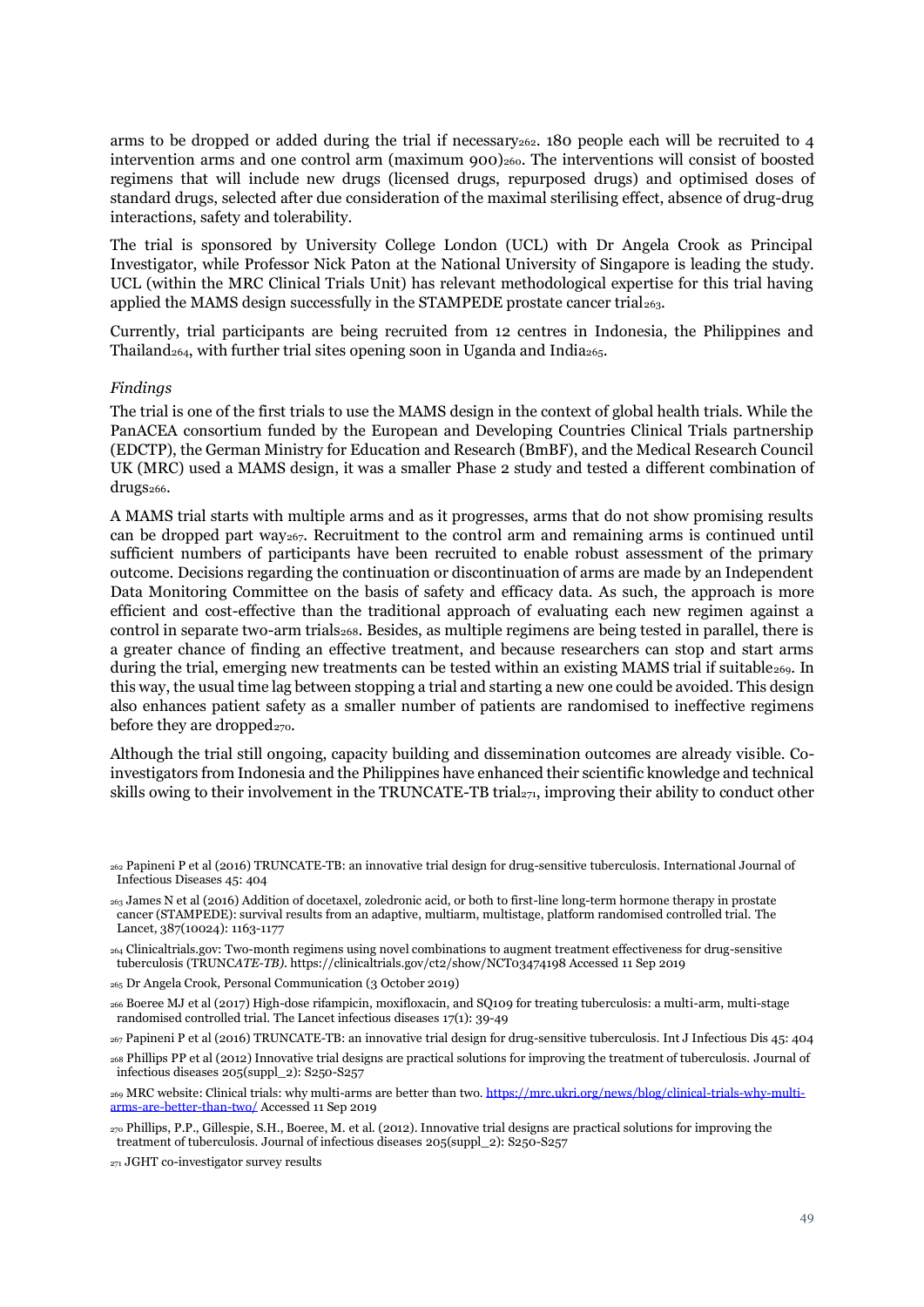international global health trials in the future. Further, it had expanded their research and policy networks both locally and globally, influenced the work of others in their organisation, improved research leadership and increased their knowledge of local health systems and policy contexts.

Members of the trial team are also engaging with international audiences. They attended the Global TB Community Advisory Board meeting in 2015 to discuss the TRUNCATE-TB trial and to receive input on the protocol and share the trial design for dissemination to other patient groups<sub>272</sub>. The trial design was also presented at the Annual Meeting of the Working Group on New Drugs of the STOP TB Partnership in 2015273. This is the main forum for discussing drug development in TB.

#### *Next steps*

The trial team plans to create a new Asian TB research network to strengthen the global capacity for TB clinical trials<sub>274</sub>. The dissemination strategy includes presentations about the trial and findings at local, national and international levels as well as a policy brief at the end of the study<sub>275</sub>. The team had already engaged national TB programme managers and other key decision makers at the application stage and hope to engage with health ministries and WHO towards the end of the trial<sub>276</sub>.

The scientific achievements, as with any large clinical trial, will only be apparent after the conclusion of the trial and analysis of the resulting data. This is anticipated to be in February 2022, at which time we can expect the trial to yield new knowledge with the potential to transform the approach to TB clinical trials and possibly the approach to TB treatment in future years.

<sup>272</sup> Gateway to Research: Two-month regimens using novel combinations to augment treatment effectiveness for drug-sensitive tuberculosis: the "TRUNCATE-TB" trial. UKRI https://gtr.ukri.org/projects?ref=MR%2FL004356%2F1 Accessed 11 Sep 2019

<sup>273</sup> Ibid.

<sup>275</sup> Ibid.

<sup>276</sup> Ibid.

<sup>274</sup> TRUNCATE-TB: Pathways to impact statement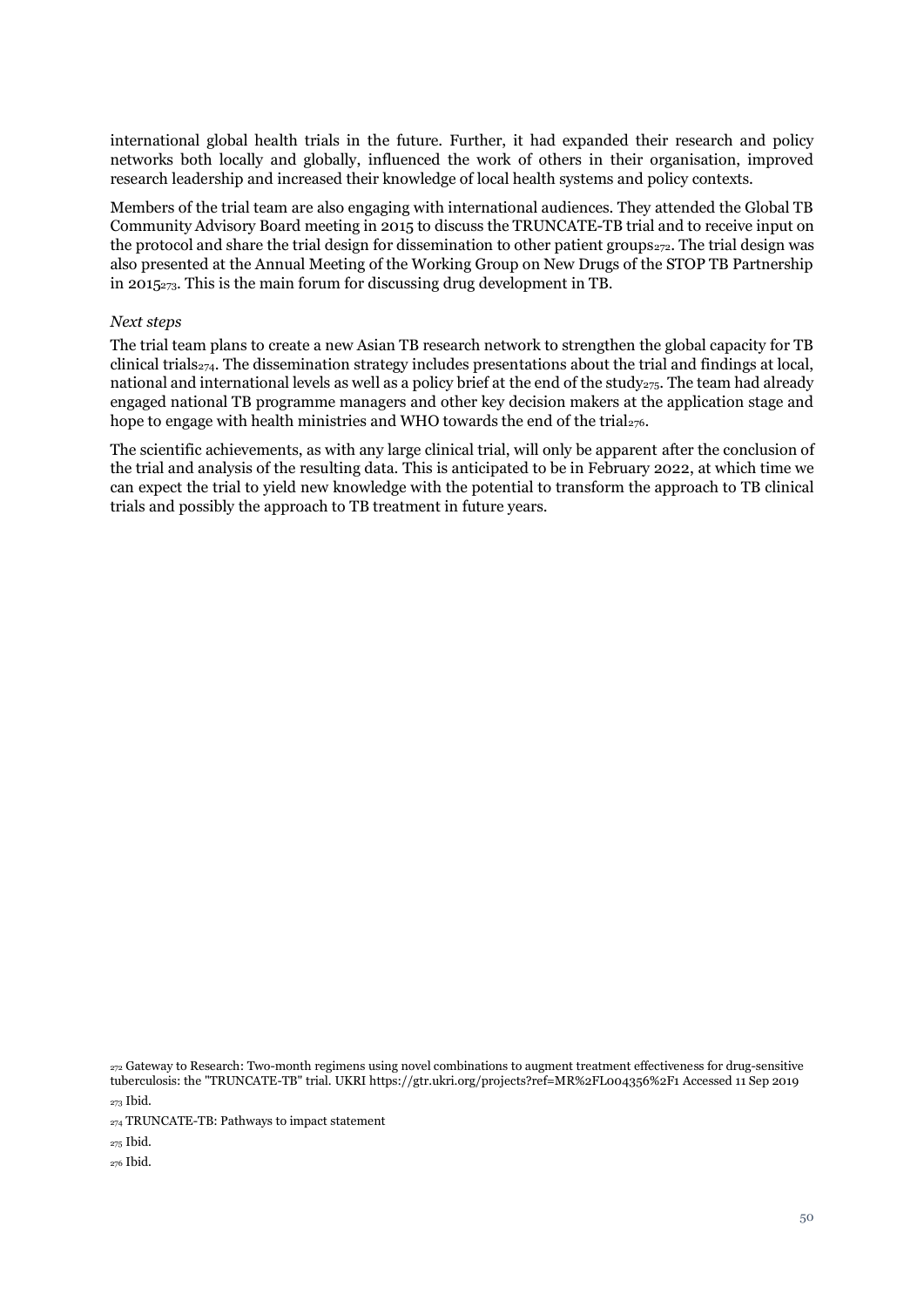# <span id="page-50-0"></span>Develop an interventional study on reducing antibiotic over-prescribing among children with Upper Respiratory Tract Infections in rural Guangxi, China (MR/M022161/1, Call 5)

Funding period: 01/04/2015 - 31/12/2017 Funding amount: £151,260 (development award)

Lead PI: Professor Xiaolin Wei Lead institution: Shandong University

#### **Summary**

- Overuse of antibiotics promotes the development of antimicrobial resistance, a major global health problem. Antibiotic over-prescription is widespread in the treatment of upper respiratory tract infections (URTIs) and this challenge is particularly pressing in low- and middle-income countries.
- A JGHT-funded pilot study aimed to inform the design of a randomised controlled trial aiming to reduce antibiotic overprescription in the treatment of URTIs in children in rural Guangxi, China. The pilot study tested the feasibility of a multidimensional intervention consisting of clinical guidelines, training material and workshops in two groups (clinicians only; clinicians and caregivers) against a control group.
- Findings of the pilot study informed the design of a full trial which was funded by DfID. This trial showed that the intervention reduced the antibiotic prescription rate by about a third (29%) and that the effect was sustained for at least a year in the intervention hospitals.
- Implementation of the interventions as part of the feasibility study and the full trial had a positive impact in reducing over-prescription of antibiotics regionally.

Antimicrobial resistance (AMR) is a global health problem since it makes treatment ineffective and lets infections persist in the body, resulting in prolonged illness, disability, and death of patients contracting infectious diseases.<sub>277</sub> It is estimated that a failure to address this problem could result in 10 million deaths per year globally by 2050.<sup>278</sup> Further, overuse of antibiotics can promote the development of AMR.

Antibiotic over-prescription is widespread in the treatment of upper respiratory tract infections (URTIs) in primary care settings.<sup>279</sup> This challenge is particularly pressing in LMICs, where 80% of URTIs, which are mostly viral, are inappropriately treated with antibiotics.<sup>280</sup> In fact, a cross-sectional study across 10 provinces of Western China showed that the majority of antibiotic prescriptions were for treating URTIs and of these, a quarter were for children aged 0-10 years.<sup>281</sup> Several studies have shown that educational interventions targeting clinicians and parents can help reduce antibiotic prescribing for childhood URTIs.<sup>282</sup> However, such interventions had not been assessed in a large-scale randomised controlled trial in an LMIC rural primary care setting.

To this end, Professor Xiaolin Wei of Shandong University led a team of Chinese and British researchers in conducting a feasibility study (funded by the JGHT) to test the effect of a multidimensional intervention on reducing antibiotic over-prescription for children with URTIs in rural Guangxi, China. The intervention comprised clinical guidelines, training material (leaflets and a video) and

<sup>282</sup> Hu Y et al (2016) Interventions to reduce childhood antibiotic prescribing for upper respiratory infections: systematic review and meta-analysis. J Epidemiol Community Health 70:1162-1170.

<sup>&</sup>lt;sup>277</sup> WHO (2018) Antimicrobial resistance. [https://www.who.int/en/news-room/fact-sheets/detail/antimicrobial-resistance.](https://www.who.int/en/news-room/fact-sheets/detail/antimicrobial-resistance) Accessed 5 September 2019

<sup>278</sup> GOV.UK (2015) Health matters: antimicrobial resistance. [https://www.gov.uk/government/publications/health-matters](https://www.gov.uk/government/publications/health-matters-antimicrobial-resistance/health-matters-antimicrobial-resistance)[antimicrobial-resistance/health-matters-antimicrobial-resistance.](https://www.gov.uk/government/publications/health-matters-antimicrobial-resistance/health-matters-antimicrobial-resistance) Accessed 5 September 2019.

<sup>279</sup> Andrews T et al (2012) Interventions to influence consulting and antibiotic use for acute respiratory tract infections in children: a systematic review and meta-analysis. PloS One  $7(1)$ : e30334

<sup>280</sup> Zhang Z et al (2017) Antibiotic prescribing for upper respiratory infections among children in rural China: a cross-sectional study of outpatient prescriptions. Global Health Action 10(1): 1287334

<sup>281</sup> Dong L et al (2008) Antibiotic prescribing patterns in village health clinics across 10 provinces of Western China. The Journal of antimicrobial chemotherapy 62(2): 410-415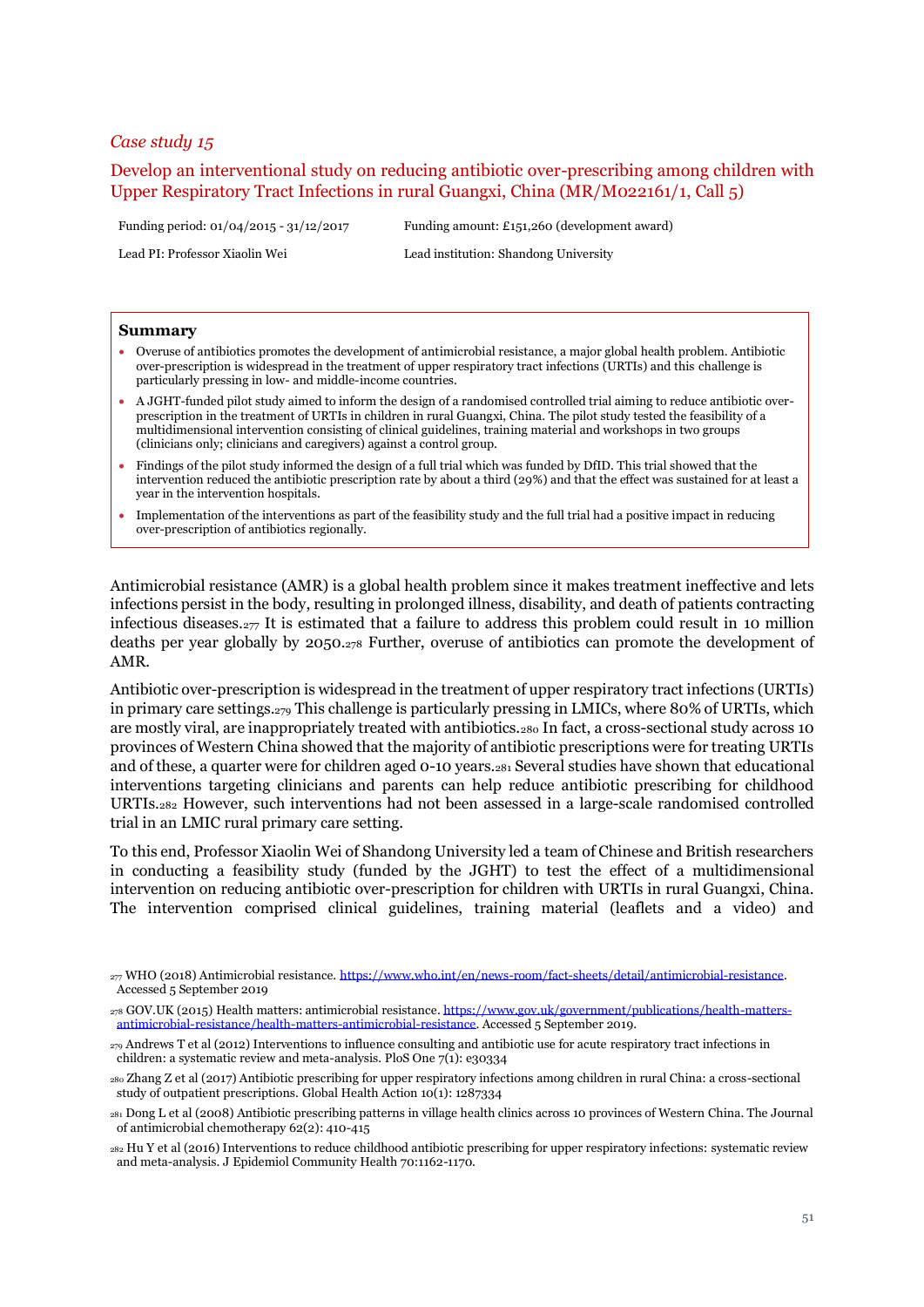workshops.<sup>283</sup> The study was conducted in six township hospitals divided into three groups: (1) targeting clinicians only, (2) targeting clinicians and caregivers, and (3) where usual practice was continued.<sup>284</sup>

The multidimensional intervention was received positively by clinicians, patients and caregivers in the feasibility study. In the intervention groups, doctors became more confident about treating URTIs without antibiotics and patients/caregivers understood more about antibiotics and the long-term impact of the inappropriate use of antibiotics. $285$  These findings ultimately informed the design of a larger cluster-randomised controlled trial<sup>286</sup> funded by DfID through the Communicable Diseases (COMDIS) Health Services Delivery Research Consortium.

Findings of the full trial showed that the intervention was effective in reducing the antibiotic prescription rate by about a third (29%).<sup>287</sup> <sup>288</sup> A follow-up study showed a sustained reduction in antibiotic prescription (36%) in the intervention hospitals 12 months after the end of the trial.<sup>289</sup> Moreover, the intervention cost only \$400 per healthcare facility.<sup>290</sup> Further, across both the feasibility study and trial, the intervention led to improved knowledge and skills among clinicians and changed public attitudes on the over-prescription of antibiotics.<sup>291</sup>

Both the studies provide evidence on an intervention that can effectively reduce inappropriate antibiotic prescription in China. The effect appears to be sustainable and the intervention is inexpensive. Hence, the findings from the study have the potential to be applied to other LMIC settings following adaptation and testing.

<sup>283</sup> Gateway to Research: Develop an interventional study on reducing antibiotic over-prescribing among children with URIs in rural Guangxi, China*.* UKRI https://gtr.ukri.org/projects?ref=MR/M022161/1. Accessed 5 September 2019

<sup>284</sup> Ibid.

<sup>285</sup> Dalla Lana School of Public Health (2019). U of T study finds long-term success in reducing unnecessary antibiotics prescriptions in China. Retrieved fro[m http://www.dlsph.utoronto.ca/2019/02/u-of-t-study-finds-long-term-success-in](http://www.dlsph.utoronto.ca/2019/02/u-of-t-study-finds-long-term-success-in-reducing-unnecessary-antibiotics-prescriptions-in-china/)[reducing-unnecessary-antibiotics-prescriptions-in-china/.](http://www.dlsph.utoronto.ca/2019/02/u-of-t-study-finds-long-term-success-in-reducing-unnecessary-antibiotics-prescriptions-in-china/) Accessed 5 September 2019.

<sup>286</sup> ISRCTN14340536 Educational interventions on reducing antibiotic over-prescribing among children with upper respiratory infections (URIs)

<sup>287</sup> Wei X et al (2017) Effect of a training and educational intervention for physicians and caregivers on antibiotic prescribing for upper respiratory tract infections in children at primary care facilities in rural China: a cluster-randomised controlled trial. The Lancet Global Health 5(12): PE1258-E1267

<sup>288</sup> COMDIS-HSD (2017) Research Brief [https://assets.publishing.service.gov.uk/media/5ae6cd70ed915d42f7c6bbb8/Improving-rational-use-of-antibiotics-in](https://assets.publishing.service.gov.uk/media/5ae6cd70ed915d42f7c6bbb8/Improving-rational-use-of-antibiotics-in-childhood-UR-track-infections-in-China-research-brief-final.pdf)[childhood-UR-track-infections-in-China-research-brief-final.pdf.](https://assets.publishing.service.gov.uk/media/5ae6cd70ed915d42f7c6bbb8/Improving-rational-use-of-antibiotics-in-childhood-UR-track-infections-in-China-research-brief-final.pdf) Accessed 5 September 2019.

<sup>289</sup> Wei X et al (2019) Long-term outcomes of an educational intervention to reduce antibiotic prescribing for childhood upper respiratory tract infections in rural China: Follow-up of a cluster-randomised controlled trial. PLoS Medicine 16(2):e1002733

<sup>290</sup> Dalla Lana School of Public Health (2019). Ibid.

<sup>291</sup> ResearchFish data, provided by MRC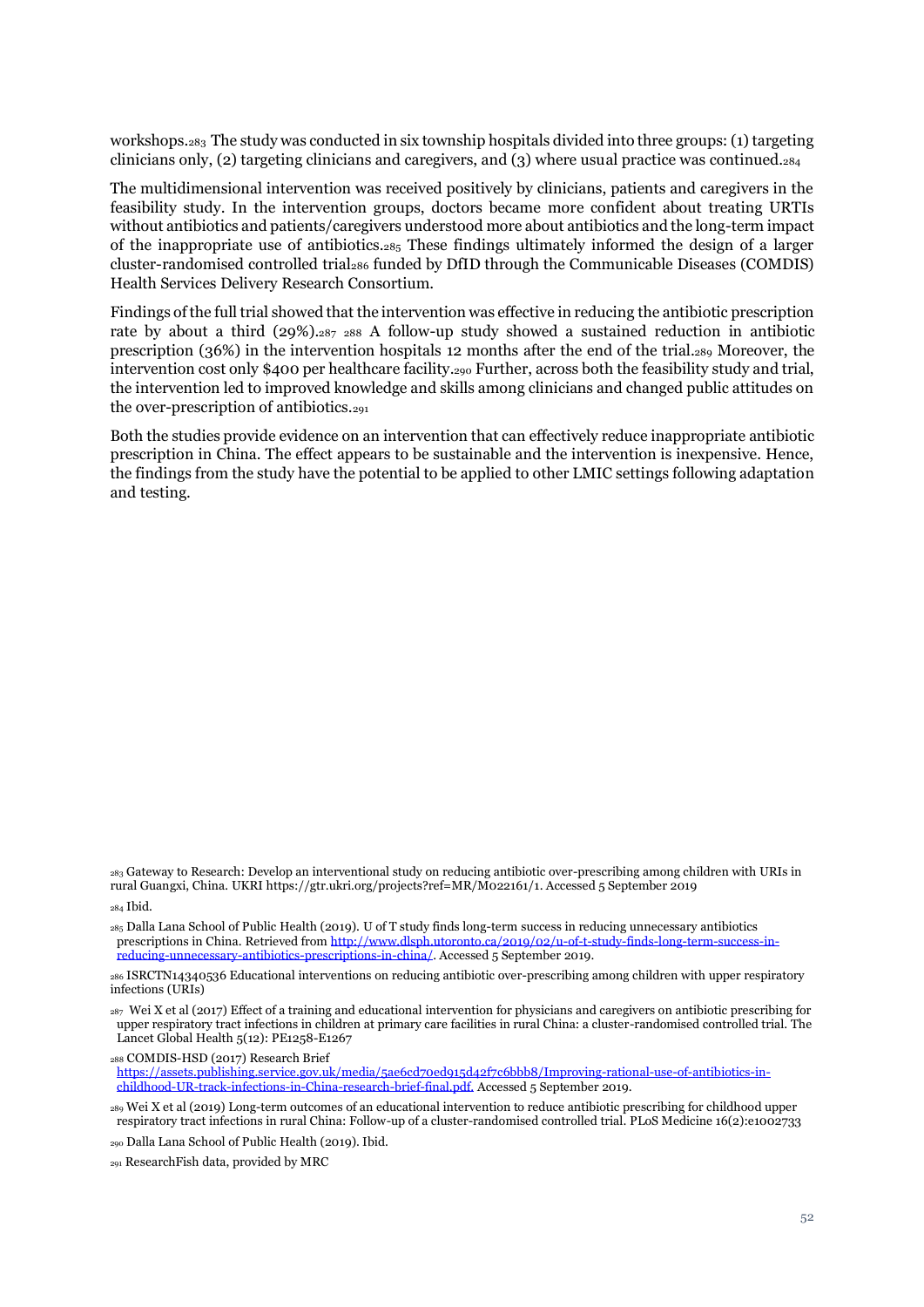# <span id="page-52-0"></span>WHO's Parent Skills Training for developmental disorders: Piloting task-shifting to nonspecialists in Ethiopia (MR/P020844/1, Call 7)

Funding period: 01/08/2017 - 30/04/2019 Funding amount: £ 147,849 (development award)

Lead PI: Dr Rosa Anna Hoekstra Lead institution: King's College London

# **Summary**

- Developmental disorders are common yet under-resourced in low- and middle-income countries. To address this gap, WHO has developed a Caregivers Training Skills (CTS) programme to educate and support caregivers of children with developmental disorders. The programme, designed to be delivered by non-specialists, had not been adapted to or tested in the Ethiopian context prior to this study.
- A pilot study led by King's College London, funded by a JGHT development award, aimed to evaluate whether CST can be implemented in the Ethiopian context and determine if the measures to assess its impact are reliable and appropriate. The full results are not yet published, but the qualitative study indicates that the CST is acceptable and can be implemented in Ethiopia.
- The study team placed emphasis on local stakeholder engagement, ensuring that the project became locally owned. The CST has since been taken up by the community: It is now used in Ethiopia's state-run child mental health clinics and rolled out to all caregivers who attend these.
- The research team is currently collaborating with a team in Kenya to conduct a full multi-country randomised control trial. Findings from the pilot study will feed directly into this planned work.

## *Background*

Developmental disorders such as autism and intellectual disability are common yet grossly underresourced in low income countries<sub>292</sub>. There is little understanding of the conditions and limited support services for caregivers. To address this, WHO developed a training programme for caregivers of children with developmental disorders, the 'Caregiver Skills Training' (CST) programme<sub>293</sub>. CST is designed to be delivered by non-specialists to maintain low running costs, with a structure and content that can be adapted to incorporate the characteristics of local health and educational systems and in different cultural settings.

While CST draws on the best available evidence, most of this stems from research conducted in highincome countries, and the programme had not been implemented in very low-income contexts, such as Ethiopia, prior to the JGHT award<sub>294</sub>. There was hence a need to demonstrate that the programme is acceptable and feasible when implemented in these settings.

Ethiopia has a shortage of trained health personnel and a severe lack of service provision for children with developmental disorders and their families<sub>295</sub>; CST may be able to address this unmet need.

<sup>294</sup> Tekola B et al (2019) Adapting and pre-testing the World Health Organization's Caregiver Skills Training programme for autism and other developmental disorders in a very low-resource setting: Findings from Ethiopia. Autism: https://doi.org/10.1177/1362361319848532

 $_{292}$  Nielsen M et al (2017) The persistent sampling bias in developmental psychology: A call to action. J Exp Child Psychol 162: 31-38

<sup>293</sup> *Training parents to transform children's lives.* [https://www.who.int/mental\\_health/maternal-child/PST/en/](https://www.who.int/mental_health/maternal-child/PST/en/) Accessed 19 Aug 2019

<sup>295</sup> Tekola B et al (2016) Challenges and opportunities to improve autism services in low-income countries: lessons from a situational analysis in Ethiopia. Glob Ment Health (Camb) 3: e21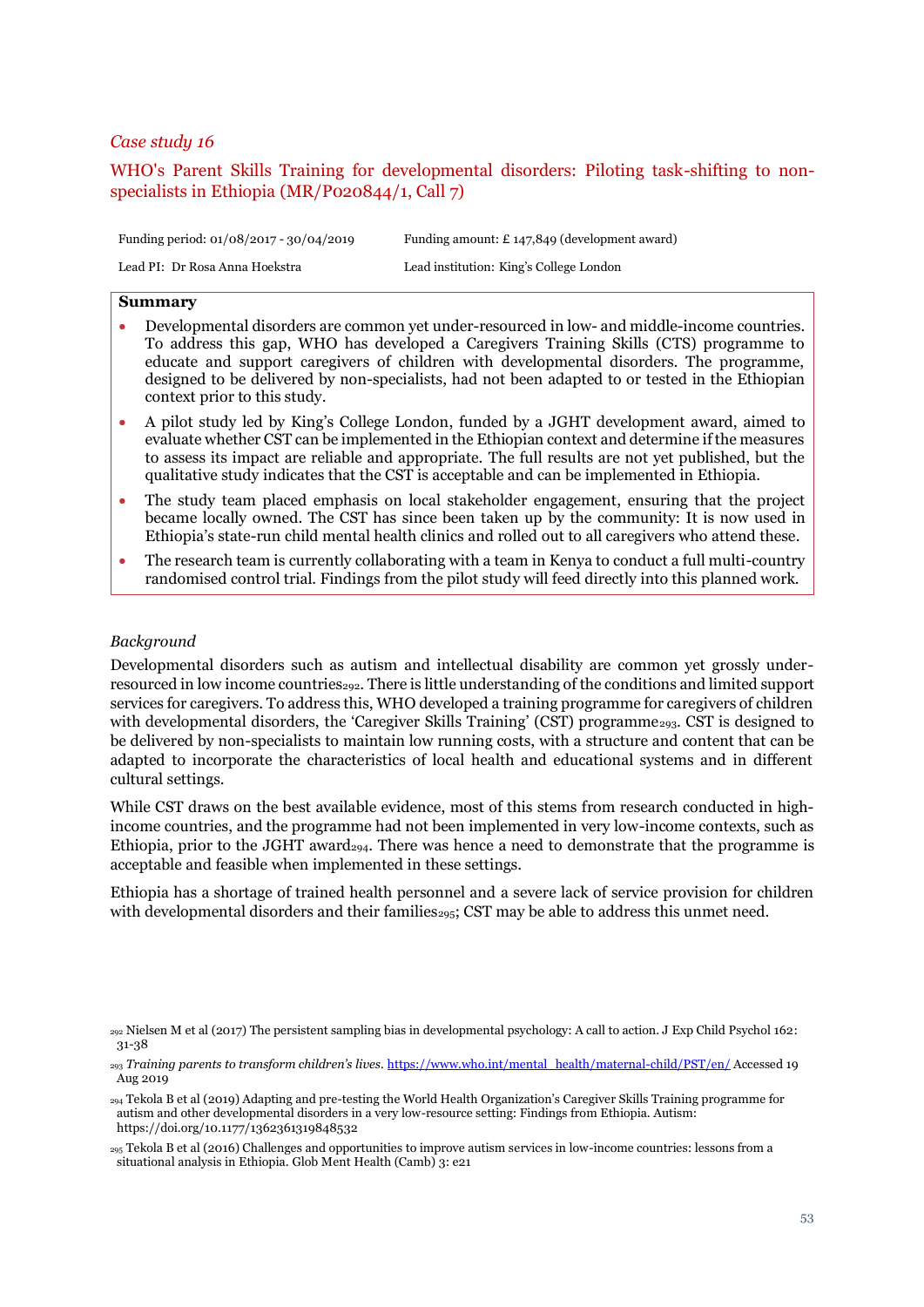## *The JGHT award*

The JGHT development award funded a pilot study to evaluate whether CST can be implemented in the Ethiopian context and to determine if the measures to assess its impact are reliable and appropriate. The study was led by Dr Hoekstra, King's College London in collaboration with the WHO CST team and in-country researchers<sub>296</sub>.

The pilot study has recently concluded and while quantitative analysis of the primary outcomes is still ongoing, preliminary results from the qualitative analysis support that a full-scale randomised control trial evaluating CST is warranted. It provided evidence that, through stakeholder engagement, CST can be adapted to the local context and meets a need in the Ethiopian community<sub>297</sub>. Caregivers participating in the study reported that their perceptions regarding their child's development had changed and that they felt less stressed. Caregivers also reported positive changes in their child's behaviour as a direct result of the programme such as acquiring new skills (e.g. washing hands) and speaking their first words<sub>298</sub>. The participation of two fathers in the study was an unanticipated but welcomed result since childcare is traditionally viewed as a woman's role in Ethiopian society<sub>299</sub>. Findings to date indicate that CST is acceptable in the Ethiopian context and preliminary results of the training's implementation are positive.

To deliver the programme the trial team adapted the WHO CST material to meet the local Ethiopian context including translation of materials and converting training texts to be more accessible for caregivers with poor literacy skills. The adapted CST material is now in use at Ethiopia's state-run child mental health clinics and is being rolled out to all caregivers who attend the clinics<sub>300,301</sub>. This is facilitated by the fact that the clinics' psychiatry resident trainees participated in the trial and are fully trained in the material's use. The materials and other outputs of the study have also been shared with WHO and several adaptations and recommendations made by the research team have been incorporated into new versions of the programme<sub>302</sub>.

## *Stakeholder engagement*

Local stakeholder engagement was integral to the trial. Ethiopian specialists with a knowledge of the communities and local context ensured the intervention was well received and materials were adapted such that the project became "locally owned"<sub>303</sub>. The importance of this aspect was discussed further in a publication, co-written with a local autism advocate, which highlights the need to include local collaborations in research about autism (with the tag line "Nothing about us, without us") $304$ . Buy-in from the local communities was encouraging, with local administrations providing training spaces free of charge and organising transport for caregivers to attend the training sessions<sub>305</sub>.

#### *Next steps*

Work is now underway to set up a full RCT to evaluate the CST. To this end, the study team is linking up efforts with a research team in neighbouring Kenya, who also conducted a pilot study, testing

<sup>297</sup> Tekola B et al (2019) Adapting and pre-testing the World Health Organization's Caregiver Skills Training programme for autism and other developmental disorders in a very low-resource setting: Findings from Ethiopia. Autism: https://doi.org/10.1177/1362361319848532

<sup>296</sup> Addis Ababa University, Yekatit 12 Hospital Medical College, Ethiopia, St. Paul's Hospital Millennium Medical College, Joy Center for Children with Autism, Ethiopia

<sup>298</sup> Personal communication, R Hoekstra (21 June 2019)

<sup>299</sup> Personal communication, R Hoekstra (21 June 2019)

<sup>300</sup> Gateway to Research:<https://gtr.ukri.org/projects?ref=MR%2FP020844%2F1> UKRI. Accessed 17 Sep 2019

<sup>301</sup> Personal communication, R Hoekstra (21 June 2019)

<sup>302</sup> Gateway to Research[: https://gtr.ukri.org/projects?ref=MR%2FP020844%2F1](https://gtr.ukri.org/projects?ref=MR%2FP020844%2F1) UKRI. Accessed 17 Sep 2019

<sup>303</sup> Personal communication, R Hoekstra (21 June 2019)

<sup>304</sup> Hoekstra RA et al (2018) Nothing about us without us: the importance of local collaboration and engagement in the global study of autism. BJPsych Int. 15(2): 40-43

<sup>305</sup> Personal communication, R Hoekstra (21 June 2019)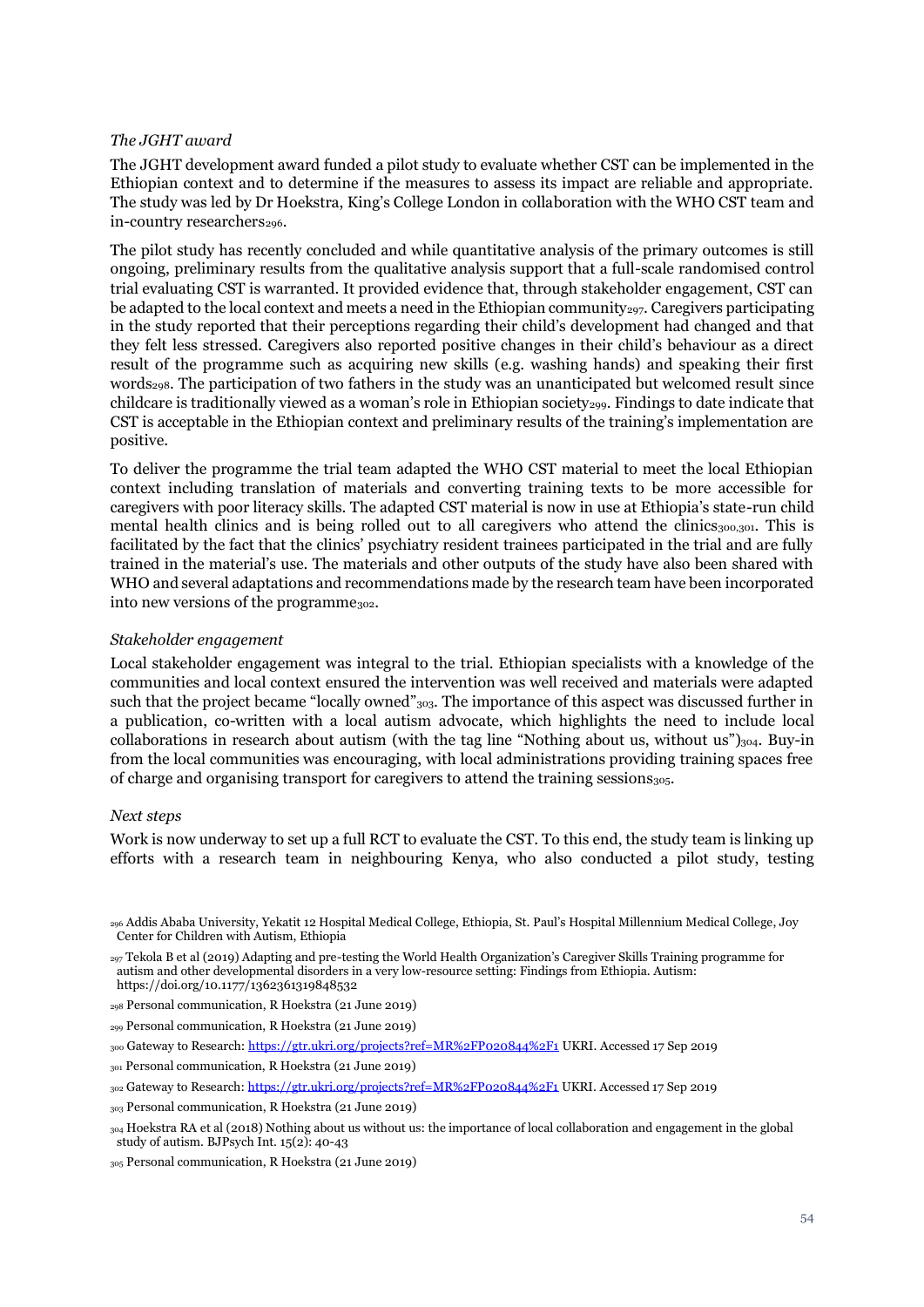acceptability and feasibility of CST implementation in the Kenyan context<sub>306,307</sub>. While the pilot studies were run separately, the teams had coordinated and used several similar outcome measures to allow findings to be compared across the two sites and facilitate joint working going forward. The two teams have now applied for joint funding to conduct a full trial in Ethiopia and Kenya. Dr Hoekstra was awarded funding by the NIHR to organise an interactive workshop in Kenya for Ethiopian and Kenyan stakeholders. This workshop aims to inform the full research plan which will be submitted as part of the second phase of the funding application with the Kenyan research team.

Awareness of the research was raised when Dr Hoekstra was interviewed in a feature article on autism in Africa<sub>308</sub>. The article was republished in The Independent and later developed into a podcast<sub>309</sub>.

<sup>306</sup> Personal communication, R Hoekstra (21 June 2019)

<sup>307</sup> International Society for Autism Research meeting, 1-4 May 2019 Quebes, Panel discussion: The Acceptability, Feasibility and Preliminary Evaluation of the Who Caregiver Skill Training Programme in Rural and Urban Kenya. <https://insar.confex.com/insar/2019/webprogram/Paper30478.html> Accessed 2019-Sep-17

<sup>308</sup> Zeliadt N (2017 Dec 13). Why autism remains hidden in Africa*.* https://www.spectrumnews.org/features/deep-dive/autismremains-hidden-africa/ Accessed 19 Aug 2019

<sup>309</sup> Brogan J (2018 Jan 30). Spectrum Stories: Shifting cultural views about autism abroad. <https://www.spectrumnews.org/features/multimedia/podcasts/spectrum-stories-shifting-cultural-views-autism-abroad/> Accessed 19 Aug 2019